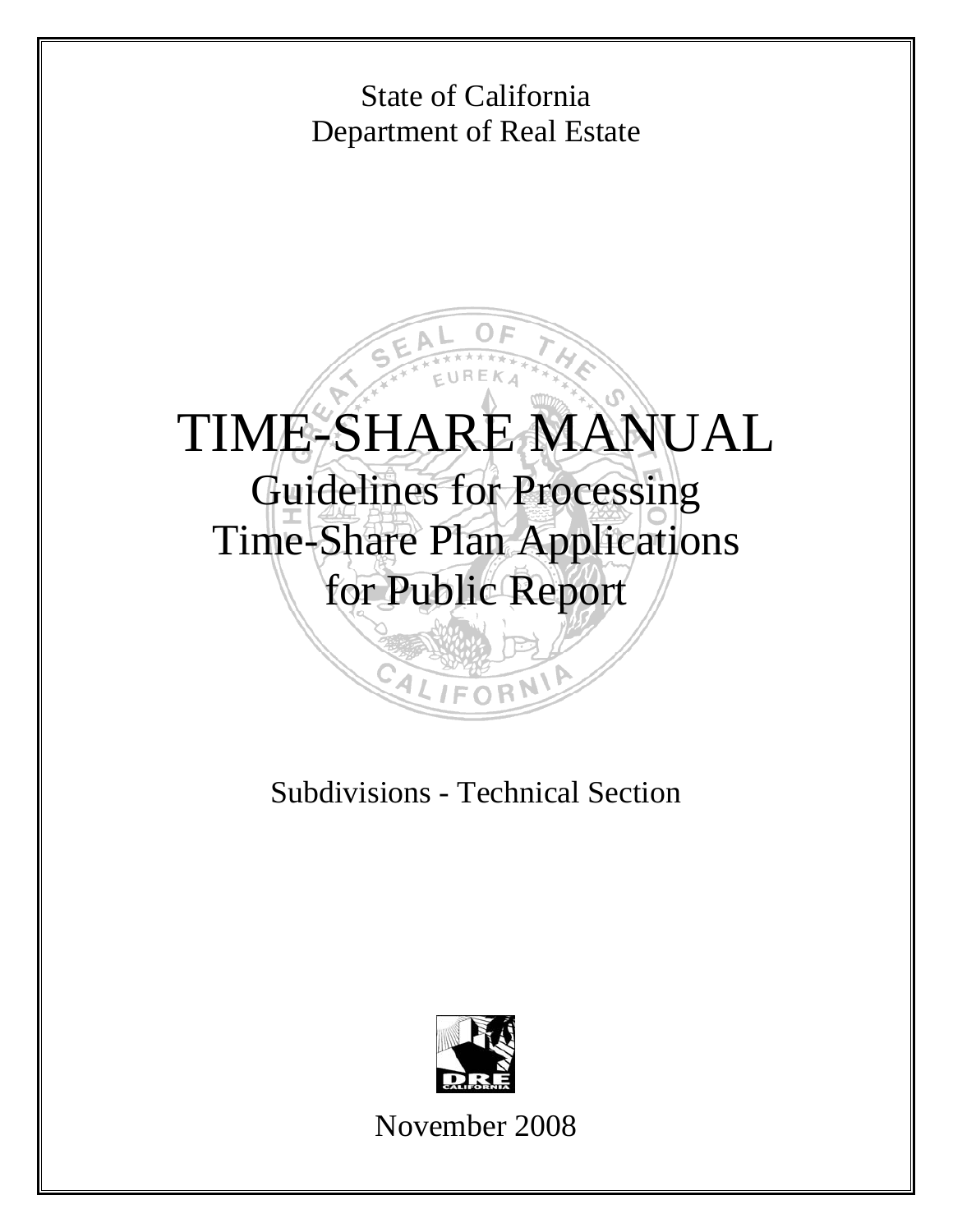# **TIME-SHARE MANUAL Table of Contents**

| THE CALIFORNIA REGULATORY PROCESS FOR TIME-SHARE OFFERINGS 6                       |  |
|------------------------------------------------------------------------------------|--|
|                                                                                    |  |
| $\bullet$                                                                          |  |
| $\bullet$                                                                          |  |
|                                                                                    |  |
| $\bullet$                                                                          |  |
|                                                                                    |  |
|                                                                                    |  |
|                                                                                    |  |
|                                                                                    |  |
| $\bullet$                                                                          |  |
|                                                                                    |  |
|                                                                                    |  |
| Real Estate Form 668A - Notice of Intention (Time-Share Plan)  9<br>$\bullet$      |  |
| Real Estate Form 668B - Notice of Intention (Non-Specific                          |  |
|                                                                                    |  |
| Real Estate Form 635C - Public Report Amendment/Renewal                            |  |
|                                                                                    |  |
|                                                                                    |  |
|                                                                                    |  |
|                                                                                    |  |
|                                                                                    |  |
| $\bullet$                                                                          |  |
|                                                                                    |  |
| $\bullet$                                                                          |  |
| $\bullet$                                                                          |  |
|                                                                                    |  |
|                                                                                    |  |
| DEVELOPER MAINTENANCE AND ASSESSMENT EXPENSE OBLIGATION  11                        |  |
|                                                                                    |  |
|                                                                                    |  |
| Improvements Completed Before Public Reports are Issued.  11<br>$\bullet$          |  |
| Escrow Instructions-Arrangements for a California Time-Share Plan  12<br>$\bullet$ |  |
| $\bullet$                                                                          |  |
| Completed Improvements in an Out-of-State Project 12<br>$\bullet$                  |  |
| Improvements not Completed Before a Public Report is Issued  12<br>$\bullet$       |  |
| $\bullet$                                                                          |  |
| $\bullet$                                                                          |  |
| $\bullet$                                                                          |  |
| $\bullet$                                                                          |  |
| $\bullet$                                                                          |  |
| $\bullet$                                                                          |  |
|                                                                                    |  |
|                                                                                    |  |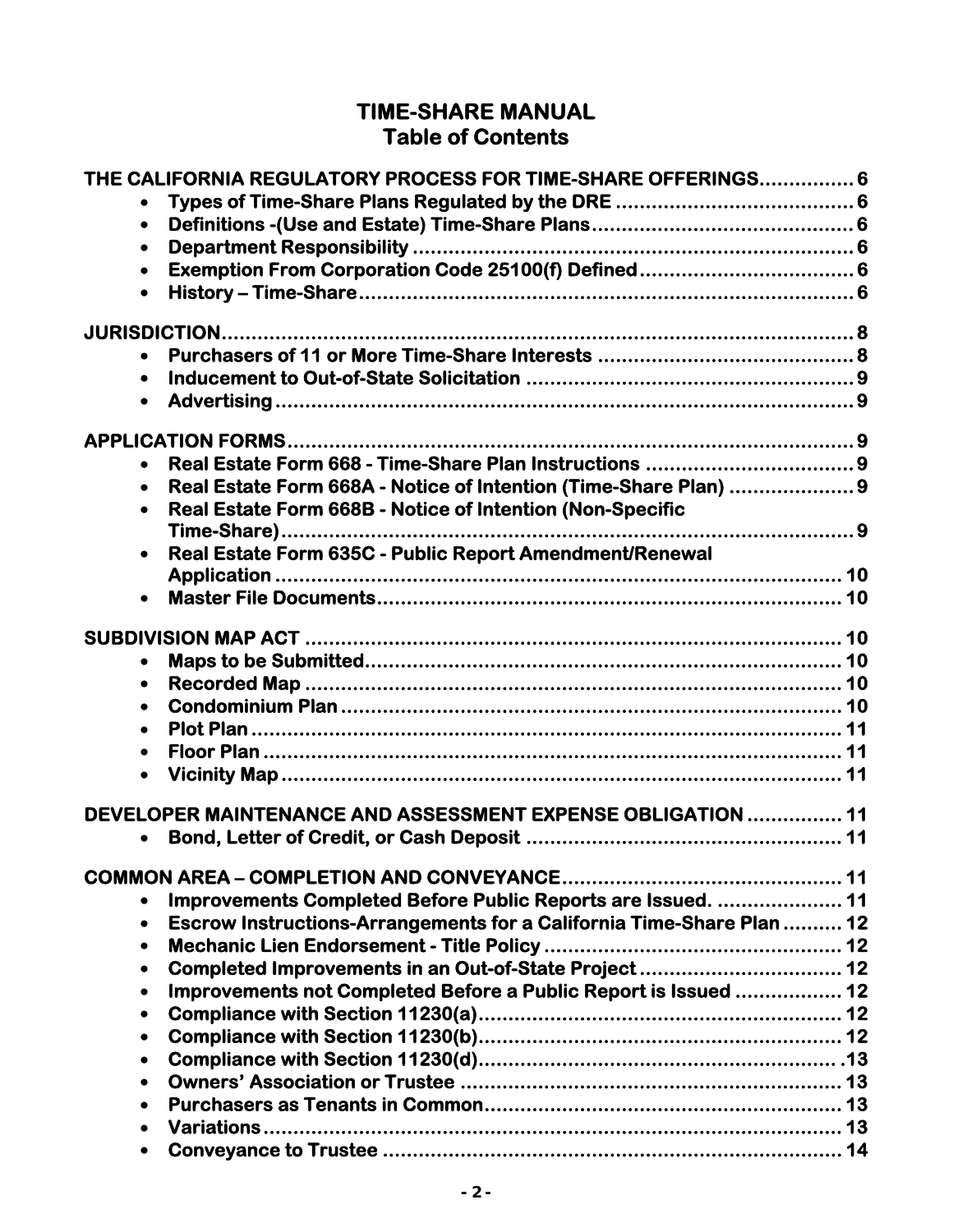| PAYABLE BY<br>OWNERS OF TIME-SHARE PROJECT<br><b>ASSESSMENTS</b>                          |    |
|-------------------------------------------------------------------------------------------|----|
|                                                                                           |    |
| $\bullet$                                                                                 |    |
| $\bullet$                                                                                 |    |
| $\bullet$<br>Category IV: "Contractual Obligation with the Declarations"  16<br>$\bullet$ |    |
| $\bullet$                                                                                 |    |
| $\bullet$<br>$\bullet$                                                                    |    |
| $\bullet$                                                                                 |    |
| $\bullet$                                                                                 |    |
| <b>SUBSIDIZATION OF ASSOCIATION EXPENSES BY DEVELOPER</b>                                 |    |
| Buy Down Subsidy Agreement (Code Section 11242)  18                                       |    |
| $\bullet$<br>$\bullet$                                                                    |    |
| $\bullet$                                                                                 |    |
| Developer's Contributions to Association Reserves  19<br>$\bullet$<br>$\bullet$           |    |
| $\bullet$                                                                                 |    |
| Deficit Subsidy - Budget Review Considerations (Applicable only if DRE<br>$\bullet$       |    |
|                                                                                           |    |
|                                                                                           |    |
|                                                                                           | 23 |
| $\bullet$                                                                                 |    |
| Personal Property Conveyed Outright to an Association  23                                 |    |
| $\bullet$                                                                                 |    |
|                                                                                           |    |
|                                                                                           |    |
|                                                                                           |    |
| • Error by Managing Agent and/or Monetary Compensation to Damaged                         |    |
|                                                                                           |    |
|                                                                                           |    |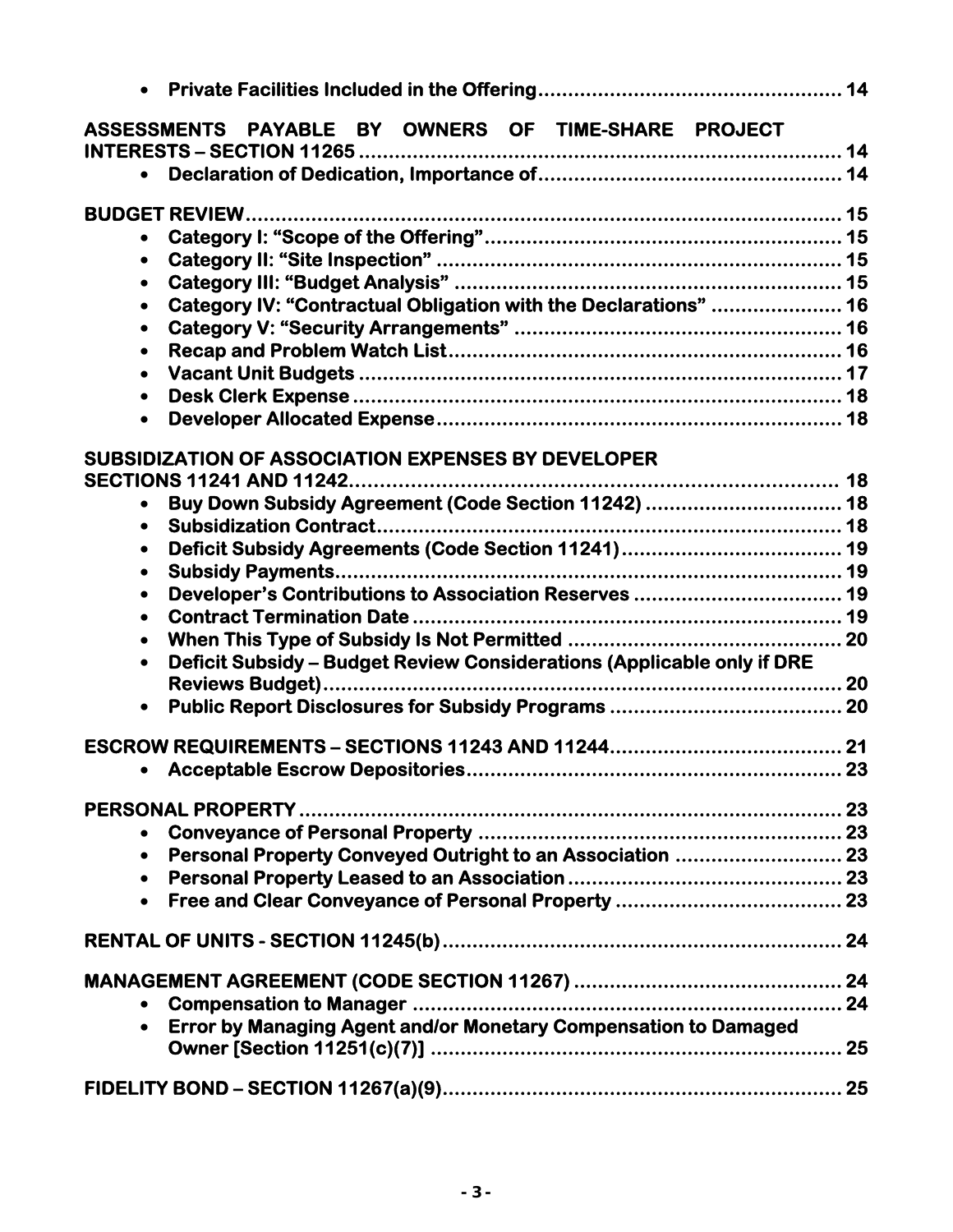| $\bullet$                                                                                |    |
|------------------------------------------------------------------------------------------|----|
| $\bullet$                                                                                |    |
| $\bullet$                                                                                |    |
| $\bullet$                                                                                |    |
|                                                                                          |    |
| $\bullet$                                                                                |    |
|                                                                                          |    |
| Contracts                                                                                |    |
| $\bullet$                                                                                |    |
|                                                                                          |    |
|                                                                                          |    |
|                                                                                          |    |
| $\bullet$                                                                                |    |
|                                                                                          |    |
| TRUSTS - SECTIONS 11254, 11255 AND REGULATION 2807.3  28                                 |    |
| $\bullet$                                                                                |    |
| $\bullet$                                                                                |    |
| $\bullet$                                                                                |    |
|                                                                                          |    |
| $\bullet$                                                                                |    |
| $\bullet$                                                                                |    |
| $\bullet$                                                                                |    |
|                                                                                          | 29 |
|                                                                                          |    |
|                                                                                          | 29 |
|                                                                                          | 30 |
|                                                                                          | 30 |
|                                                                                          |    |
|                                                                                          |    |
|                                                                                          |    |
| "Specific Time-Share Interest" Multi-Site Time-Share Plan Applications 32<br>$\bullet$   |    |
| <b>Mandatory Reservation Systems - "Specific Time-Share Interest" Multi</b><br>$\bullet$ |    |
| Site Time-Share Plans                                                                    |    |
| <b>Public Reports "Specific Time-Share Interest" and "Non-Specific</b>                   |    |
| $\bullet$                                                                                |    |
| "Non Specific Time-Share Interest" Multi-Site Time-Share Plan                            |    |
|                                                                                          |    |
| How a "Specific Time-Share Interest" and "Non-Specific Time-Share                        |    |
|                                                                                          |    |
|                                                                                          |    |
|                                                                                          |    |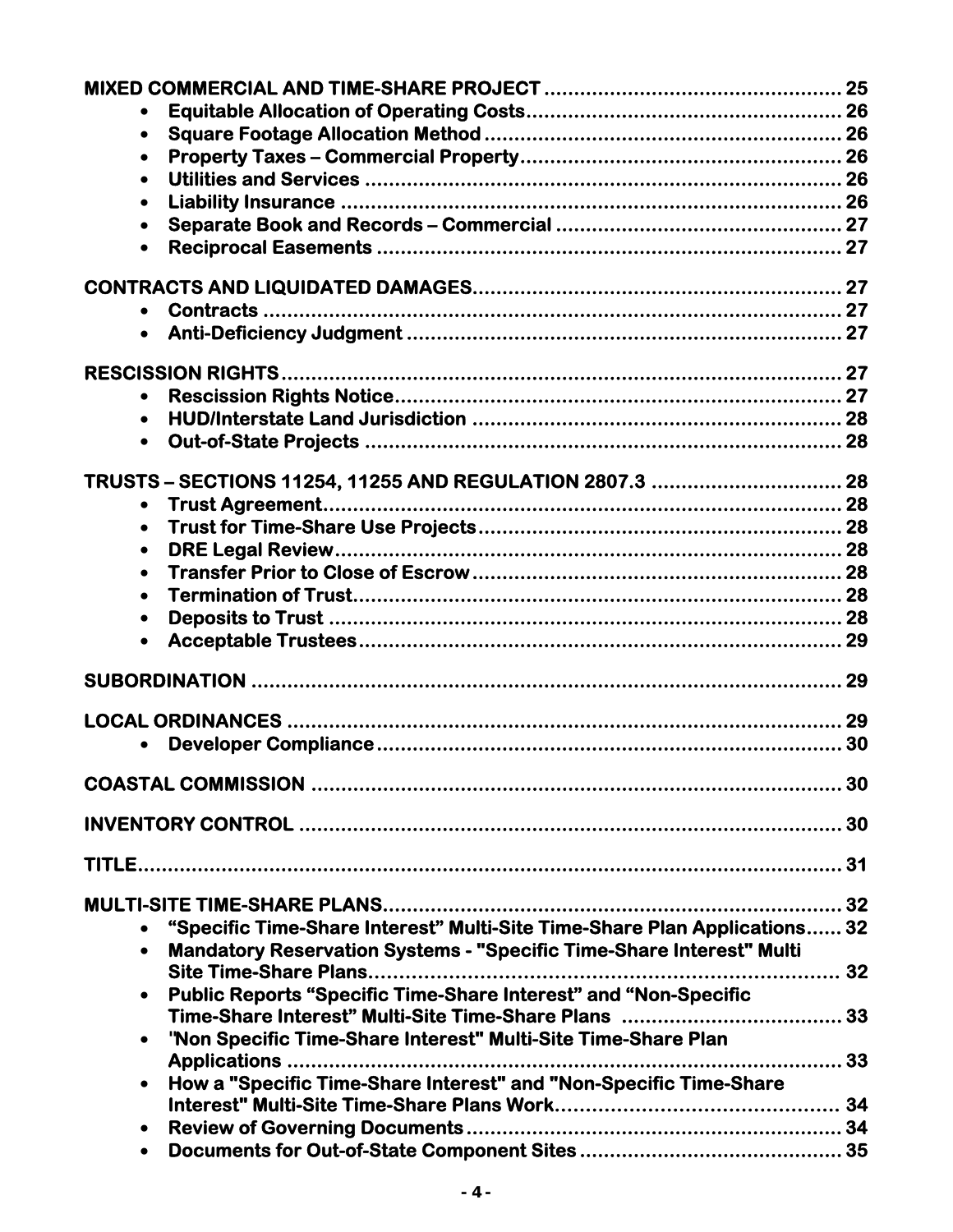| POINTS-BASED TIME-SHARE PLANS - SECTIONS 11233 AND 11250  36 |  |
|--------------------------------------------------------------|--|
|                                                              |  |
|                                                              |  |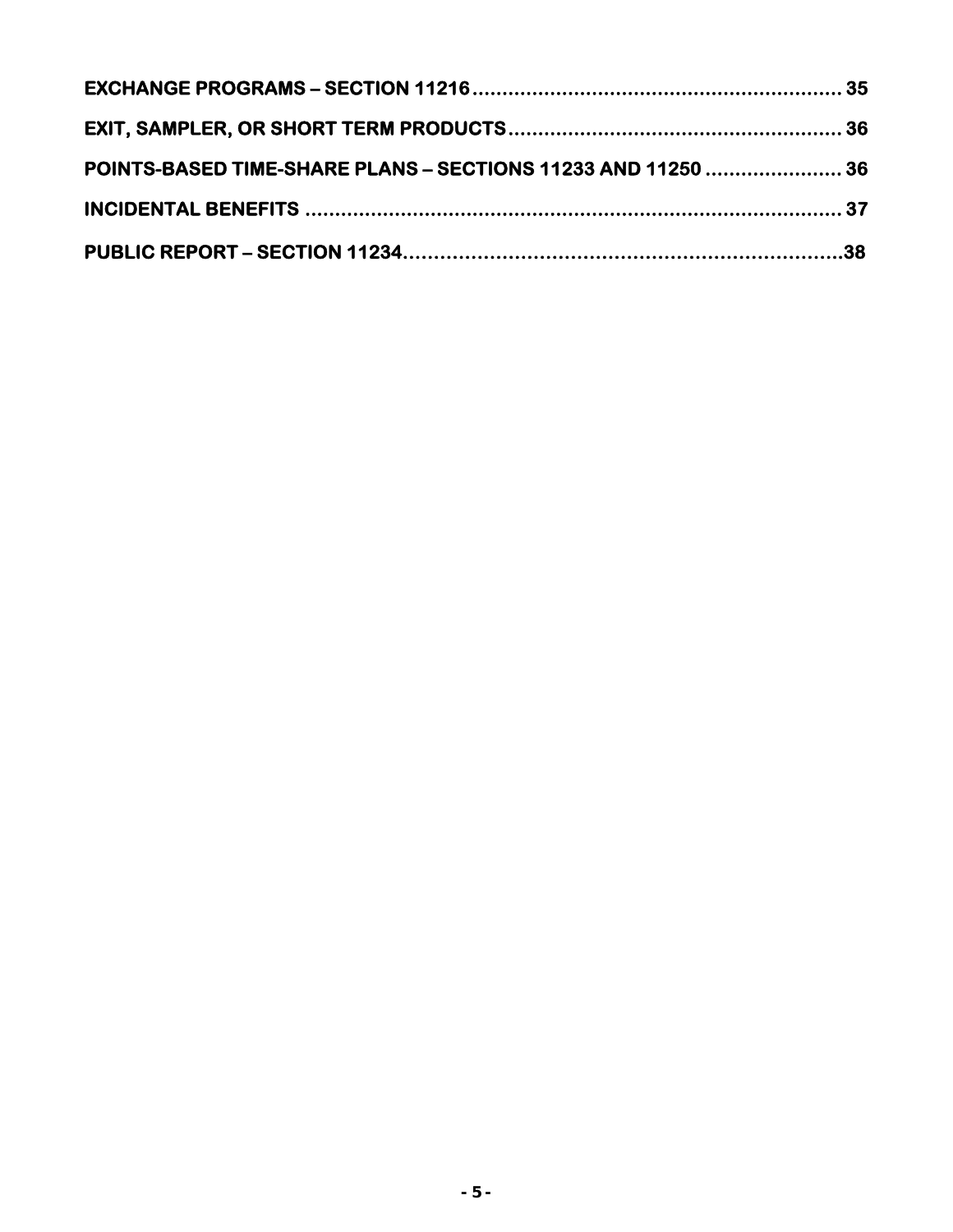# **THE CALIFORNIA REGULATORY PROCESS FOR TIME-SHARE OFFERINGS**

### **Types of Time-share Plans Regulated by the DRE**

The California Department of Real Estate (DRE) regulates the initial setup and sale of all California and out-of-state time-share plans, that are offered for sale in California.

### **Definitions - Time-Share Plan, Estate, Use and Time-Share Interests**

Definitions of the different types of time-share plans are found in the Real Estate Law as follows:

- Time-share plan defined Business and Professions Code Section  $11212(z)$
- Time-share estate defined Business and Professions Code Section  $11212(x)$  (1)
- Time-share use defined Business and Professions Code Section  $11212(x)(2)$
- Single site time-share plan defined Business and Professions Code Section  $11212(z)(1)$
- Multisite time-share plan defined Business and Professions Code Section  $11212(z)(2)$
- Specific time-share interest defined Business and Professions Code Section  $11212(z)(2)(A)$
- Nonspecific time-share plan interest defined Business and Professions Code Section 11212(z)(2)(B)

### **Department Responsibility**

The Time-share Act of 2004 charges the Real Estate Commissioner with the responsibility of assuring that purchasers of time-shares interests receive everything for which they bargained. A Time-share Plan Conditional or Final Public Report must be issued and a copy given to each purchaser prior to the execution of a sales contract for a sale of a time-share. A copy of this report must also be given to any member of the public who requests one. The Time-share Final Plan Public Report is issued only after the developers comply with the provisions of all the applicable laws and regulations.

#### **Exemption From Corporation Code 25100(f) Defined**

Pursuant to Business and Professions Code Section 11218, a time-share interest in a time-share plan that satisfies all the requirements of the Time-share Act of 2004 shall be deemed an interest in subdivided lands or a subdivision for the purposes of subdivision (f) of Section 25100 of the Corporations Code. Their sale may be exempt from qualification unless the offer is coupled with an investment contract, including such features as a mandatory rental pool. This means that in practically all time-share sales, the transactions can be handled by real estate licensees. No securities license is usually necessary. However, if investment contracts are being sold in connection with a time-share, a securities license may also be necessary. Developers and their marketers should check with the Corporations Commissioner for clarification.

### **History – Time-Share**

The Subdivided Lands Act was amended effective January 1, 1981, to include time-share estates and time-share uses; however, the Department had jurisdiction prior to that date over time-share estates. In fact, the Department had issued Public Reports on 26 time-share projects before 1981. The first timeshare Public Report was issued on *The Brockway Springs of Tahoe Condominiums* when the Public Report was amended on June 30, 1972, to accommodate 1/11 interests in the remaining condominiums.

Time-share use offerings in hotels, motels and apartment houses were exempt from our jurisdiction before January 1, 1981. After the law was changed to give the Department jurisdiction over these offerings, it was also modified to allow a "compliance grace period." This meant that if the previously exempt projects made timely filings with the Department of Real Estate for Public Reports, they could continue their sales programs until Final Public Reports could be issued. This also mandated that the Department had to allow sales to continue unless we were able to prove that continued sales would result in a dangerous situation for the time-share purchasers. There were 26 "compliance grace period"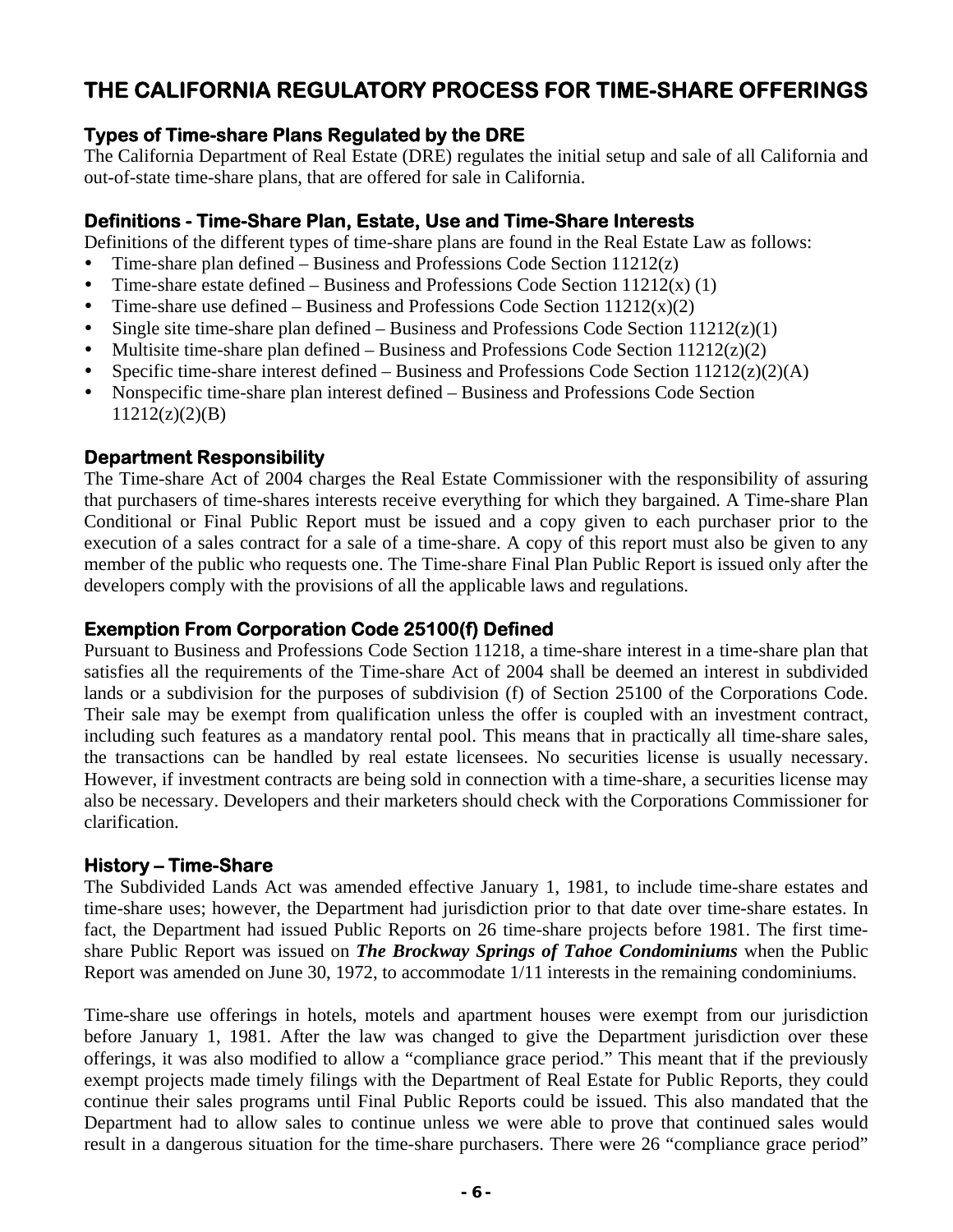applications. Some obtained Public Reports and others have voluntarily suspended sales, have abandoned their filings or have had their application denied by the Department.

Since January 2005, time-shares have not been regulated under the Subdivided Lands Law. Rather, a separate chapter of the Business and Professions Code, the Vacation Ownership and Time-Share Act of 2004 (Business and Professions Code Sections 11210 et seq.), was created for the regulation of the timeshares. This had several implications that change the way DRE processes applications for time-share public reports that is much different from how public reports subject to the Subdivided Lands Law are processed. Some key differences:

- The developer is entitled to purchase monies following the seven-day cancellation period if the time-share interest is free and clear of blanket encumbrances and the project is completed or the developer has posted a bond to assure completion (Sections 11243 and 11244 of the Business & Professions Code).
- If a CPA employed by the developer or an independent CPA certifies the time-share association budget as prescribed by Section 11240(f), the DRE will not review the budget. All time-share budgets must be certified, but the budget may be examined by DRE to confirm the accuracy of the certification if the budget is not certified by an independent CPA, a CPA employed by the developer or an individual or entity acceptable to the Commissioner to conduct the review.
- There are no reasonableness arrangements applicable to management documents for time-share plans. Sections 11265 through 11275 set forth the provisions to be included in management documents. For the most part, there is no room for discretion from those provisions of the statutes. There are no regulatory arrangements for reasonableness comparable to Sections 11018.5(d) or (e) of the Business & Professions Code.
- The time-share instruments shall be in compliance with applicable laws of the state or jurisdiction in which the time-share property or component site is located, and if a conflict exists between the affirmative standards of the laws of the situs state and the requirements set forth in the Time-share Act, the law of the situs state shall control.
- Time-share plans are exempt from certain portions of the Common Interest Development Act, commencing with Section 1350 of the Civil Code as specified in Code Sections 11211.7(a) and (b) of the Time-share Act of 2004
- Time-share purchase contracts must include information as prescribed by Code Section 11238(d) of the Time-share Act of 2004.
- The only statutory time frame for processing final public report applications is the requirement that DRE has 60 days from the date of receipt of an application for a public report to provide a list of deficiencies to the developer.
- Preliminary, conditional and final public reports may be issued for both in-state and out-of-state time-share plans.
- It is mandated by Section 11234 of the Business & Professions Code that the developer prepare the public report and that the public report include the specific disclosures as required by that statute. DRE does not prepare time-share public reports. Developers and SRPs should be directed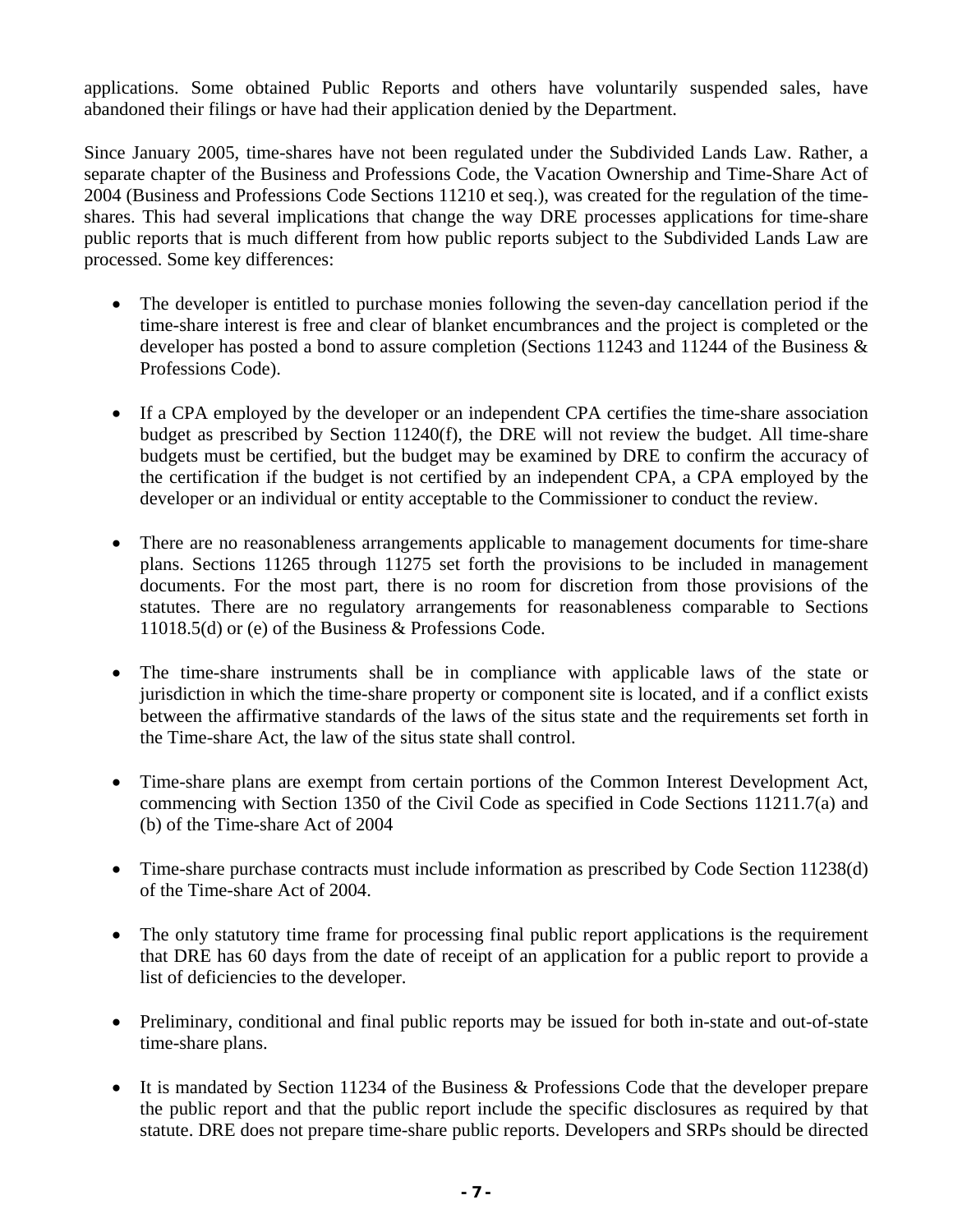to the DRE website for forms RE 622H, RE 622I, RE 622J-1, RE 622J-2 and RE 622J-3 for instructions for preparation of time-share public reports.

The regulatory process for approving Public Reports for time-share plans is complex, cumbersome and expensive. Only the most highly trained Subdivisions Deputies are assigned to handle them. The legal fees for setting up the Trust, the Declaration and the Bylaws can be substantial.

# **JURISDICTION**

A time-share plan may take one of two basic forms:

A "Single site time-share plan", defined in Section 11212(z)(1) of the Code is the right to use accommodations at a single time-share property.

A "Multisite time-share plan includes either (1) or (2) below:

accommodations in component sites. (1) a "Specific time-share interest" which is the right to use accommodations at a specific timeshare property, together with use rights in accommodations at one or more other component sites created by or acquired through the time-share plan's reservations system (Section  $11212(z)(2)(A)$  of the Code). Regulation 2805.9 includes requirements that there be a priority reservation right written into the time-share plan documents to allow the purchaser of a timeshare interest to a period of time (not less than 60 days) during which he or she will be permitted to reserve occupancy in the specific site without competition for space by owners of interests in other component sites, together with the right, on a non-priority basis, to reserve

 $(2)$  a "Nonspecific time-share interest" which is the right to use accommodations at more than one component site created by or acquired through the time-share plan's reservations system, but including no specific right to use any particular accommodations (Section  $11212(z)(2)(B)$  of the Code). This means that purchasers compete for the right to use and occupy accommodations in any of the component sites with every other purchaser of a time-share interest in the timeshare plan.

"Accommodations" means any apartment, condominium, unit in a stock cooperative, cabin, lodge, hotel room, or other private or commercial structure that has toilet facilities, available under applicable law for use and occupancy as a residence. Accommodation also means any unit or berth on a commercial passenger ship (Section 11212(a) of the Code).

A time-share plan is subject to the jurisdiction of DRE and requires a public report if the time-share plan consists of 11 or more time-share interests, has a term of more than three years and where the purchaser's total financial obligation will be more than \$3,000 during the term of the time-share plan (See Regulation 2805, which defines "Developer" and Section 11211.5(b) regarding exemptions from the Time-share Act of 2004.)

#### **Purchasers of 11 or more time-share interests in a Time-Share Plan**

If a time-share owners' association or anyone else acquires 11 or more time-share interests from the original recipient of a Public Report or from someone who succeeded to the interest of the original recipient of a public report, the association or anyone else needs a Public Report before they may offer time-share interests for sale (see Regulation Section 2805).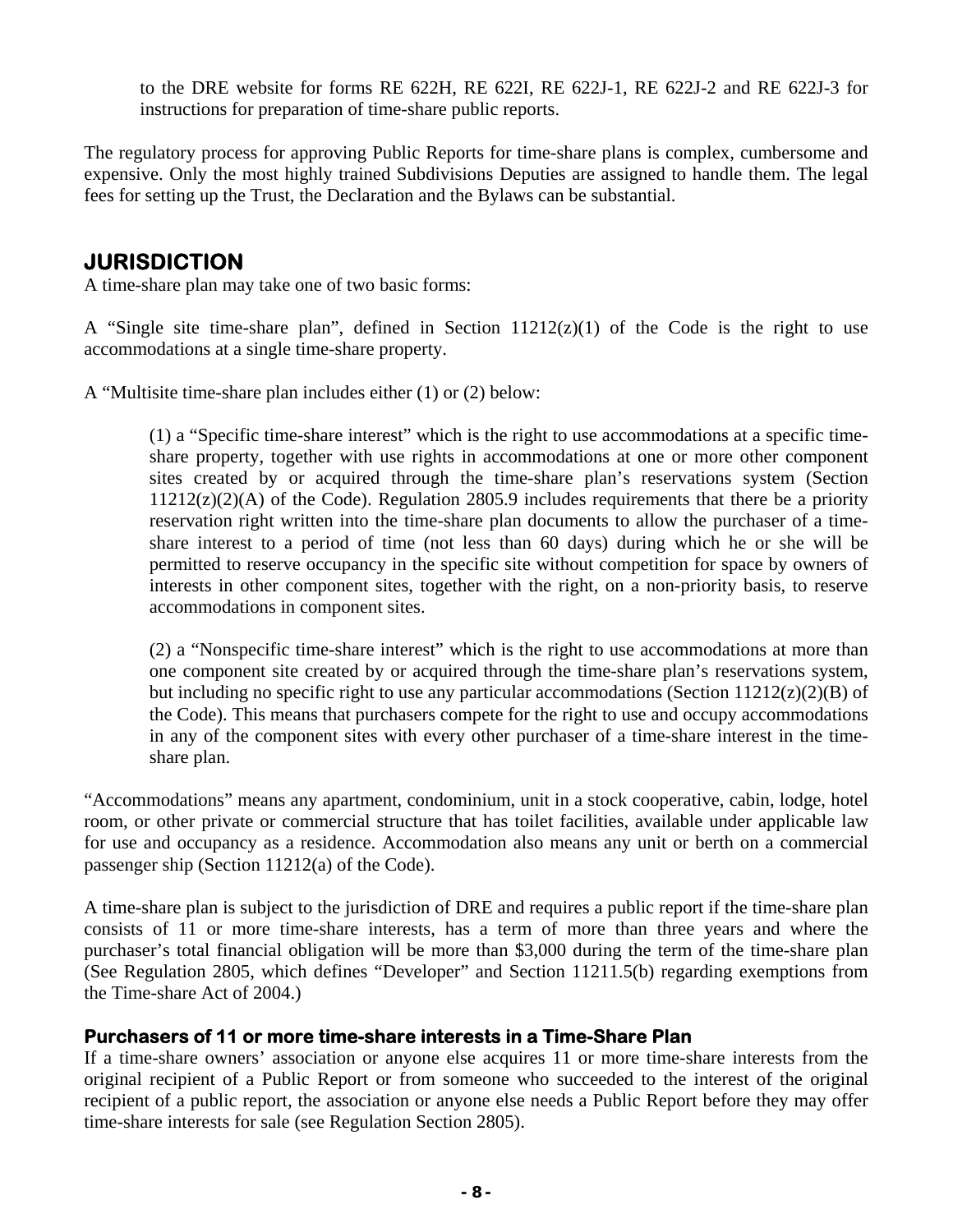An owners' association may acquire inventory from individual time-share owners through foreclosure or in lieu of foreclosure. As long as that inventory does not include 11 or more time-share interests that someone acquired from the original recipient of a Public Report or its successor-in-interest, the association would not need a Public Report before marketing those interests. There may be occasions when an association has acquired inventory consisting of more than 11 time-share interests from the original recipient of the Public Report or its successor-in-interest and other inventory from individuals. The association would then need a Public Report only for those 11 or more time-share interests it acquired from the original recipient of the Public Report or its successor-in-interest.

An owners' association would be required to apply for a Public Report if a Public Report for the timeshare project was never issued, the project consists of 11 or more time-share interests and the association intends to make sales in California. This may occur with respect to both in-state and out-of-state projects. In this case the source of the interests the association acquired is of no importance. A Public Report is required in any event.

### **Inducement to Out-of State Solicitation**

If a California resident is solicited by any written or oral communication, except as provided in Section 11217 of the Code, from a source outside the State of California with the intent to induce that resident to attend a time-share plan sales presentation, and that time-share plan consists of 11 or more interests, then that time-share plan is subject to regulation under the Time-share Act of 2004.

### **Advertising**

California law does not require that time-share advertising material be approved prior to use, whether the project is in or out-of-state. Regulation 2811 contains the specific advertising standards that must be adhered to by time-share developers within the meaning of Section 11245 of the Code..

Refer also to Sections 11245, 11283, 17500, 17537, 17537.1, 17537.2 and 17539.1 of the Business and Professions Code. Violations of advertising regulations are submitted to DRE Enforcement. Desist and Refrain Orders may be issued to control false, untrue or misleading advertising.

# **APPLICATION FORMS**

- **Real Estate Form 668 Timeshare Plan Instructions. The instructions contained in this form are to be followed by all applicants. This form lists most Department of Real Estate forms that may be needed in filing for a Time-Share Plan Public Report.**
- **Real Estate Form 668A –Notice of Intention Time-Share. This Application is to be completed and submitted by all applicants for specific time-share interests in single-site or multi-site time-share plans.**
- **Real Estate Form 668B. .Notice of Intention (Non-Specific Time-Share). This Application is to be completed and submitted by all applicants for nonspecific time-share interests. A separate RE668B must be submitted and fee paid for each location of a multi-site plan that include a non-specific timeshare interest and which is not currently covered by a California public report.**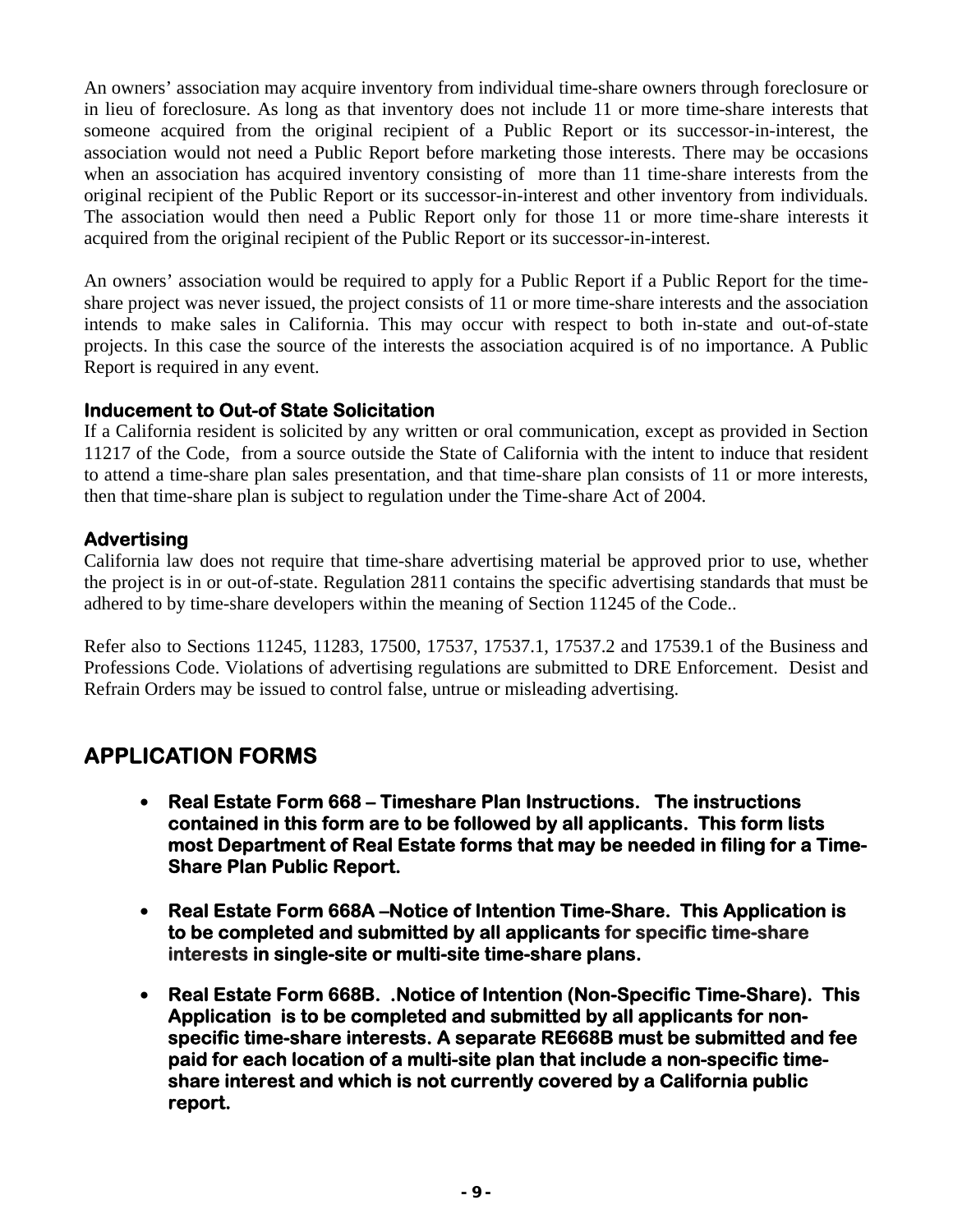• **Real Estate Form 635C – Public Report Amendment/Renewal Application (Time-Share ). This Application is used to amend or renew a Time-Share Public Report. A separate 635C must be completed and fee paid for each single-site time-share plan or each location of a multi-site time-share plan that includes non specific time-share interests subject to amendment or renewal.** 

#### **Master File Documents**

In order to avoid having to submit duplicate documents when a developer is submitting multiple applications if, for example, the time-share plan includes multiple phases, the RE 668A provides for the designation of a file as a "master file." Documents that DRE considers "master file" documents are referred to in the RE 668A and the developer by its answers to specific questions indicates whether documents submitted are to be master file documents.

# **SUBDIVISION MAP ACT**

The creation of undivided interests in a single parcel of real estate does not constitute a subdivision under the California Subdivision Map Act. However, the Vacation Ownership and Time-Share Act of 2004 may be applicable. Because of this, usually no new map is required by local government regardless of the type (use or estate) of time-share plan.

If the developer is creating an underlying project in California, such as a standard lot subdivision or a common interest development as defined in the Davis-Stirling Common Interest Development Act, simultaneously with the time-share project, he would be required to comply with the Subdivision Map Act for this underlying subdivision.

If the time-share plan is located out-of-state, the subdivision may be subject to local jurisdictional requirements comparable to California's Subdivision Map Act. The reviewing Deputy should ask for a copy of the recorded map and all applicable maps enumerated below. The maps should be reviewed carefully because different states and localities often have standards for map approvals that are much different from that of California. If the developer states that there is no subdivision map requirement for that jurisdiction the Deputy should request authoritative support for such an assertion from the appropriate government agency, an attorney's opinion letter or copy of the subdivision laws for that jurisdiction.

The Deputy should ask for a copy of the situs state's subdivision laws in any event as it may become important in evaluating compliance with California regulatory standards.

#### **Maps to be Submitted**

- **Recorded Map A copy of the map referenced in the legal description, as shown on the Title Report, must be submitted prior to issuance of the Public Report.**
- **Condominium Plan If a condominium project is being converted to timeshare use, or a condominium project is simultaneously being created, a copy of the recorded condominium plan must be submitted prior to issuance of a Public Report.**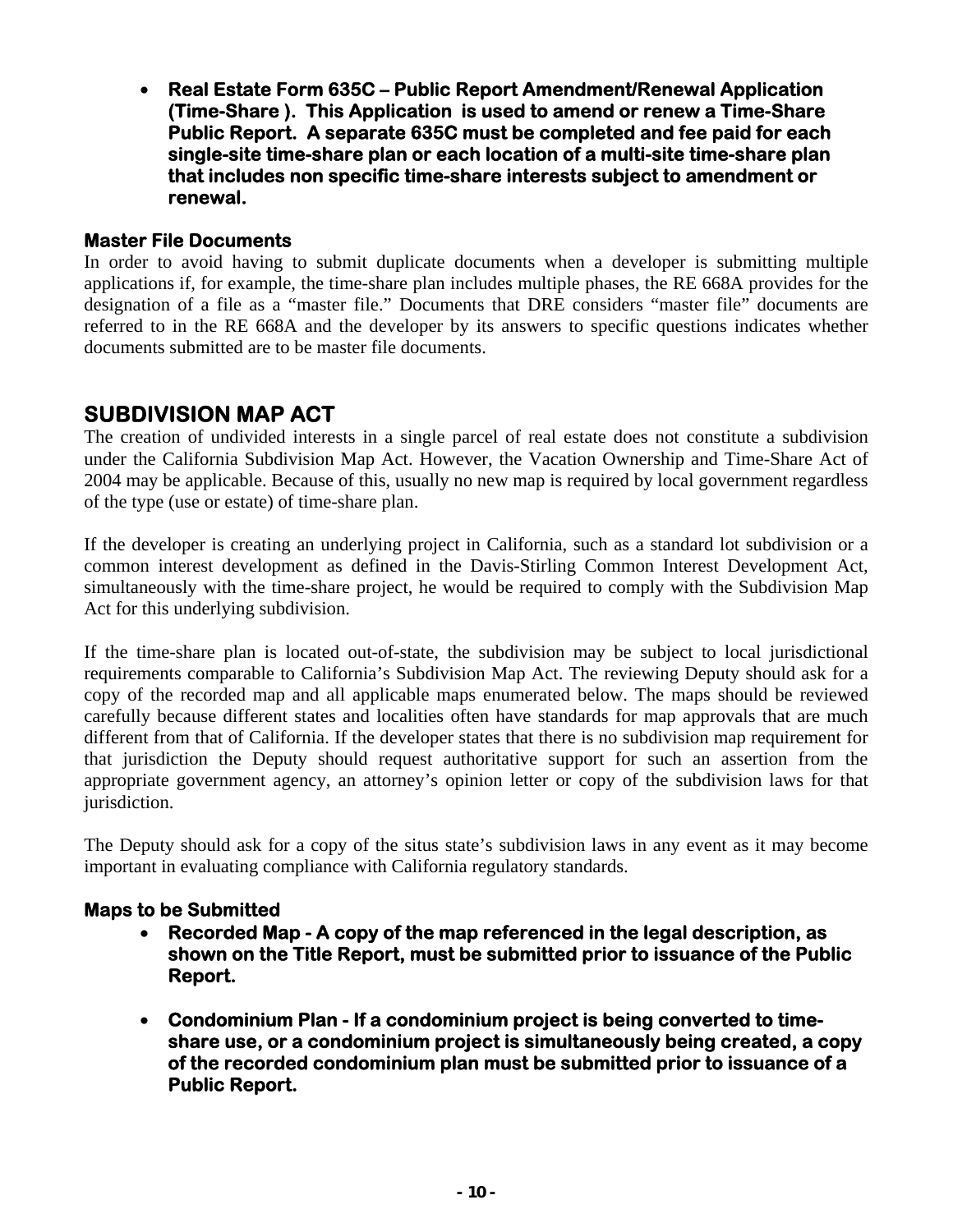- **Plot Plan A large scale, legible plot plan (site plan) showing all improvements, including location of recreational amenities and boundaries of future phases, if any. In certain cases, the map itself may serve as a plot plan.**
- **Floor Plan This is applicable to hotels or motels and should reflect the dimensions for units. Include room number and other pertinent information which appropriately describe the unit layout.**
- **Vicinity Map The developer should always submit a large scale, legible vicinity map showing the location of approaches to the subdivision and identifying "landmarks" to help locate the subdivision.**

# **DEVELOPER MAINTENANCE AND ASSESSMENT EXPENSE OBLIGATION**

**Reference:** Security for Developer's Obligations as an Owner of Time-Share Interests. (Section 11241)

### **Bond, Letter of Credit, or Cash Deposit**

The security shall not exceed the lesser of 50 percent of the anticipated cost of operation and maintenance of the time-share plan, including the establishment of reserves for replacement and major repair, for an operational period of one year or 100 percent of the assessments attributed to the total amount of the total unsold time-share interests owned by the developer and registered pursuant to the Time-Share Act of 2004.

# **COMMON AREA – COMPLETION AND CONVEYANCE**

Completion and conveyance of the common areas is required by Business and Professions Code Sections 11230(completion) and 11254 (conveyance). Arrangements regarding these two elements must be completed prior to issuance of a Final Public Report. Common area completion and conveyance are separate concepts which need not occur simultaneously and should be processed as distinct requirements by the Deputy. Common areas are either to be owned by the purchasers as tenants in common or in fee by a legal entity such as a homeowners' association or corporation or by a combination of the two ownership forms. The ownership of the common areas will have some effect upon the manner in which the principles of completion and conveyance are processed. Personal property, such as furnishings of the accommodations, should be considered part of the common area improvements when considering completion arrangements. Any provision having to do with assuring completion of common area improvements should also expressly cover financial arrangements under Section 11230 for furnishing of the accommodations and conveying the accommodations to the time-share owners association (see Conveyance of Personal Property on Page 23).

#### **Improvements Completed before Public Reports are Issued**

If the applicant presents evidence that all improvements have been completed or will be completed before the Public Report is issued, we need only the assurance that improvements will be conveyed to purchasers or the homeowners' association lien-free. This can be accomplished by insisting upon escrow instructions that prohibit the impound depository from releasing any purchaser's funds from the impound until the time-share interest has been conveyed lien-free to the purchaser or that alternative arrangements for lien-free conveyance of the common area are made in compliance with Section 11244 of the Code.

If the developer completes all improvements before a public report is issued, provides evidence of completion to DRE, and there are no blanket encumbrances, then purchase monies may be disbursed to the developer following the seven-day cancellation period (Section 11243(b) of the Code).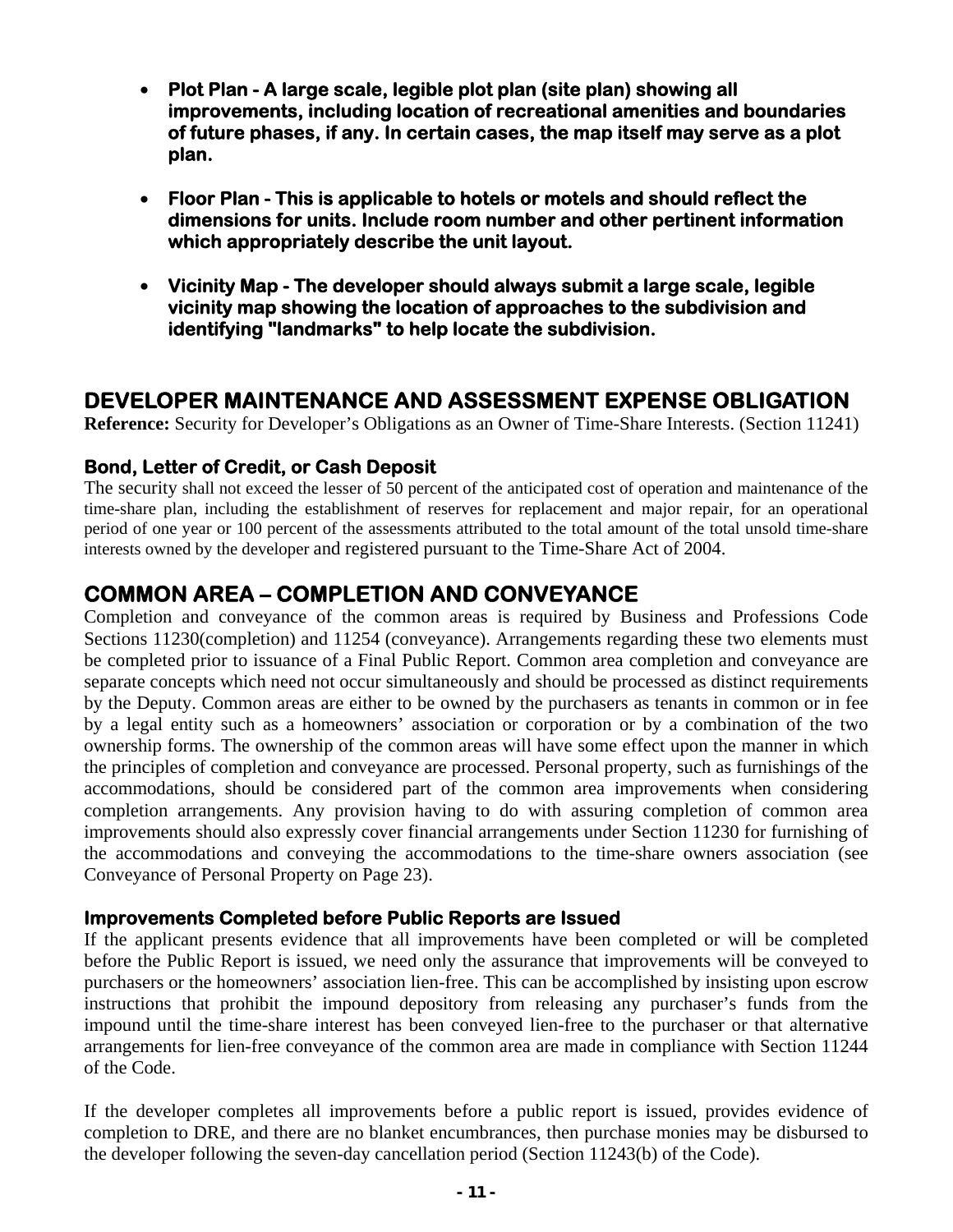### **Escrow Instructions Clause – Arrangements for a California Time-share Plan**

Escrow instructions containing a clause substantially along the following lines should suffice for this purpose:

"All funds deposited by the purchaser of a time-share interest shall be held in escrow until the project is completed and title free and clear of any blanket encumbrance has been conveyed to the purchaser."

In addition to the above described conditions, escrow shall not close until:

"The expiration of the statutory period for the recordation of all mechanic's lien claims following the recordation of a valid Notice of Completion as defined in Section 3093 of the Civil Code."

#### **Mechanic Lien Endorsement – Title Policy**

If the developer has provided that each purchaser of a time-share interest shall receive a policy of title insurance with an endorsement against any possible future liens, a purchaser's funds may be released from impound – without regard to the time for filing of mechanic's lien claims – when the developer is able to convey title to the time-share interest free and clear of any blanket encumbrance of record.

The above procedure constitutes compliance under Sections 11230(b) and 11243(b) either if all development and improvement work will be completed prior to issuance of the Final Public Report or prior to closing of individual sale escrows.

### **Completed Improvements in an Out-of-State Project**

Often, out-of-state jurisdictions do not issue Notices of Completion or any comparable document. Lacking Notices of Completion, evidence of completion may be had by Certificates of Occupancy, statements from licensed architects, a Certificates of Substantial Completion or an inspection by the State Fire Marshal designee or an equivalent public inspection safety inspection agency in the applicable jurisdiction. Photographs are not to be construed as satisfactory evidence of completion although they may be considered as supporting the documentation mentioned above. It may require the Deputy with the assistance of the Managing Deputy Commissioner III and Legal counsel to review applicable subdivision laws from the situs state.

### **Improvements not Completed Before a Public Report is Issued**

If all improvements comprising the residential-structure common areas as well as the improvements to the separate or outside common areas, will not be completed prior to the issuance of a Public Report, the developer must comply with Sections 11230 and 11243(b) of the Business and Professions Code.

### **Compliance with Section 11230(a)**

If the developer elects (a), the bond or other financial arrangement must be in an amount sufficient to cover the completion of the residential-structure common area and the outside common areas within the subdivision for which the Public Report is to be issued. Personal property should also be considered.

### **Compliance with Section 11230(b)**

If the developer elects to assure completion through compliance with (b), appropriate instructions to the impound depository shall be required. See the *Escrow Instructions Clause*s section above for the appropriate escrow instruction language. That language may not be functional for some out-of-state projects, so alternative language will need to be evaluated for purposes of compliance with the statute.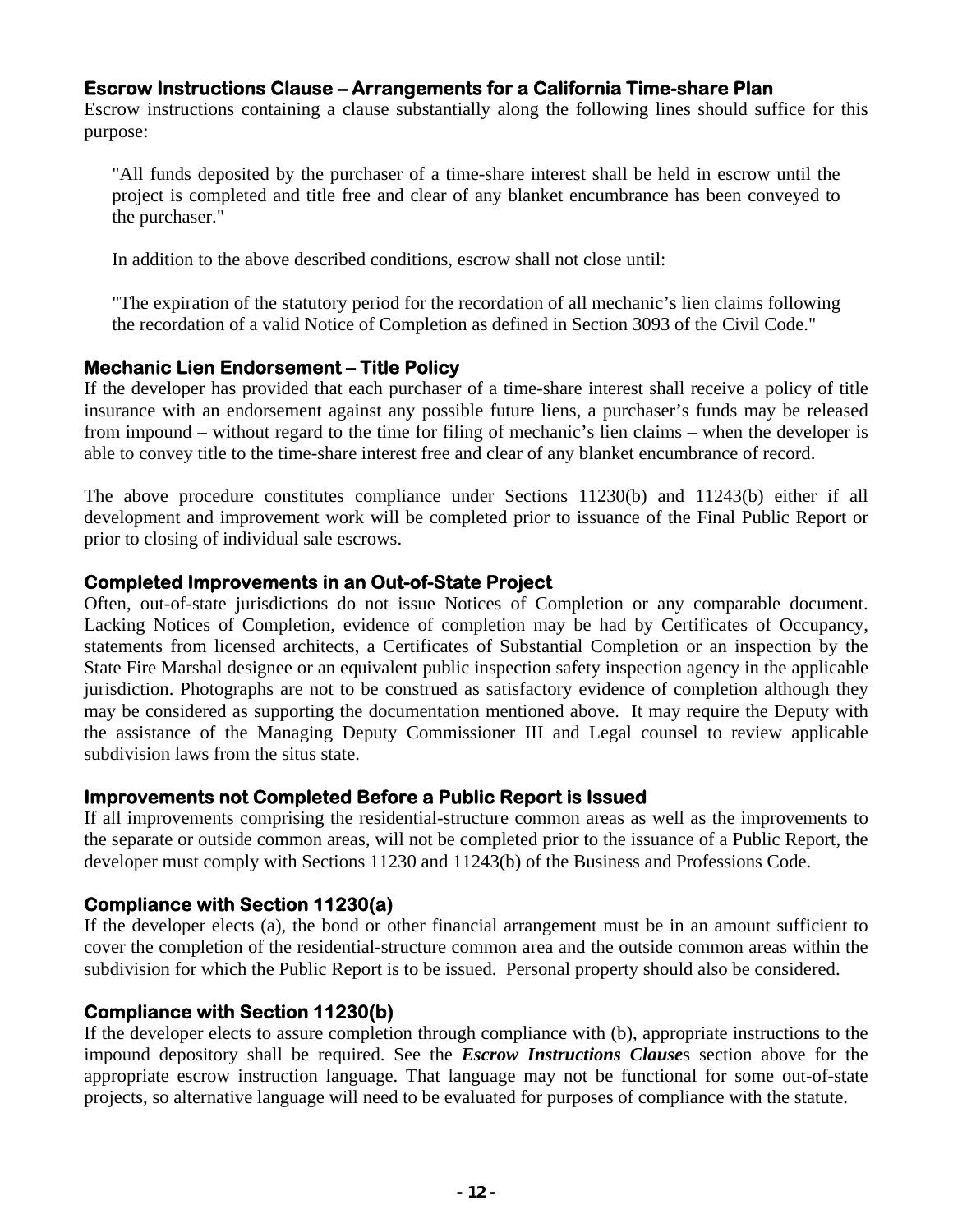### **Compliance with Section 11230(d)**

DRE may approve an alternative plan for completion such as a procedure akin to the "RE 621" procedure that gives the developer the flexibility of switching from escrow instructions (which prevent the closing of escrows until the total project has been competed and is free of all liens), to a bond under Section 11230(a) to assure completion without obtaining an amended public report. After the final public report is issued, the RE 621 provides that escrows cannot close until the common area improvements are completed free and clear of encumbrances or until a bond, along with a planned construction statement and a RE 621A are deposited in escrow. The bond and attendant documents should guarantee completion of the common area and facilities that remain incomplete as of the date of submittal of the RE 621A security and the planned construction statement to DRE. If the time-share property is located outside California, the RE 621 may need to be tailored to accommodate the laws of the situs state. The Deputy should review the document to ascertain that the alternative document to the RE 621 is adequate.

#### **Owners' Association or Trustee**

In some cases, the developer may be able to convey the common area and facilities to the owners' association or, when required, a trustee, free of any blanket encumbrances prior to the issuance of the Public Report. When title to common areas and facilities is held by an owners' association or trustee, no problems are encountered as the number of owners of time-share interests' increases or decreases. This consideration is particularly important with respect to the phased development of time-share plans.

In these cases, care should be taken to eliminate the possibility that mechanic's lien claims will be filed against common areas after conveyance to the owners' association or trustee. This can be accomplished by:

- (1) delaying issuance of the Public Report until expiration of the statutory period for filing of lien claims after the recordation of a Notice of Completion (60-days); or
- (2) the issuance of a policy of title insurance to the owners' association or trustee with an endorsement against unrecorded liens.

If the time-share plan is not in California, different arrangements may be necessary to accomplish this purpose.

#### **Purchasers as Tenants in Common**

The developer may convey some or all of the common area to purchasers as tenants in common rather than to an owners' association. If the unit being time-shared is a condominium, it is necessary to convey at least some of the common area to purchasers as tenants in common, rather than to an owners' association, in order to qualify as a statutory California condominium under the definition of Section 783 of the Civil Code or, most likely, in order to qualify a time-share condominium located in another state as a statutory condominium under that state's condominium statutes. It may be necessary to review the situs state's condominium statutes if necessary.

### **Variations**

There is nothing, however, that demands that common areas and facilities be conveyed to the purchasers as tenants in common or deeded to a homeowners' association. In fact, either method or a combination of methods may be used.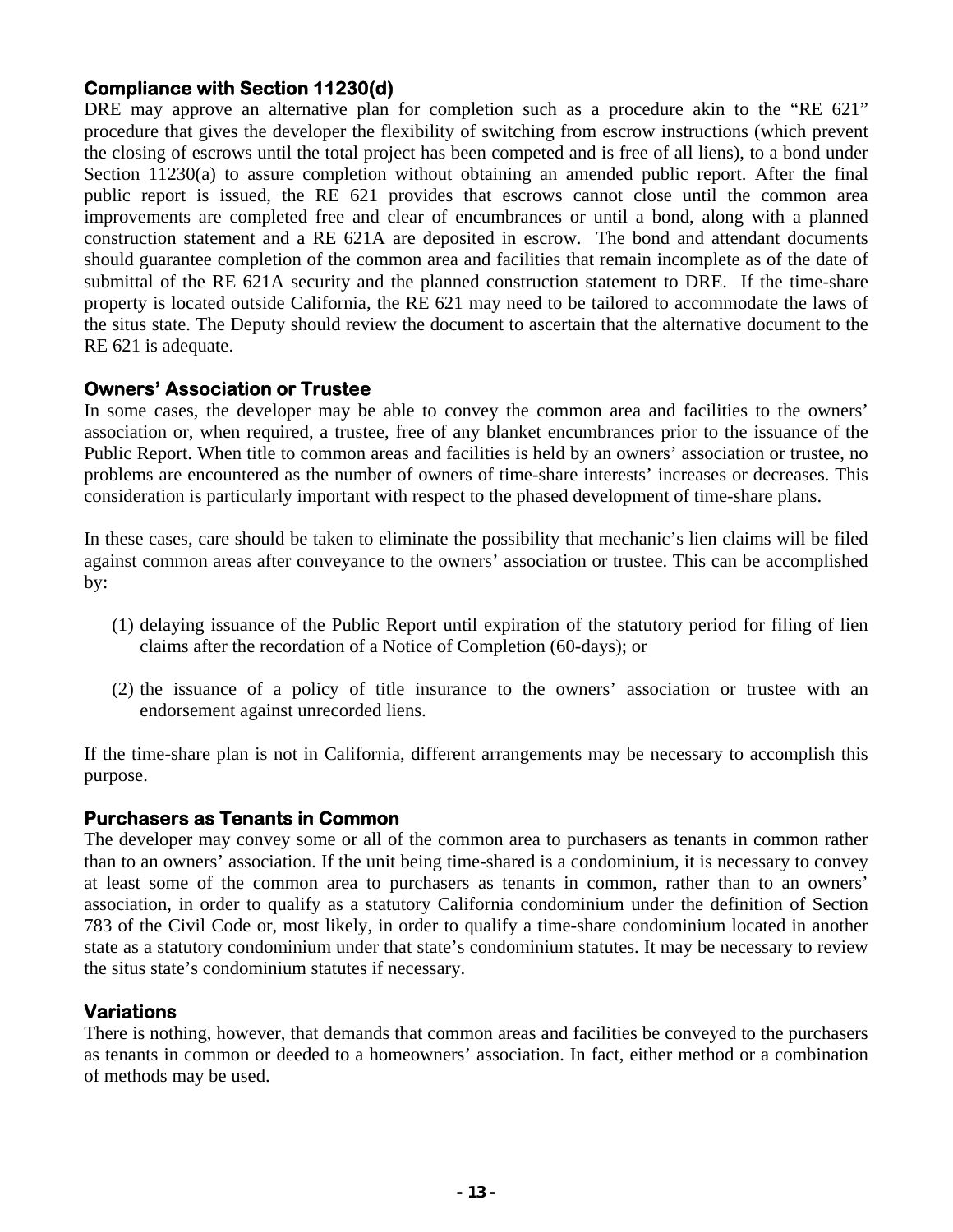### **Examples:**

- (1) A condominium offering could provide:
	- A separate interest in space:
	- An undivided interest in common in the residential structure; and
	- Conveyance of common areas and facilities other than the residential structure to the association.
- (2) An apartment house or hotel conversion could provide:
	- Undivided interests in common to the entire project.

### **Conveyance to Trustee**

There may be a few instances where development in the common areas included in the offering, i.e., advertised from the beginning, is so extensive that the developer cannot reasonably be expected to complete the improvement work for several months or years after the issuance of the original Public Report. In these cases, the common areas and facilities should be bonded for lien-free completion and should be conveyed to a trustee approved by the Commissioner with the property held in trust for the benefit of the owners' association and the members thereof. As a general rule of thumb, the trust must be irrevocable and must provide for the conveyance of the common areas and facilities, free and clear of encumbrance, to the homeowners' association. (Code Section 11254)

### **Private Facilities Included in the Offering**

Time-share offerings are often associated with hotel resorts with private recreational or other supporting facilities where the sponsor desires to make the recreational or other supporting facilities available to the time-share owners, but retain fee title to said facilities. This arrangement can be accomplished by conveyance of an easement or license to the time-share association. The Deputy should refer to the guidelines for private facilities. The use of a license or easement arrangement should be limited to supporting facilities.

# **ASSESSMENTS PAYABLE BY OWNERS OF TIME-SHARE PROJECT INTERESTS – SECTION 11265**

Section 11265 requires that all interests in a time-share plan for which a Public Report has been issued are interests subject to the payment of regular and special assessments. The Deputy should determine from the form RE 668A how many of the projected interests are to be offered for sale under authority of the Public Report as a preliminary step to reviewing the file documents.

All accommodations in a time-share plan that are to be dedicated to timesharing and to be covered by a Public Report must be subject to assessments.

#### **Declaration of Dedication, Importance of**

The Deputy should read the Restrictions (often called Declaration of Dedication, Declaration of CC&Rs, etc.) that relates to assessment obligations and procedures. Many form RE 668A and RE 668B applications state that the Public Report is to cover all of the potential interests in the resort, but the proposed Restrictions may state that Declarant, for each time-share interest owned and each purchaser, for each such interest owned, covenant to pay assessments. It is crucial to locate in the Restrictions the definition of a time-share interest since usually only interests in some of the accommodations or units are designated as such. The remaining accommodations or units are normally designated as nondedicated. The improper result is that the sponsor is only obligated by the document to pay assessments on unsold interests in time-share interest units and does not pay assessments on interests in accommodations or units not dedicated to time-sharing.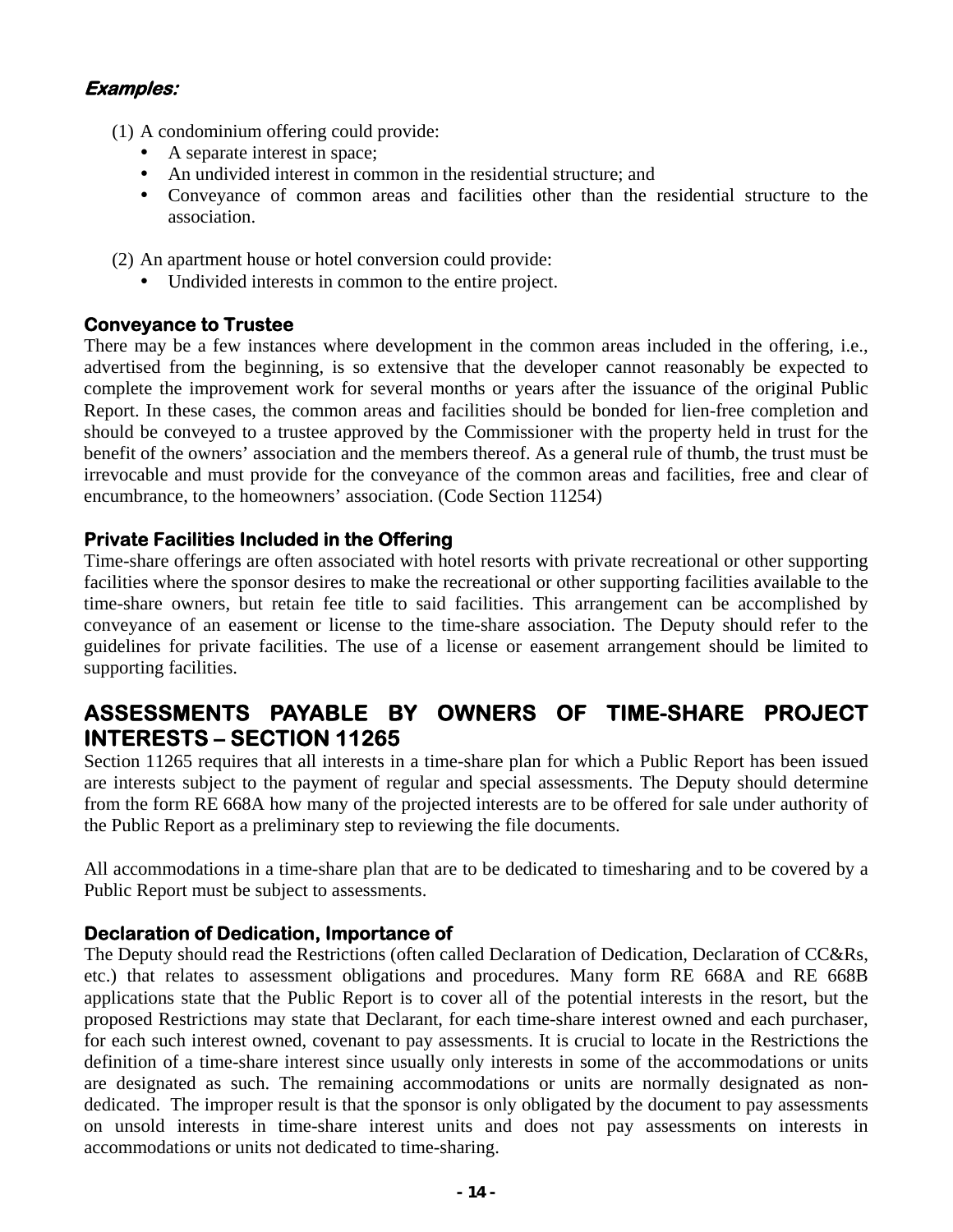A good method for avoiding this problem is to require the sponsor to covenant in the assessment article to pay assessments on "x" interests ("x" = the interests to be covered by the Public Report) less interests sold to purchasers.

# **BUDGET REVIEW**

The deputy must obtain a current budget certification from the developer. An independent budget review/acceptance from the DRE Budget Review Unit pursuant to Section  $11240(g)$  and Regulation 2807.4 may also be necessary if the budget certification does not meet the standards set forth in Section 11240(f).

Pursuant to 11240(f), the Commissioner may accept a certification from the following without DRE budget review: (1) an independent public accountant, (2) a certified public accountant, who is an employee of the developer, or (3) at the discretion of the Commissioner, another qualified individual or entity. Form RE699D has been developed to grant approval of such qualified individual or entity to prepare and certify time-share budgets.

The following "Budget Review" information, in part, covers areas commonly reviewed by the Budget Review Unit (BRU). This information is not-intended to apply to budgets certified pursuant to Section 11240(f):

# **Category I: "Scope of the Offering"**

The RE 668A, RE 668B, or RE 635C is reviewed to determine the following: whether the project is a single-site or multi-site, in-state or out-of-state (country), units covered, type of units, intervals or points, club concept, use versus fee, number of interests covered, mixed use, inventory, existing association, completion arrangements, third-party contractual obligations, subsidy arrangement, and management obligation. Finally, depending on whether it exists or is to be built, whether utilities are available or to be charged to the association.

### **Category II: "Site Inspection"**

Ordinarily, if it is an in-state project, an on-site inspection is scheduled. The reviewer determines when and how the inspection is done. The inspection could be done before or after an in-house desk review is completed; however, in either case, the initial review should incorporate the onsite inspection findings.

An on-site inspection is performed in the same manner as a common interest subdivision, with the exception that the unit interiors are inspected, as well as shared use facilities. Particular attention is paid to projects that have a mixed use because of the potential of over burdening the association through cost sharing. For example, a converted hotel with dedicated units, when inspected, may indicate that hotel usage far exceeds the proportionate costs placed on the association and contractual obligation arising from the shared use favors the commercial area, as opposed to the association.

### **Category III: "Budget Analysis"**

The initial budget review follows the same procedure as a regular common interest development project (RE 623). However, because the association's obligation extends into the interior of the units, particular attention is placed on the project's inventory (i.e. furnishing contracts, inventory-per-unit, interior construction, etc.). Further, shared use is reviewed (e.g. dedicated units versus others) and its contractual obligations. Also, many projects are multi-tiered and may involve three or more associations maintaining/sharing costs.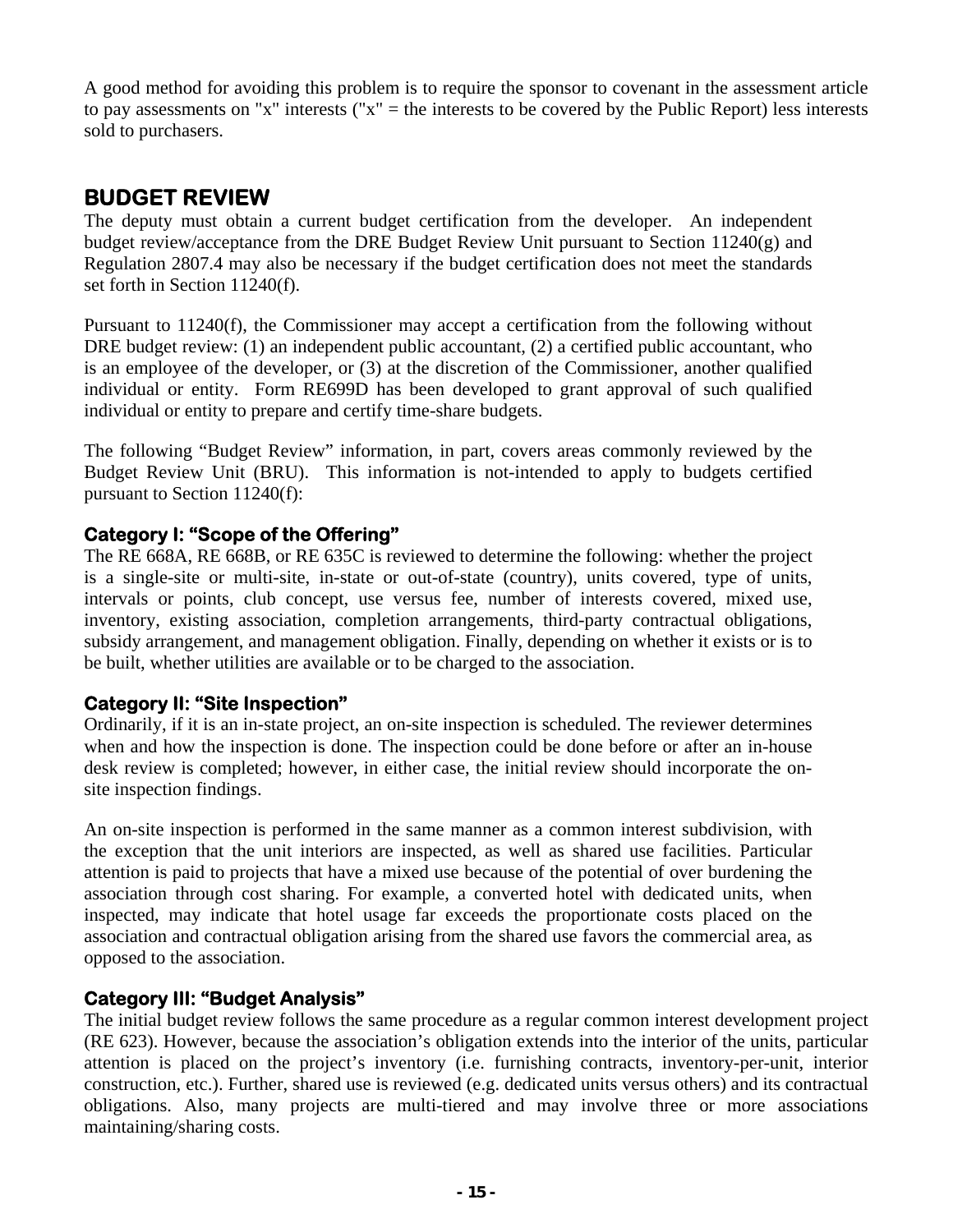An existing project requires additional review procedures, although similar to all common interest reviews. For example, a financial review is conducted, which includes the association's financial status, adequacy of the reserves, and inventory (points or interests).

Under either situation, the proposed budget or the adopted budget is reviewed "item-by-item" to ensure that the charges are reasonable and verified by actual contractual obligations (or proposed contracts). In addition, the contracts are reviewed to ensure that the provisions that impact the association are reasonable, not subject to the sponsor's exclusive control, and in compliance with the appropriate regulations.

#### **Category IV: "Contractual Obligation with the Declarations"**

A review of any contractual obligation (e.g. management contract, deficit subsidy agreement, shared costs, lease arrangement, telephone agreements, reservation agreements, etc.) usually is done in tandem with the budget (RE 623) review. In addition, the Declaration sections that cover the association's obligations and the sponsor's obligations are reviewed to ensure that budget concerns are adequately addressed. This would include rental provisions with association reimbursements, timeframe for rental use, and compliance with the appropriate regulations.

### **Category V: "Security Arrangements"**

There would be several areas that may require some form of financial security arrangement, all of which are reviewed by the Budget Review Unit. For example, completion arrangements (may require a site inspection); deficit subsidy agreement (done with the budget review); cash-down subsidy arrangement (done with the budgets); shared cost agreement (done with the budget); fiduciary obligations and any other type of agreement that the sponsor promises to perform.

### **Recap and Problem Watch List**

In general, due to the nature of a time-share project (i.e. highly technical, extremely numbers orientated, and the fact that the sponsor contracts to manage), it usually requires a case-by-case analysis. For example, points conversion and allocation of assessments-to-points, etc. are additional areas of concern. Granted, as indicated above, the approach and procedure are not unlike a common interest subdivision; however, it is the "bundle of obligations" that may impact the association that a reviewer should be most concerned with when reviewing a time-share project.

The following is a watch list of issues relative to a time-share project of which the Budget Review Unit should be aware. Most items simply warrant special note language in the public report:

- (1) Designating units as "live-in quarters" or "sales office" to benefit the marketing program without implementing cost sharing agreement.
- (2) Failure to provide financial accountability.
- (3) Failure to conduct foreclosure sales pursuant to the Declarations (notice and open to the public).
- (4) Failure to provide reimbursement to the association pursuant to the foreclosure sale (delinquent assessments and costs).
- (5) Failure to provide the defaulted interest's owner with the balance of the foreclosure sales proceeds (above and beyond association amounts).
- (6) Failure to provide complete financials. (expenditure, income, year-to-date and profit and loss statements).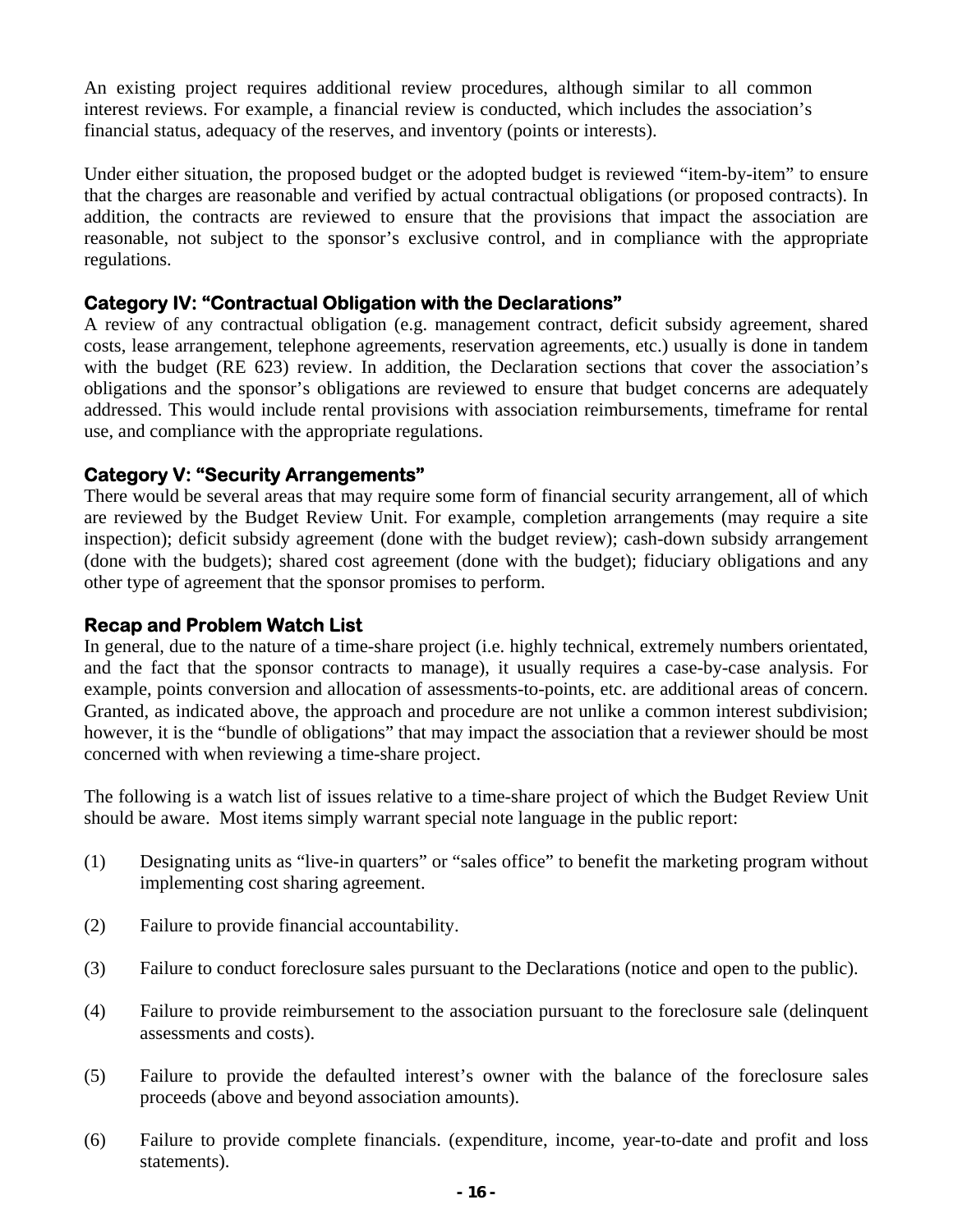- (7) Failure to maintain financials records pursuant to the management agreement and the Declarations.
- (8) Submitted inaccurate DRE forms (failing to notify of changes).
- (9) Securing unauthorized association expenditures contrary to the Declarations (i.e. car lease, maintenance, fees).
- (10) Payments to third-party service providers without appropriate contracts (maid and maintenance service).
- (11) Charging the association with personal costs (insurance and property tax for adjoining property).
- (12) Assumption of association foreclosed interests.
- (13) Revising DRE-reviewed documents and agreements, such as management contracts, without notice and subsequent review by the DRE.
- (14) Expenditure of association reserve funds for non-reserve items. While typically permitted under the legal documents, a special note should be considered.
- (15) Expenditure of association funds to enhance the sponsor's interests (maid's unit, golf membership and camping club).
- (16) Inadequate records of association meetings and voting irregularities (proxy person not in attendance).
- (17) Failure to establish association operating and reserve accounts.
- (18) Failure to secure fidelity insurance or bonds in compliance with Section 11267(a)(9)
- (19) Failure to secure errors and omissions insurance coverage for the managing entity
- (20) Commingled association funds with personal funds.
- (21) Failure to establish contractual obligations with third-parties pursuant to the Declarations and the Regulations (car lease, soda machine, washer and dryer).
- (22) Receipt of management fees in excess of contractual limitations.
- (23) Charging the association for services that were not provided (accounting, audits).

#### **Vacant Unit Budgets**

By analogy to the "vacant lot" budgets permitted under Regulation 2792.16(c) for other types of common interest subdivisions, as a matter of policy, it is permissible for the time-share Restrictions to exempt the developer of a time-share project from the payment of that portion of any assessment which is for the purpose of defraying expenses and reserves directly attributable to the existence and use of units which are part of the project (units subject to the time-share Restrictions) but not built, or if built, not renovated or otherwise subject to occupancy.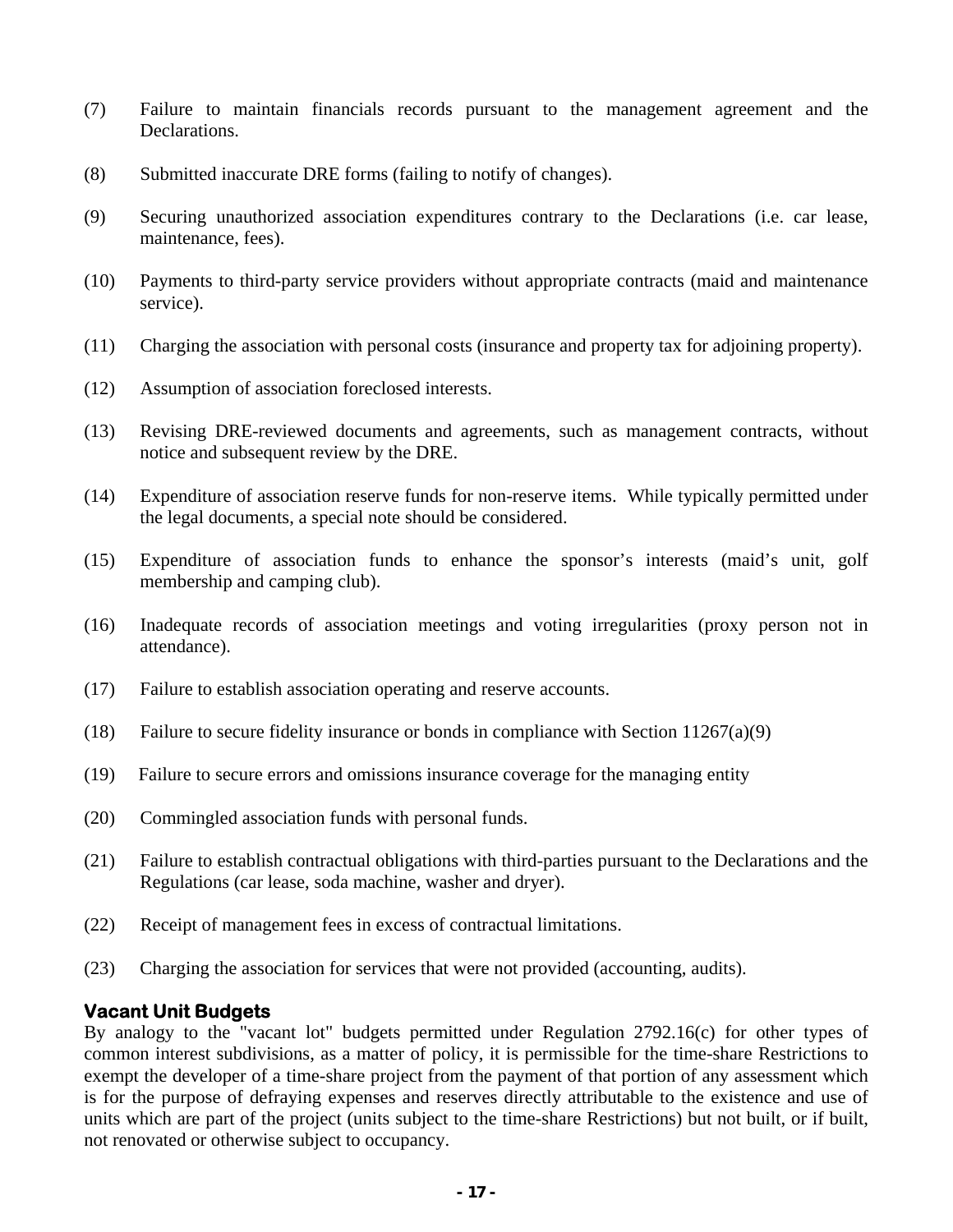### **Desk Clerk Expense**

The budgeted management expense may include the services of a desk clerk, who has the duty to check in and out time-share owners. Given that the non-completed or non-renovated units are not subject to occupancy, the desk clerk's salary should be allocable for payment solely to time-share purchasers, and not to the developer. If the developer is not prohibited from renting non-completed or non-renovated units, the developer should not be exempt from sharing in the cost of the desk clerk's salary.

#### **Developer Allocated Expense**

Some items of expense are more reasonably allocated to the developer for payment. For example, if the developer's renovation or building program causes the common areas to require more frequent recurring maintenance and clean up, the vacant unit budget should allocate the maintenance person's salary disproportionately, with the developer paying more of this expense per interest owned than does a purchaser.

Other items of fixed expenses, such as real property taxes, reasonably would be shared equally by the developer and purchaser per interest.

The final result of summarizing all such expenses as allocable to purchasers or the developer or both will probably be a lesser cost per interest owned to the developer than to the purchaser. Since the developer will realize that these costs accurately reflect its true carrying costs of the units if they were not part of the time-share project, it will be more likely to include all of the contemplated units in the project from the beginning. The temptation to phase will be reduced, thus avoiding mechanic's lien risks inherent in phasing a one-lot project undergoing construction or renovation; and the association will obtain more control over the project and will be better capitalized.

# **SUBSIDIZATION OF ASSOCIATION EXPENSES BY SPONSOR - SECTIONS 11241 AND 11242**

### **Buy Down Subsidy Agreement (Code Section 11242)**

Under a traditional subsidy agreement a developer may elect to decrease, for a specific time, the purchasers' annual assessments by subsidizing or paying to the association in money all or part of the expenses of the association.

Financial arrangements to assure the ability of the developer to perform will always be required pursuant to Business and Professions Code Section 11242. The bond or other assurance should be accompanied by escrow instructions to the bond/assurance holder. The instructions should provide that the security device should not be released or exonerated until escrow holder receives notice from the association that the developer has faithfully performed under the subsidization contract (Code Section 11242.1).

### **Subsidization Contract**

The subsidization contract should be carefully reviewed. It should provide for the monthly payment of the buy down subsidy by the developer to the association. The subsidy sum should be clearly set forth. If the developer intends to render services or supply goods to the association, the contract should specify in detail the methods to be used in valuing the goods and services (Code Section 11242).

If the developer or an affiliated entity is actually supplying goods or services to the association pursuant to the contract, the developer still must pay the agreed value of these goods/services to the association on a monthly basis even though the association will then write the developer a check for such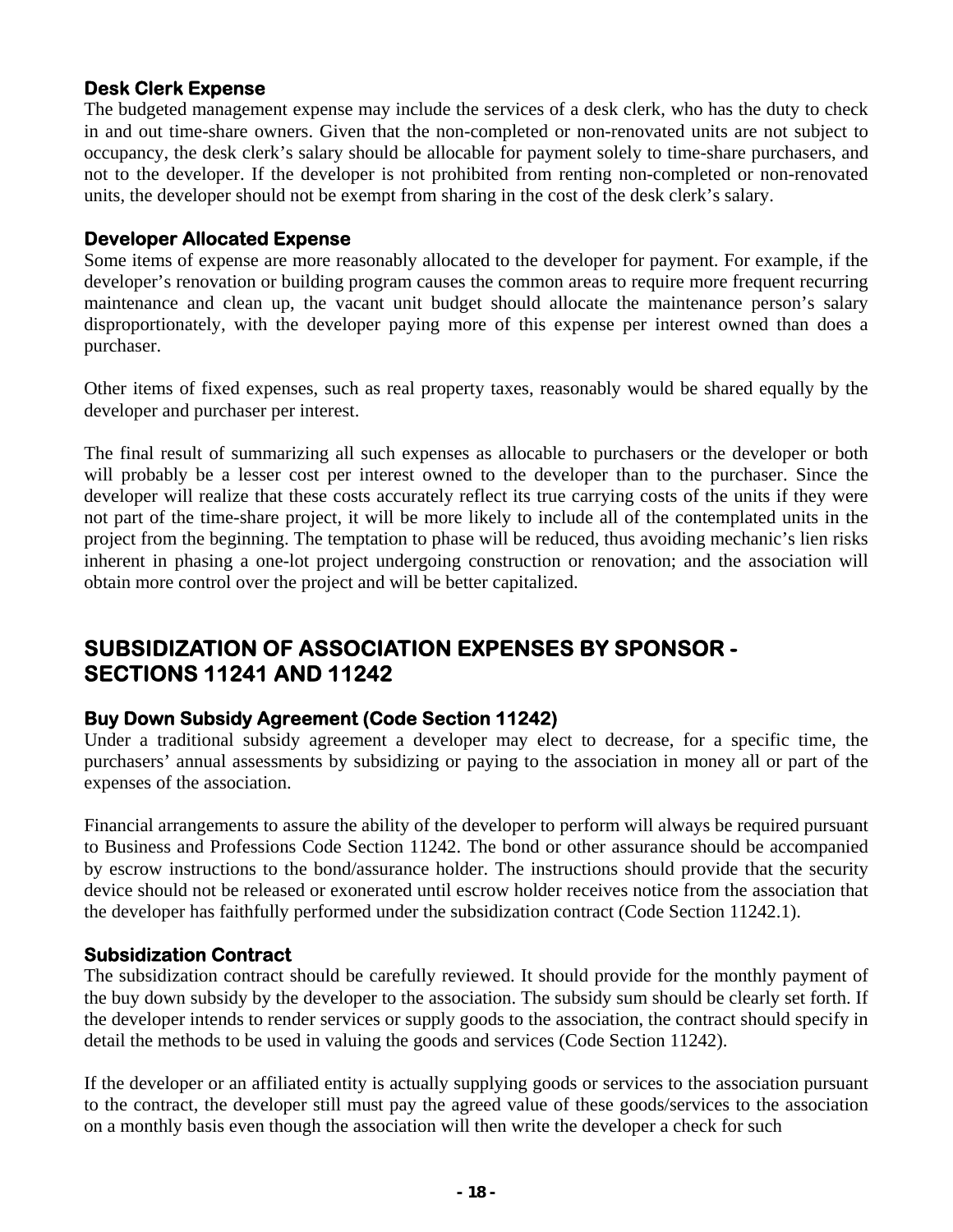goods/services out of an association account. The association should at all times be in a position to control the disbursing and accounting for funds to defray costs attributable to operation and maintenance.

Any subsidy contract submitted should assure that the developer contributes to the association a sum allocable to reserves for replacement and major repairs for each unsold interest.

### **Deficit Subsidy Agreements (Code Section 11241)**

The developer may, as an alternative to paying full assessments for unsold interests, enter into a subsidy agreement with the association to pay any shortfalls between expenses incurred and assessments collected from other owners. The subsidy program must include provisions for accumulations for reserves for replacement and major maintenance of the time-share property in accordance with accepted property management practices and the transfer of the reserve fund to the association at the termination of the subsidy program. An expanded explanation regarding the developer's contribution to reserves is found below.

#### **Subsidy Payments**

The contract should be scrutinized for any provision which limits the developer's subsidy obligation to the per-interest assessment paid by purchasers. Such provisions are reasonable only if purchasers share equally with the developer any savings under the subsidy program.

The contract should provide that non developer owners shall not be subject to special assessments during the term of the contract with the exception of special assessments for the construction of common area facilities which are both not part of the original offering by the developer and are consented to by the membership of the association.

#### **Developer's Contributions to Association Reserves**

The contract should also provide for the developer's contribution to the association's reserves. The agreement should provide that the sponsor pays reserves for each unsold interest in an amount equal to the amount shown in the association budget allocated to reserves for each interest. Certain fixed cost reserves, such as those for roof replacement, should be shared by the developer and other owners of units in the project. However, reserves for replacement of furniture existing only in renovated units is reasonably allocable only to owners of interests in renovated units.

### **Contract Termination Date**

The contract termination date is usually not specific; however, the agreement must contain some type of provision that would activate the termination in order that duration not be indefinite. Normally, it is terminable upon 30 days notice to the association, provided that prior to such termination the developer obtain a Code Section 11241 bond and upon such termination begin payment of full assessments. Occasionally, in the alternative, it terminates upon the sale of 80% of the interests or a date certain, whichever is first. If 80% of the interests are sold, it is not necessary under Section 11241 to obtain a replacement Section 11241 bond for the existing bond to secure the deficit subsidy agreement. In such case, the developer is obligated to pay assessments on the remaining (20%) unsold units, but is no longer required to bond for the obligation. If it terminates before 80% are sold, the agreement must provide for a bond to secure the developers payment of assessments to be substituted for the deficit subsidy bond.

The amount of the deficit subsidy bond may be the lesser 50% of the annual time-share plan budget or 100% of the assessments attributed to the total amount of total unsold time-share interests owned by the developer and covered by a public report.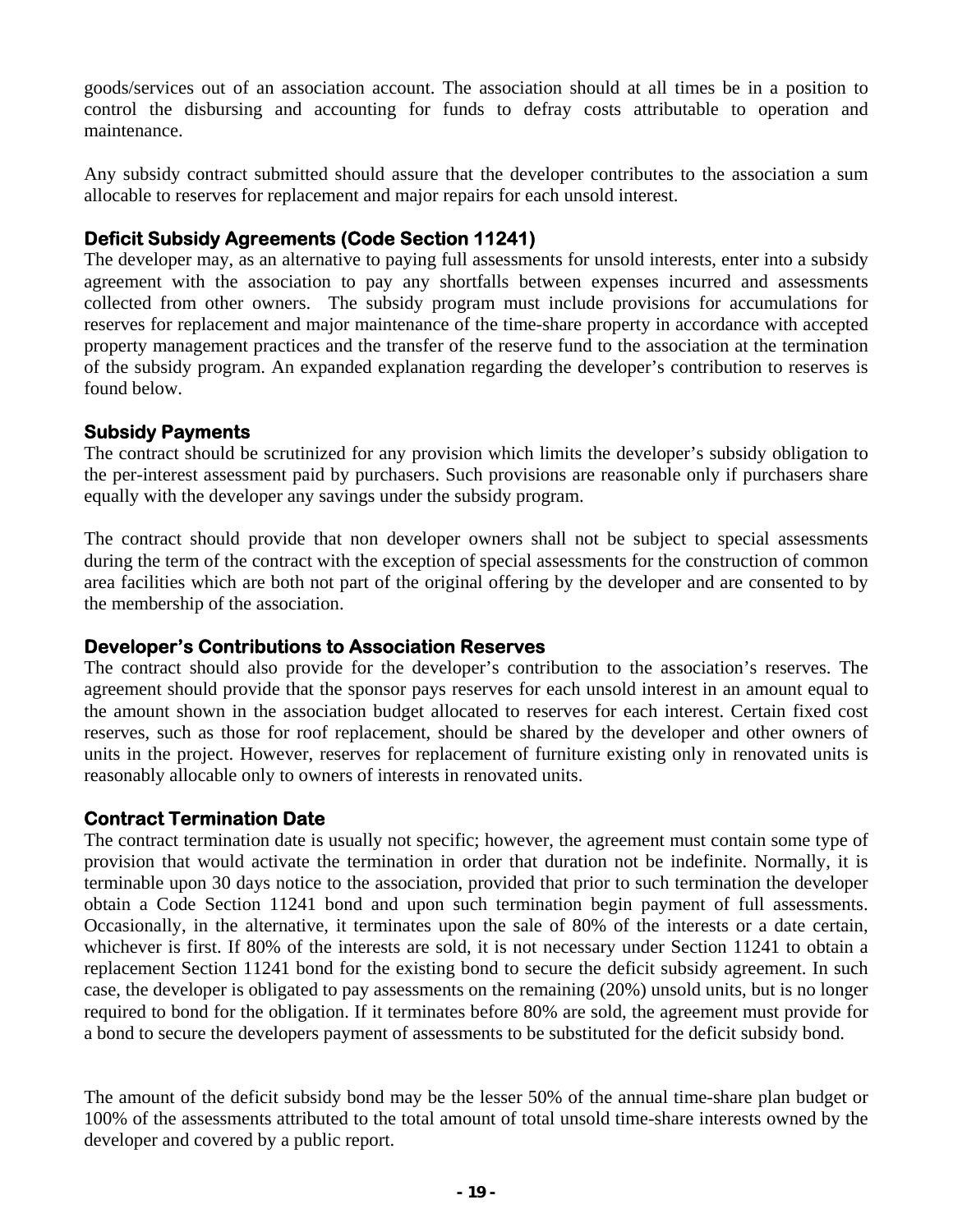If the developer has submitted a certified budget in which DRE will not perform a budget review, the Deputy should ask the developer to submit a statement calculating how it arrived at the amount of the deficit subsidy bond submitted and the Deputy should review the statement to determine that the amount of the deficit subsidy bond is consistent based on the time-share plan budget. If the time-share plan budget is reviewed by the DRE Budget Review Unit, the budget reviewer should review the subsidy agreement and the bond amount for adequacy.

### **When This Type of Subsidy Is Not Permitted**

If the time-share units are part of a condominium, planned development or other Common Interest Development, a "Deficit Subsidy" will not be permitted for the master association. This type of subsidy shall only be made available for the time-share association.

### **Deficit Subsidy – Budget Review Considerations (Applicable only if DRE Reviews Budget)**

Since the developer's obligation under a Deficit Subsidy Agreement (DSA) would have a significant impact on the association's ability to meet its financial obligation, the Budget Review Unit should review the DSA so that they may add their input over those areas that will affect the association.

It is incumbent upon the Budget Review Unit to determine what method the developer will utilize in order to calculate the deficiency amount. Since it is to the benefit of the developer to apply any source of revenue generated to offset its deficit payment obligation, the only revenue(s) allowable should be limited to assessments and interest. The reasoning is that all other generated revenue should be set aside for the purpose for which it was generated in the first place (i.e. revenue from renting the recreation facility should be earmarked to offset acceleration of its wear-and-tear). Also, the developer's obligation should not be limited to either line-by-line costs or assessments that should have been collected.

In addition, there should be a provision that covers the association's obligation to provide monthly accounting with a yearly reconciliation. Both of these requirements will ensure that funds will be available to cover any association obligations and the yearly reconciliation would apprise the association whether its assessments are either too high or too low, based on the amount of subsidy paid by the developer.

Finally, there should be a provision(s) that covers the developer's security obligation, and whether the DSA should be amended or accepting an amendment with the original attached. For example, both are somewhat linked together for the following reasons. Ordinarily, the security obligation is based on the lesser of 50% of the annual association budget or 100 percent of the assessments attributed to the total amount of unsold timeshare interests; however, should the association elect to change the annual budget it would effect the security amount. As to the amendment to the DSA, it's not unusual for the developer to submit only the amendment to the DSA, which covers only the provisions being amended. Since projects may extend into 50+ amended filings, it is extremely difficult to determine whether the amendment satisfies the DRE's current policies or the B&P Code. Therefore, both documents should be physically linked.

### **Public Report Disclosures for Subsidy Programs**

Although the Time-Share Act under Code Section 11234 does not mandate a disclosure regarding a subsidization program, the Deputy should request that the Public Report for any time-share project which incorporates a subsidization program should include appropriate disclosures.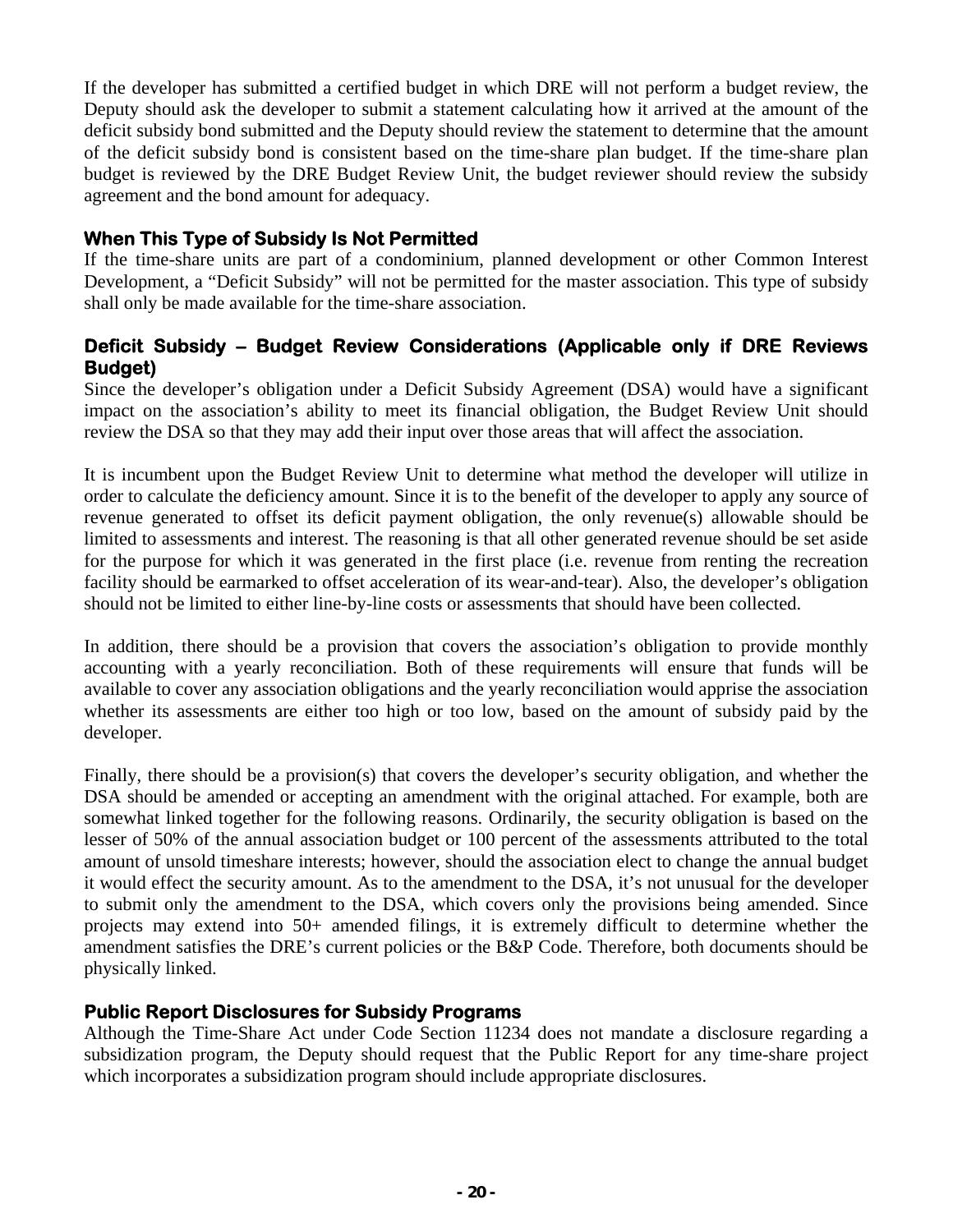# **ESCROW REQUIREMENTS – SECTIONS 11243 AND 11244**

Section 11243 provides that the developer shall comply with the following escrow requirements:

(a) A developer of a time-share plan shall deposit into an escrow account in an acceptable escrow depository 100 percent of all funds that are received during the purchaser's rescission period. An acceptable escrow depository includes, when qualified to do business in this state, escrow agents licensed by the Commissioner of Corporations, banks, trust companies, savings and loan associations, title insurers, and underwritten title companies. The deposit of these funds shall be evidenced by an executed escrow agreement between the escrow agent and the developer, that shall include provisions that state the following:

(1) Funds may be disbursed to the developer by the escrow agent from the escrow account only after expiration of the purchaser's rescission period and in accordance with the purchase contract, subject to subdivision (b).

(2) If a prospective purchaser properly cancels the purchase contract pursuant to its terms, the funds shall be paid to the prospective purchaser or paid to the developer if the prospective purchaser's funds have been previously refunded by the developer.

(b) If a developer contracts to sell a time-share interest and the construction of any property in which the time-share interest is located has not been completed, the developer, upon expiration of the rescission period, shall continue to maintain in an escrow account all funds received by or on behalf of the developer from the prospective purchaser under his or her purchase contract. The commissioner shall establish, by regulation, the types of documentation which shall be required for evidence of completion, including, but not limited to, a certificate of occupancy, a certificate of substantial completion, or an inspection by the State Fire Marshal designee or an equivalent public safety inspection agency in the applicable jurisdiction. Unless the developer submits financial assurances, in accordance with subdivision (c), funds shall not be released from escrow until a certificate of occupancy, or its equivalent, has been obtained and the rescission period has passed, and the time-share interest can be transferred free and clear of blanket encumbrances, including mechanics' liens. Funds to be released from escrow shall be released as follows:

(1) If a prospective purchaser properly cancels the purchase contract pursuant to its terms, the funds shall be paid to the prospective purchaser or paid to the developer if the prospective purchaser's funds have been previously refunded by the developer.

(2) If a prospective purchaser defaults in the performance of the prospective purchaser's obligations under the purchase contract, the funds shall be paid to the developer.

(3) If the funds of a prospective purchaser have not been previously disbursed in accordance with the provisions of this subdivision, they may be disbursed to the developer by the escrow agent upon the issuance of acceptable evidence of completion of construction.

(c) In lieu of the provisions in subdivisions (a) and (b), the commissioner may accept from the developer a surety bond, escrow bond, irrevocable letter of credit, or other financial assurance or arrangement acceptable to the commissioner. Any acceptable financial assurance shall be in an amount equal to or in excess of the lesser of (1) the funds that would otherwise be placed in escrow, or (2) in an amount equal to the cost to complete the incomplete property in which the time-share interest is located. However, in no event shall the amount be less than the amount of funds that would otherwise be placed in escrow pursuant to paragraph (1) of subdivision (a).

(d) The developer shall provide escrow account information to the commissioner and shall execute in writing an authorization consenting to an audit or examination of the account by the commissioner on forms provided by the commissioner. The developer shall comply with the reconciliation and records requirements established by regulation by the commissioner. The developer shall make documents related to the escrow account or escrow obligation available to the commissioner upon the department's request. The escrow agent shall maintain any disputed funds in the escrow account until either of the following occurs: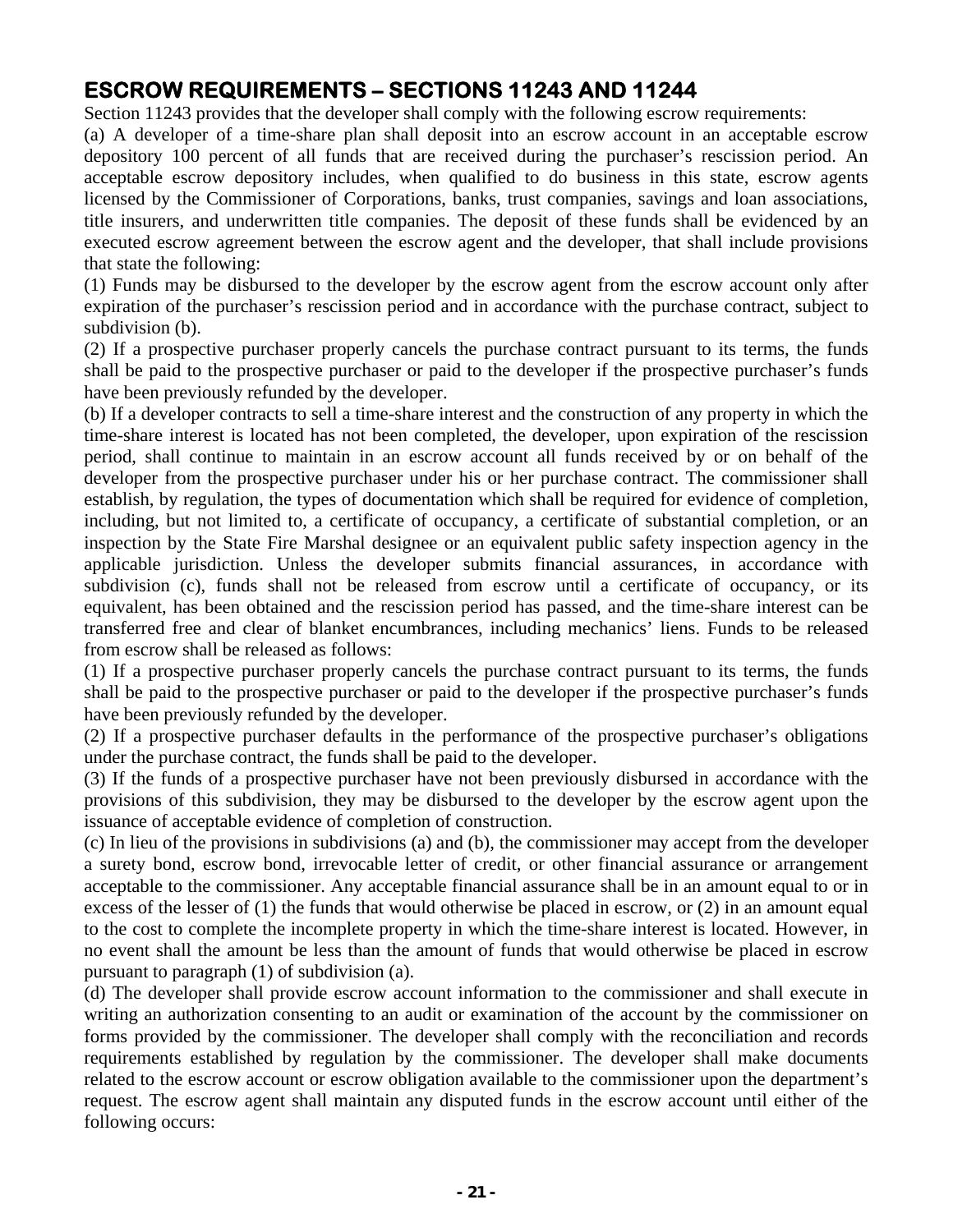(1) Receipt of written direction agreed to by signature of all parties.

(2) Deposit of the funds with a court of competent jurisdiction in which a civil action regarding the funds has been filed.

Section 11244 further defines escrow and purchase money handling as follows:

(a) Excluding any encumbrance placed against the purchaser's time-share interest securing the purchaser's payment of purchase money financing for the purchase, the developer shall not be entitled to the release of any funds escrowed under Section 11243 with respect to each time-share interest and any other property or rights to property appurtenant to the time-share interest, including any amenities represented to the purchaser as being part of the time-share plan, until the developer has provided satisfactory evidence to the commissioner of one of the following:

(1) The time-share interest, including, but not limited to, a time-share interest in any component sites of a nonspecific time-share interest multisite time-share plan, together with any other property or rights to property appurtenant to the time-share interest, including any amenities represented to the purchaser as being part of the time-share plan, are free and clear of any of the claims of the developer, any owner of the underlying fee, a mortgagee, judgment creditor, or other lienor, or any other person having an interest in or lien or encumbrance against the time-share interest or appurtenant property or property rights.

(2) The developer, any owner of the underlying fee, a mortgagee, judgment creditor, or other lienor, or any other person having an interest in or lien or encumbrance against the time-share interest or appurtenant property or property rights, including any amenities represented to the purchaser as being part of the time-share plan, has recorded a subordination and notice to creditors document in the appropriate public records of the jurisdiction in which the time-share interest is located. The subordination document shall expressly and effectively provide that the interest holder's right, lien, or encumbrance shall not adversely affect, and shall be subordinate to, the rights of the owners of the timeshare interests in the time-share plan regardless of the date of purchase, from and after the effective date of the subordination document.

(3) The developer, any owner of the underlying fee, a mortgagee, judgment creditor, or other lienor, or any other person having an interest in or lien or encumbrance against the time-share interest or appurtenant property or property rights, including any amenities represented to the purchaser as being part of the time-share plan, has transferred the subject accommodations, amenities, or all use rights in the amenities to a nonprofit organization or owners' association to be held for the use and benefit of the owners of the time-share plan, which shall act as a fiduciary to the purchasers, the developer has transferred control of the entity to the owners or does not exercise its voting rights in the entity with respect to the subject accommodations or amenities. Prior to the transfer, any lien or other encumbrance against the accommodation or facility shall be made subject to a subordination and notice to creditors' instrument pursuant to paragraph (2).

(4) Alternative arrangements have been made which are adequate to protect the rights of the purchasers of the time-share interests and approved by the commissioner.

(b) Nothing in this section shall prevent a developer from accessing any escrow funds if the developer has complied with subdivision (c) of Section 11243.

 or lien that would materially and adversely affect the prospective purchaser. (c) The developer shall notify the commissioner of the extent to which an accommodation may become subject to a tax or other lien arising out of claims against other purchasers in the same time-share plan. The commissioner may require the developer to notify a prospective purchaser of any such potential tax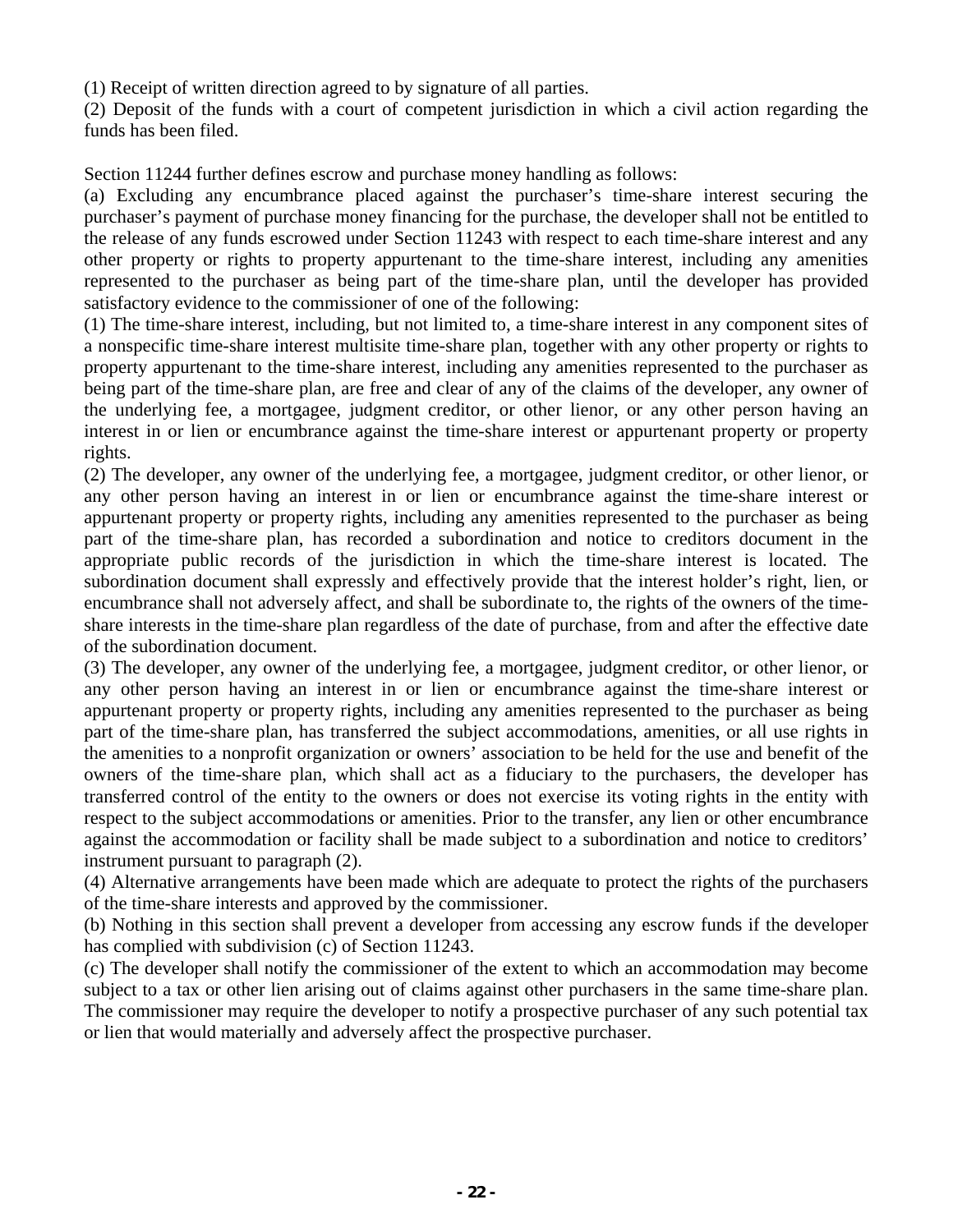#### **Acceptable Escrow Depositories**

The escrow depository for the sale of multi-site time-share project interests must be an acceptable California escrow company pursuant to Regulation 2807.2.

An out-of-state escrow depository may be used provided that a California affiliate is willing to stand in the shoes of the out-of-state affiliate with regard to purchase money protections for California purchasers. Most title/escrow companies active in timeshares process their escrow through a central, national timeshare division.

# **PERSONAL PROPERTY**

Personal property may include furniture, appliances, window treatments, floor treatments, linen package, dishes and utensils, boats, automobiles, skis and other properties exclusive of buildings and grounds. The personal property should be considered common area and regulated under Section 11230. The personal property may be conveyed or leased to the association or conveyed by fractional interests to the interest owners. Such property may also be conveyed to an acceptable trustee whose duty would be to retain title to the property for benefit of the interest owners and to protect the property against third party claims.

### **Conveyance of Personal Property**

There should be provisions for assuring purchasers receiving use of personal property prior to issuance of the Public Report or prior to close of the first escrow with appropriate assurances of conveyance or other adequate means of assuring use, free of liens and encumbrances. Adequate financial arrangements for purchase and placement of the property in the project must be provided in compliance with Section 11230. Personal property can be leased or financed provided there is adequate non-disturbance language stating that so long as the association is current in the lease/loan payments, the lessor/lender shall not repossess the personal property, regardless of whether the developer is in default under any loan covenants with the lessor/lender.

#### **Personal Property Conveyed Outright to an Association**

When personal property is conveyed outright to the association, the event is effected by a bill of sale. The escrow instructions should include a provision requiring delivery of the bill of sale which includes, as an exhibit, the inventory of personal property, to the association prior to the close of escrow of the first sale. In order that escrow can verify that the inventory attached to the bill of sale is correct, a proper inventory should be attached to the escrow instructions and referred therein. The escrow must also state that the personal property will be delivered to the association and the personal property placed in the dedicated units or appropriate location for use prior to close of escrow.

#### **Personal Property Leased to an Association**

In all cases the Subdivisions Deputy or the Budget Review Deputy, if there is a budget review, should be certain that lease payments are properly included in the association budget. The escrow instructions should include a provision which requires delivery of the lease to the association and the installation of the leased property to the project prior to closing of the first escrow. Unless financially secured, personal property shall be installed prior to the first close of escrow.

#### **Free and Clear Conveyance of Personal Property**

To insure free and clear conveyance of the personal property, the escrow instructions should include a provision which requires that prior to close of escrow, a U.C.C.-3 Form will be issued by the Secretary of State to the association indicating that there are no financing statements on file naming the developer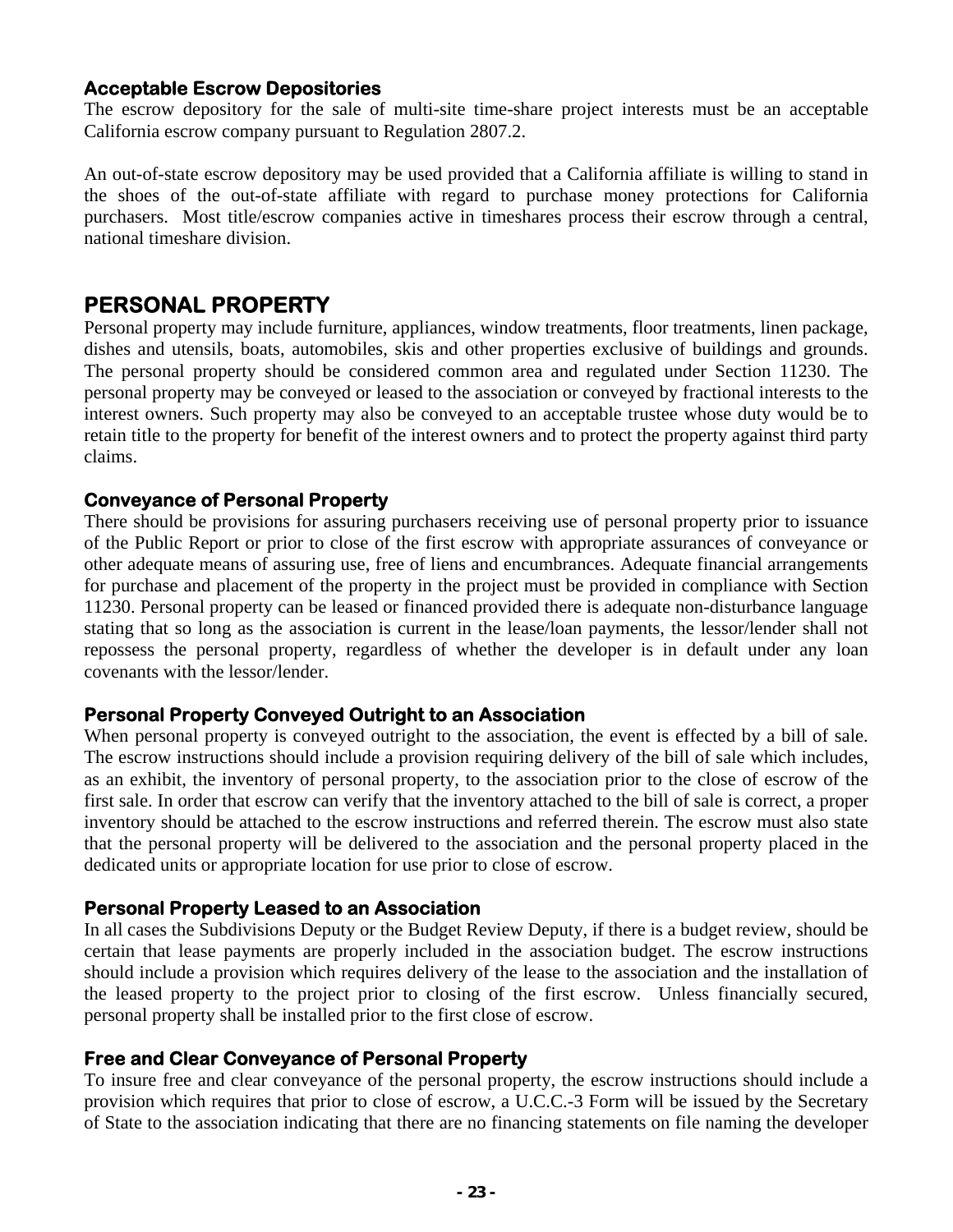and/or lessor. A financing statement (U.C.C.-1) is a document filed with the Secretary of State by a creditor declaring security interests against an individual or entity for specific types or items of property.

If such a proposal is made, the sponsor should provide written support for the arrangement, which includes the reasons for not proposing to convey the personal property outright to the association. The Deputy should disapprove the arrangement if the developer fails to demonstrate that, pursuant to Section 11229(b)(5), that it has failed to make a showing that the parcel can be used for the purpose for which offered by failing to demonstrate that purchasers will have assured of the personal property.

# **RENTAL OF UNITS - SECTION 11245(b)**

For any time-share plan in which the managing entity is an affiliate of the developer, neither the developer nor the managing entity shall, during any applicable priority reservation period, hold out for rental to the public on a given day, developer owned or controlled time-share periods in a number greater than the total number of time-share periods owned or controlled by the developer in a particular season, multiplied by a fraction wherein the numerator is the number of time-share periods owned or controlled by the developer in that particular season, and the denominator is the total number or timeshare periods in that particular season. For example, if the developer owns or controls 1,000 time-share periods in a particular season, out of a total of 4,000 time-share periods available during that season, then the developer may not hold out for rental to the public during any applicable priority reservation period, more than 250 time-share periods on a given day during that season (1,000 X 1,000/4,000=250). The number of time-share interests permitted to be rented under this subdivision shall be in addition to any time-share interests that the developer may have the right to rent or use by virtue of having acquired those rights from another owner. The developer or managing entity may, at any time, rent any inventory transferred to the developer or managing entity by another owner in exchange for hotel accommodations, future use rights, or other considerations. For any use or rental by a developer of timeshare interests owned or controlled by the developer, the developer shall reimburse the association for any increased expenses for housekeeping services that exceed the amount allocated in the assessment for maintenance for the use or rental.

# **MANAGEMENT AGREEMENT (CODE SECTION 11267)**

The time-share instruments (Bylaws or Declaration of Dedication) shall require the employment of a managing entity for the time-share plan or component site pursuant to a written management agreement.

The management agreement shall include the provisions enumerated in Code Section 11267. Sometimes, the developer recites the required provisions of the management agreement in the Declaration. While this is not objectionable, it does not excuse the requirement for submission of a copy of the executed management agreement between the association and selected managing agent prior to issuance of the Public Report (Regulations 2809.1 and 2809.3).

#### **Compensation to Manager**

Usually management agreements provide for compensation of the managing agent to be measured by a specified percentage of the maintenance and operation expenses.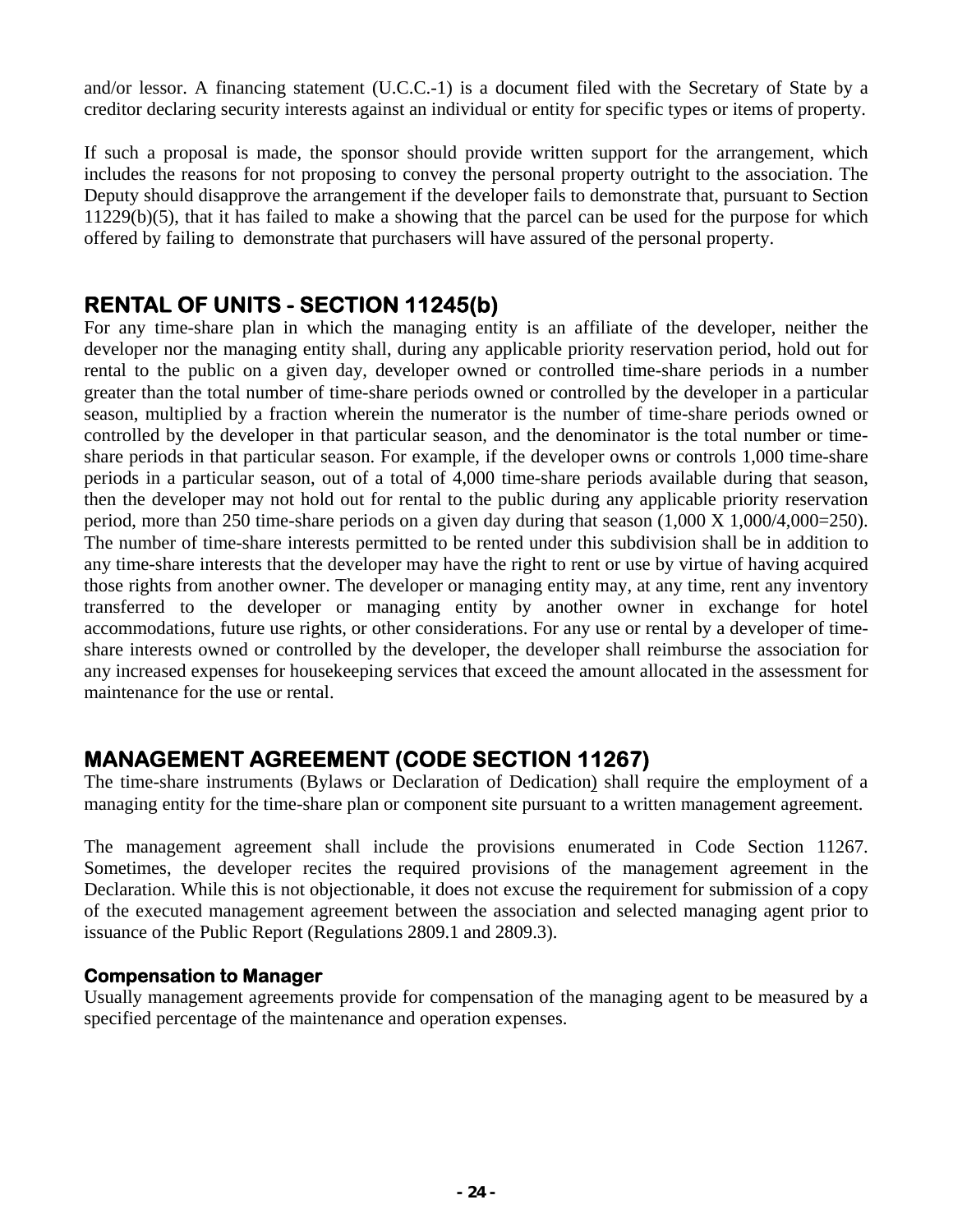# **Error by Managing Agent and/or Monetary Compensation to Damaged Owner. [Section 11251(c)(7)]**

If, due to the error or negligence of the association or the managing agent, a dwelling unit cannot be made available for the period of use to which an owner is entitled by schedule or under a reservation system, the association is obligated to provide such owner with compensating use periods or money. This duty should be set forth in the Declaration.

# **FIDELITY BOND – SECTION 11267(a)(9)**

The time-share instruments shall require the employment of a managing entity for the time-share plan or component site pursuant to a written management agreement that shall include the following provisions:

A requirement that the managing entity provide a policy for fidelity insurance or bond for the activities of the managing entity, payable to the association, which shall be in an amount no less than the sum of the largest amount of funds expected to be held or controlled by the managing entity at any time during the year, pursuant to the budget. The commissioner may provide a reduction in the insurance policy or bond amounts required by this paragraph.

# **MIXED COMMERCIAL AND TIME-SHARE PROJECT**

Dwelling units to be dedicated to time-sharing use may be situated within a facility which includes dwelling units which will be utilized as rentals and/or a restaurant, bar, stores or other commercial establishments.

When the project is a time-share estate offering in which the project includes commercial establishments, it is necessary to determine whether those establishments will become conveyed to timeshare interest owners or the association. The developer may attempt to retain ownership of these businesses under the theory that ownership of such profit-making enterprises by a non-profit incorporated association would constitute a security requiring registration with the Department of Corporations. The fact that a time-share estate purchaser may derive a pro rata monetary benefit from rental payments by the lessee of a commercial adjunct to the time-share project probably does not create a security out of the time-share estate being sold. Unless an investment contract is offered in the sale, it is doubtful that ownership of a business by an association of interest owners would constitute a security if the income to the association is incidental.

If qualification of the project with the Department of Corporations or the SEC is necessary, a Public Report must not be issued without evidence of a prospectus from the Department of Corporations/SEC, or a written opinion of counsel or a written statement from the Department of Corporations that the project does not require registration. If the project is still in the planning stages, you should implore the sponsor to segregate the commercial facilities and the property containing the time-share dwelling units through a lot split or other means.

If the developer is unable to facilitate such a lot split, and the time-share interest owners (or the HOA) will have a proprietary interest in the commercial facility, it would normally be considered reasonable for the association to operate the business if the profits are nominal as there would be no securities issued.

If however, the developer presents evidence from the Department of Corporations or the SEC stating that this type of an offering would be considered a security or if the non-profit status of the association would be jeopardized in operating such an enterprise, alternative arrangements for operation of the business should be made. For example, provisions may be made within the management documents to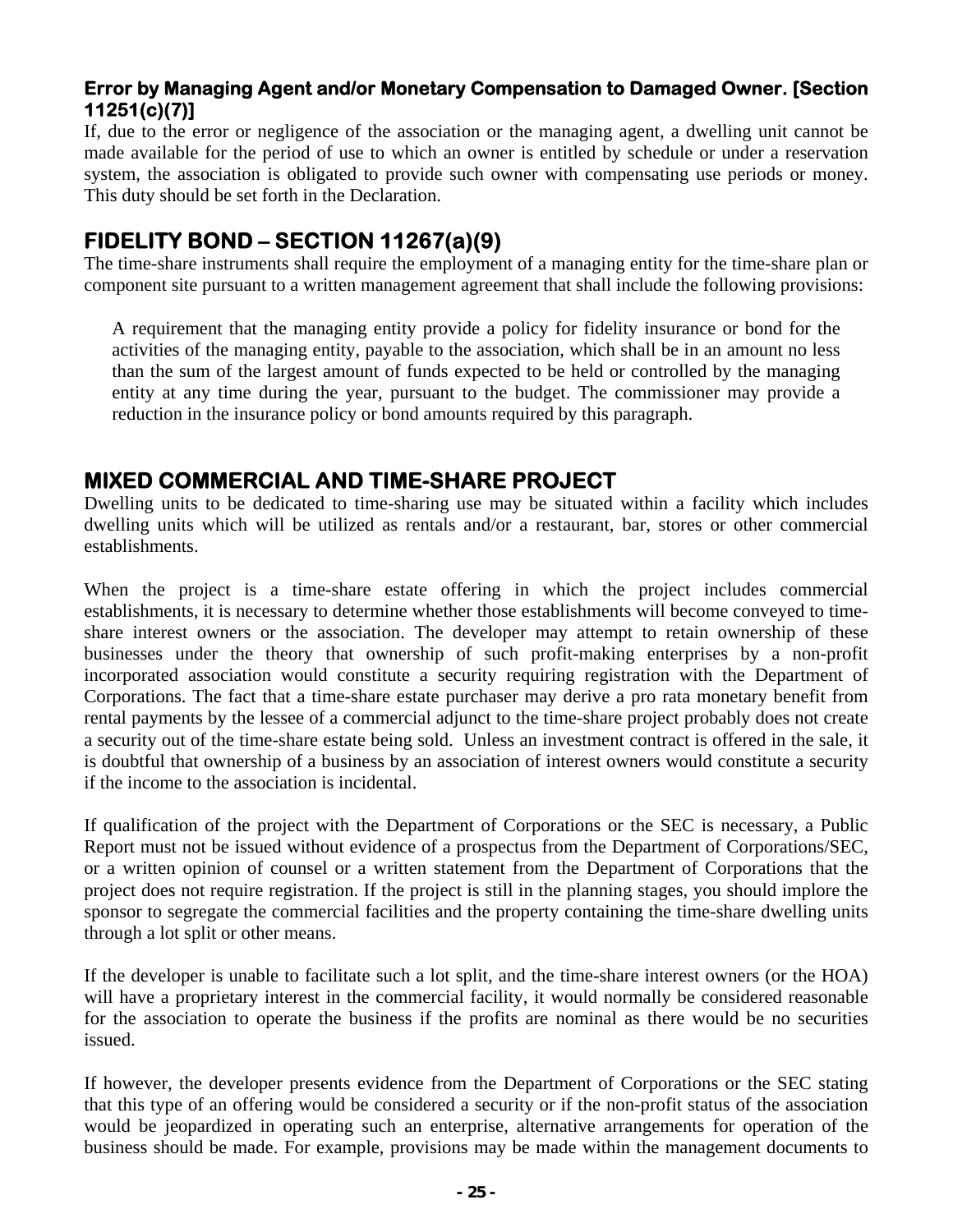prohibit the association from engaging in such activities. Other than such a prohibition, the only other reasonable alternative would be a long-term agreement (i.e., lease) between the association and a third party so that the latter would be obligated to maintain and operate the facility. This type of agreement must not benefit the commercial operator to the detriment of the association. It must be remembered that this is property owned, directly or indirectly, by time-share interest owners; thence, some of the benefits derived from the commercial operation should inure to the owners. The primary benefit to the owners would be rent paid by the operator to the association which would be used to defer a portion of the association's operating expenses. As long as the amount of the rent is "nominal" (for example, \$1.00 per time-share interest per month), and is utilized exclusively to offset costs, the Department of Corporations probably would not question the association's non-profit status. As with any dwelling unit that has not been dedicated to time-share use, the reviewing Deputy should ascertain whether the operator is properly obligated to maintain the interior of the facility and to pay, to the association, its proportionate share of monies (apart from the rent described above) in order to maintain the common or public areas. This type of an agreement should be reviewed by both a staff attorney in addition to the Deputy.

### **Equitable Allocation of Operating Costs**

In a project wherein there are commercial units and/or other commercial facilities that share the use of common areas or facilities with the time-share unit owners, the Declaration of Dedication must provide for provisions for equitable allocation between the time-share project and the commercial operation of costs of management and operation incurred for the joint benefit of the time-share project and the commercial facility. The developer must covenant, through the Declaration of Dedication, to allocate such costs by a mechanism as required by Section 11251(a)(12) of the Business & Professions Code.

If the time-share budget is not reviewable by DRE, the Deputy should confirm that the certified timeshare budget includes provisions for sharing costs between the commercial owners/operators and the timeshare owners. If the budget is reviewed by the DRE Budget Review Section, the adequacy of the procedures for allocating costs, including the expense allocations will normally be evaluated by the Budget Review Deputy. If the DRE Budget Review Section is reviewing the budget, the following are essential ingredients of the allocation schedule:

#### **Square Footage Allocation Method**

The allocation of expenses is typically based on the square footage of the commercial facilities in relation to the total project. Alternative methods of allocating expenses should be considered provided such allocation is fair and reasonable.

### **Property Taxes – Commercial Property**

The developer must pay the property taxes for the commercial property. If the tax bill for the entire property is delivered to the association, the developer must agree to pay his proportionate share for the commercial facility. The agreement should spell out the developer's liability for increase in the property taxes due to the existence of the commercial facility.

#### **Utilities and Services**

The developer must be responsible for all costs of utilities and services to the commercial facility or the undedicated dwelling units.

#### **Liability Insurance**

The developer *must* obtain a policy of liability insurance insuring the association against any liability arising out of ownership, use or occupancy due to personal injuries or death. A policy of hazard insurance in amount equal to at least 80% of the full replacement value of the structures should be obtained in which the association should be named as an additional insured.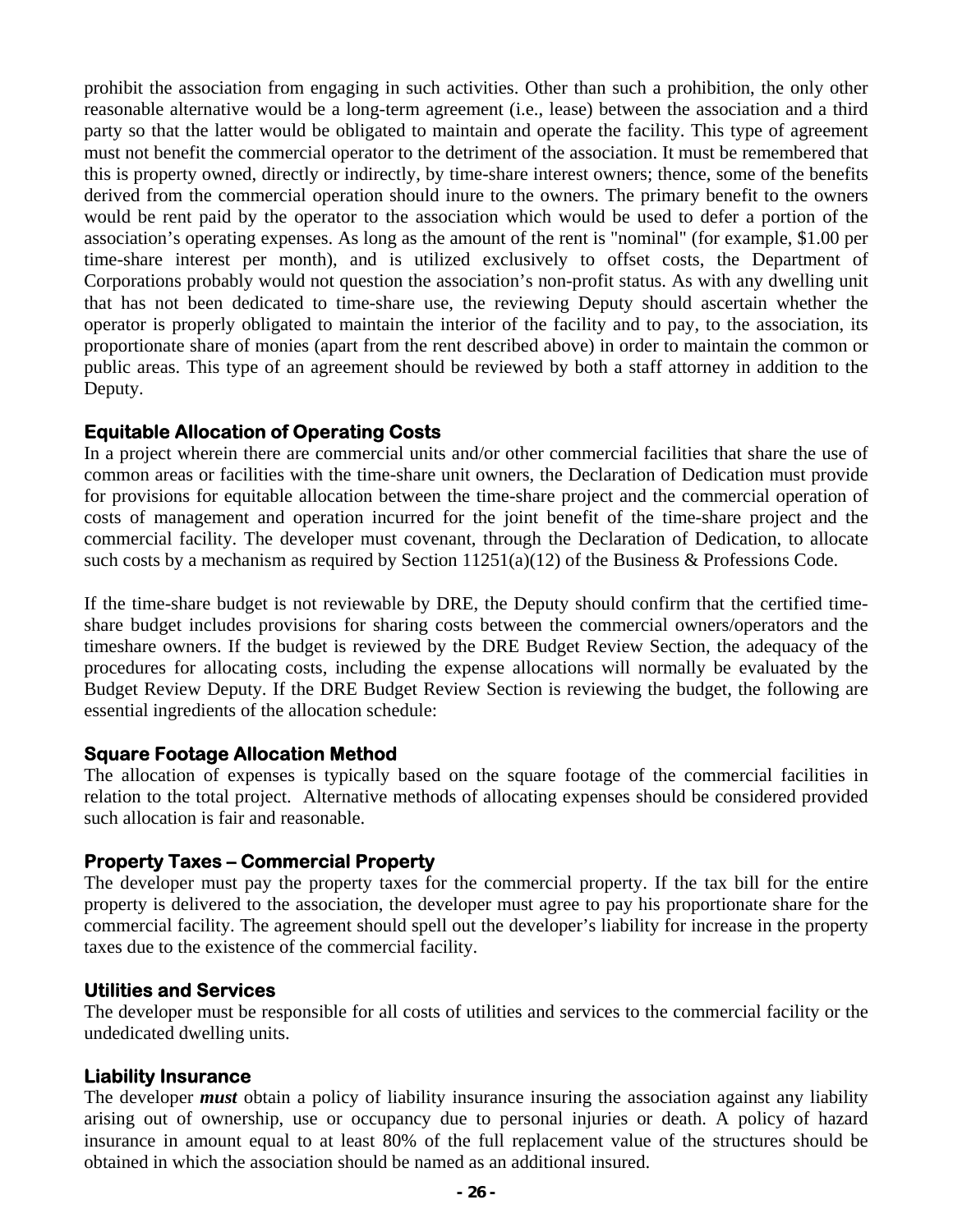### **Separate Book and Records – Commercial**

There must be provisions requiring separate books and records for the commercial operation.

#### **Reciprocal Easements**

The Declaration must include provisions for reciprocal easements between time-share units and commercial facilities if the nature of the project deems cross-use rights necessary.

It is important that the Deputy observe, if the time-share plan property is an out-of-state property, the provisions of Section 11251(b), which provides that if there is a conflict with the requirements of the requirements set forth in Section 11251 and the provisions of the laws of the situs state, the laws of the situs state shall control. That means that DRE cannot compel the developer to change the provisions of the Declaration in this instance.

# **CONTRACTS AND LIQUIDATED DAMAGES**

#### **Contracts**

Section 11256 defines specific terms required to be included in the contracts used by a developer in the sale of time-share interests, including prompt return of purchase money to a non-defaulting buyer, and allowable purchase money disbursements.

Contracts for the sale of time-share plan interests that contain provisions for liquidated damages due to default by purchaser must also contain provisions that comply with Section 11256.

#### **Anti-Deficiency Judgment**

The Department has taken the position that the anti-deficiency judgment provisions of the Code of Civil Procedure, Section 580(b), are applicable to sales of time-share interests. Each such contract or financing instrument should contain a statement where the subdivider declares he will not seek a deficiency judgment in the event of a default by a purchaser.

# **RESCISSION RIGHTS**

In accordance with the provisions of Section 11238 of the Business and Professions Code, a purchaser of a time-share interest, incidental benefit or any right under an exchange program has the right to cancel the purchase contract if person who has made an offer to purchase a time-share interest shall have the right to rescind any contract resulting from the acceptance of the offer within seven calendar days after the receipt of the public report or the execution of the purchase contract, whichever is later.

#### **Rescission Rights Notice**

To inform a person of his or her right to cancellation, the developer shall attach to the face page of every copy of a Subdivision Public Report given to a prospective purchaser the notice as set forth in Code Section 11239. In addition, a "special note" describing these rescission rights is to be shown on every Public Report where the subdivision is a time-share plan. See form RE 615 for the language which is to constitute the "special note."

The contract for the purchase of a time-share interest must also include immediately prior to the space reserved for the purchaser's signature, a disclosure, in conspicuous type, a notice of cancellation as prescribed in Code Section 11238(d)(7).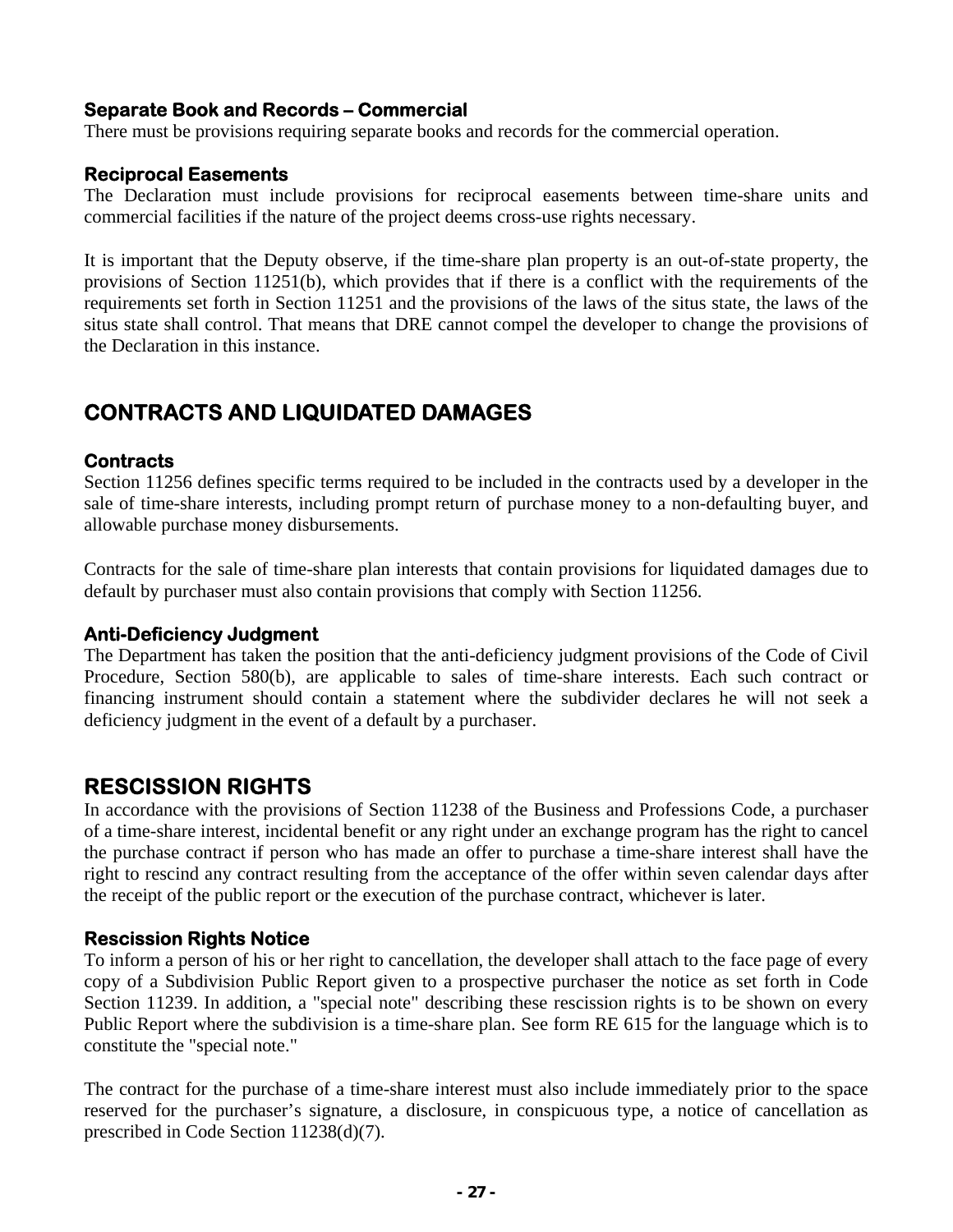### **HUD/Interstate Land Jurisdiction**

If the project is subject to HUD/Interstate Land jurisdiction, the Public Report should include any extra rescission rights that are provided by federal law.

### **Out-of-State Projects**

In the case of out-of-state projects, the California cancellation rights will apply regardless of any rights of cancellation in effect where the project is located.

# **TRUSTS – SECTIONS 11254, 11255 AND REGULATION 2807.3**

Section 11254 requires that title to each accommodation in any time-share use plan and in those timeshare estate plans that are subject to monetary encumbrances be conveyed to a trustee or an association. (See comments under *Subordination* for exceptions.)

Any time dwelling units in a time-share project are conveyed to a trustee under a trust agreement, the Deputy must ensure compliance with all provisions of Sections 11254 and 11255.

#### **Trust Agreement**

In a typical time-share trust agreement, the developer is the trustor, a bank is the trustee, the holders of the underlying encumbrances are the primary beneficiaries; the developer is the secondary beneficiary, and the owners' association is a third party beneficiary if not a party.

#### **Trust for Time-Share Use Projects**

When the property is a time-share use project that is not subject to blanket encumbrances, the trust is essentially a passive one, and must include the provisions listed in Section 11255(d).

#### **DRE Legal Review**

All trust agreements in time-share projects are to be reviewed by the Department's Legal staff. The Deputy assigned to the file must also review the trust. Particular attention should be paid to the following provisions when and/or if required to be part of the trust:

#### **Transfer Prior to Close of Escrow**

All property to be conveyed to a trustee must be transferred to the trust prior to the closing of the escrow for the first sale of a time-share interest in the accommodation in accordance with Sections 11254 and 11255.

Whenever title is to be transferred to a trustee pursuant to Sections 11254 and/or 11255, evidence of the conveyance must be submitted as part of the filing prior to issuance of a Final Public Report.

#### **Termination of Trust**

A trust for a time-share use plan may not terminate before the termination of all of the use rights; a timeshare estate trust may terminate at any time after the blanket monetary encumbrances have been paid off.

#### **Deposits to Trust**

Ensure the provisions of the trust instrument clearly spell out the requirements and the procedures for insuring that adequate funds, contracts and/or promissory notes are deposited into the trust by the developer as funds are disbursed or notes and contracts paid off.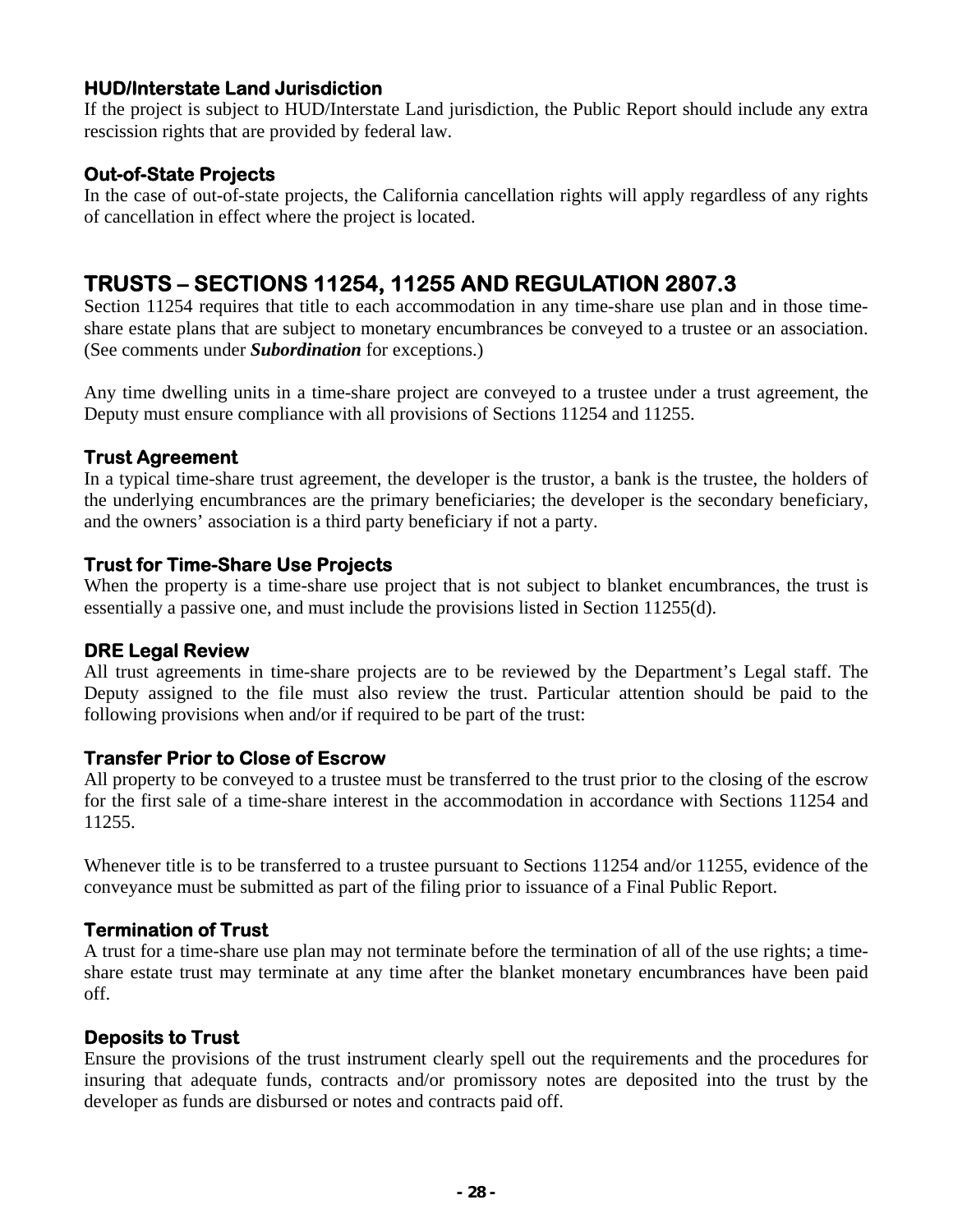### **Acceptable Trustees**

Refer to Section 11255 and Regulation 2807.3 for acceptable trustees.

# **SUBORDINATION**

If a time-share interest is subject to a blanket encumbrance, the developer may not release purchase monies escrowed under Code Section 11243 until, in compliance with Code Section 11244(a), the timeshare interest, including a time-share interest in any component sites of a nonspecific time-share interest multisite timeshare plan, or any other property or rights to property appurtenant to the time-share interest, including amenities that are represented as part of the time-share plan are free and clear of any of the claims of the developer, any owner of the underlying fee, a mortgagee, judgment creditor, or other lienor, or any other person having an interest in or lien or encumbrance against the time-share interest or appurtenant property or property rights.

If the property in which the time-share interest is appurtenant to, or property rights, or any amenities represented as being part of the time-share plan, are subject to a blanket encumbrance, purchase monies may be released from escrow if , in accordance with Code Section 11244(a)(2), subordination is recorded that provides that the lien-holder's right, lien or encumbrance shall not adversely affect, and shall be subordinate to the time-share interests.

Alternatively, purchase monies may be released from escrow under Code Section 11244(a)(3), if the developer, owner of the underlying fee, or any person having an interest in a blanket lien or encumbrance against the time-share interest or appurtenant property or property rights, including represented amenities, has transferred the accommodations, amenities or all use rights to the amenities to a nonprofit organization or association to be held for the use and benefit of time-share interest owners, to act as fiduciary to the purchasers. The developer must either transfer control of the entity to the owners or there must be provisions prohibiting the developer from exercising its voting rights in the entity with respect to the property or amenities. Prior to transfer, subordination must be made as required in Code Section 11244(a)(2).

Alternative arrangements for satisfying the provisions of Code Section 11244 may be evaluated by the Deputy to determine if they adequately protect the rights of purchasers.

If the developer has posted a purchase money bond pursuant to Code Section 11243(c), the developer may access purchase monies notwithstanding the provisions of Code Section 11244 as provided in Code Section 11244(b).

If releases from the blanket encumbrance(s) and/or lender subordination are not available, Section 11255(d) provides that each of the accommodations in a time-share estate project that is subject to a blanket encumbrance be conveyed to a trustee acceptable to the Department prior to the closing of the escrow for the first sale of a time-share estate which entitles the purchaser to occupy the unit in question.

# **LOCAL ORDINANCES**

Some local governmental authorities have enacted ordinances that impose restrictions and conditions for compliance prior to permitting the dedication of accommodations to time-sharing.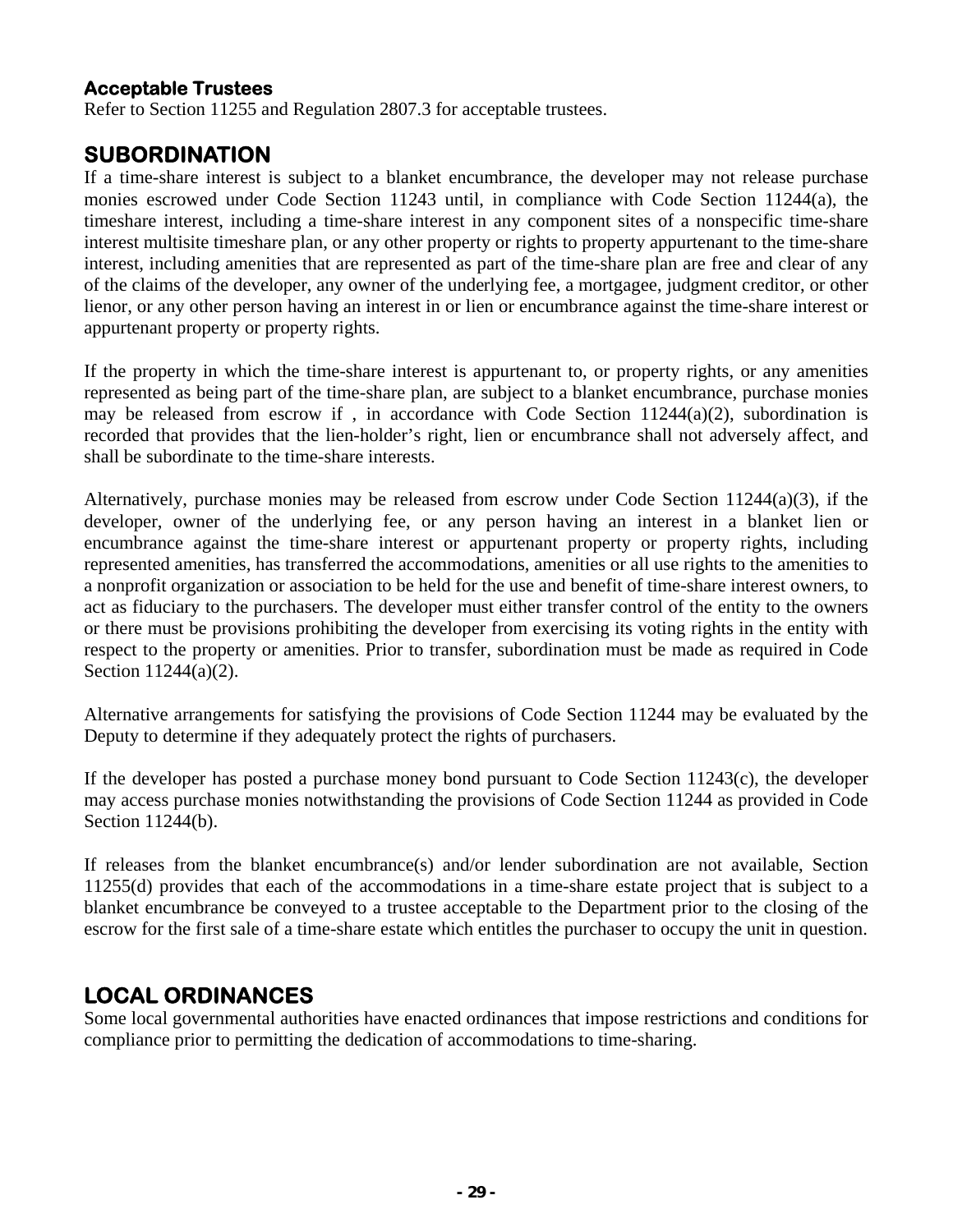### **Developer Compliance**

 consent of the local authorities can often be found in the conditions of map approval. If, in the RE 668A, the developer indicates the local jurisdiction prohibits or has imposed conditions for dedication of accommodations to time-shares, the developer must furnish, in accordance with Code Section 11226(e), a copy of the Permit or other entitlement for time-share use from the local governmental agency prior to issuance of a Public Report. For purpose built time-share projects, the

# **COASTAL COMMISSION**

The California Coastal Commission, on January 24, 1980, voted unanimously to "assert jurisdiction" over the conversion of hotels and motels in California's Coastal Zone to time-share projects. They have also asserted jurisdiction over the implementation of time-share conversions in other properties, such as condominiums.

The Coastal Commission's position on time-share projects is supported by a 1980 California Court of Appeals decision on Cal Coastal Commission v. Quantam Investment Corporation (113cal.ap.3<sup>rd</sup>579) in which an apartment project was being converted to a stock cooperative. Sponsors with projects in the California Coastal Zone fall into one of two categories and must comply as indicated:

- (1) **New Construction** Submit copy of Permit or Exemption from the Coastal Commission.
- (2) **Conversion** Submit copy of letter notifying the Coastal Commission of the sponsor's intent to dedicate units to time-sharing.

# **INVENTORY CONTROL**

The Time-share Act of 2004 in Code Section 11250 provides that time-share plans shall maintain a oneto-one purchaser to accommodation ratio, meaning the ratio of the number of purchasers eligible to use the accommodations of a time-share plan on a given night to the number of accommodations available for use within, such that the total number of purchasers eligible to use the accommodations of the timeshare plan during a given calendar year never exceeds the total number of accommodations available for use in the time-share plan during that year. Satisfaction of that inventory control requirement is found in the provisions of Code Section 11246. In an application of a public report, whether the application is for an amendment or renewal of a public report or with the initial submittal of an application for a public report, in which the developer agrees to provide title insurance, DRE will require the title insurer to provide a statement to the DRE that it will insure the time-share interests to be conveyed to purchasers as legally described in the grant deed submitted to DRE by the developer and that it will insure the use rights either described in the grant deed(s), declaration of dedication or both.

Certain title companies will monitor the sale of intervals in time-share estate projects and issue DRE acceptable preliminary title reports that define the underlying real property, as well as the unsold timeshare intervals. Inventory control for time-share use projects can be more difficult to track without recorded deeds of conveyance for reference.

In the most basic time-share offering where all the intervals are identical, e.g. one week, one room size and one season, an interval identification system could be established simply by sequentially numbering the intervals from one to the total number of intervals in the project. The total number of intervals in the project would equal the number of dwelling units multiplied by the number of weeks. Unfortunately, time-share interval identification systems are rarely as simply as this hypothetical time-share offering.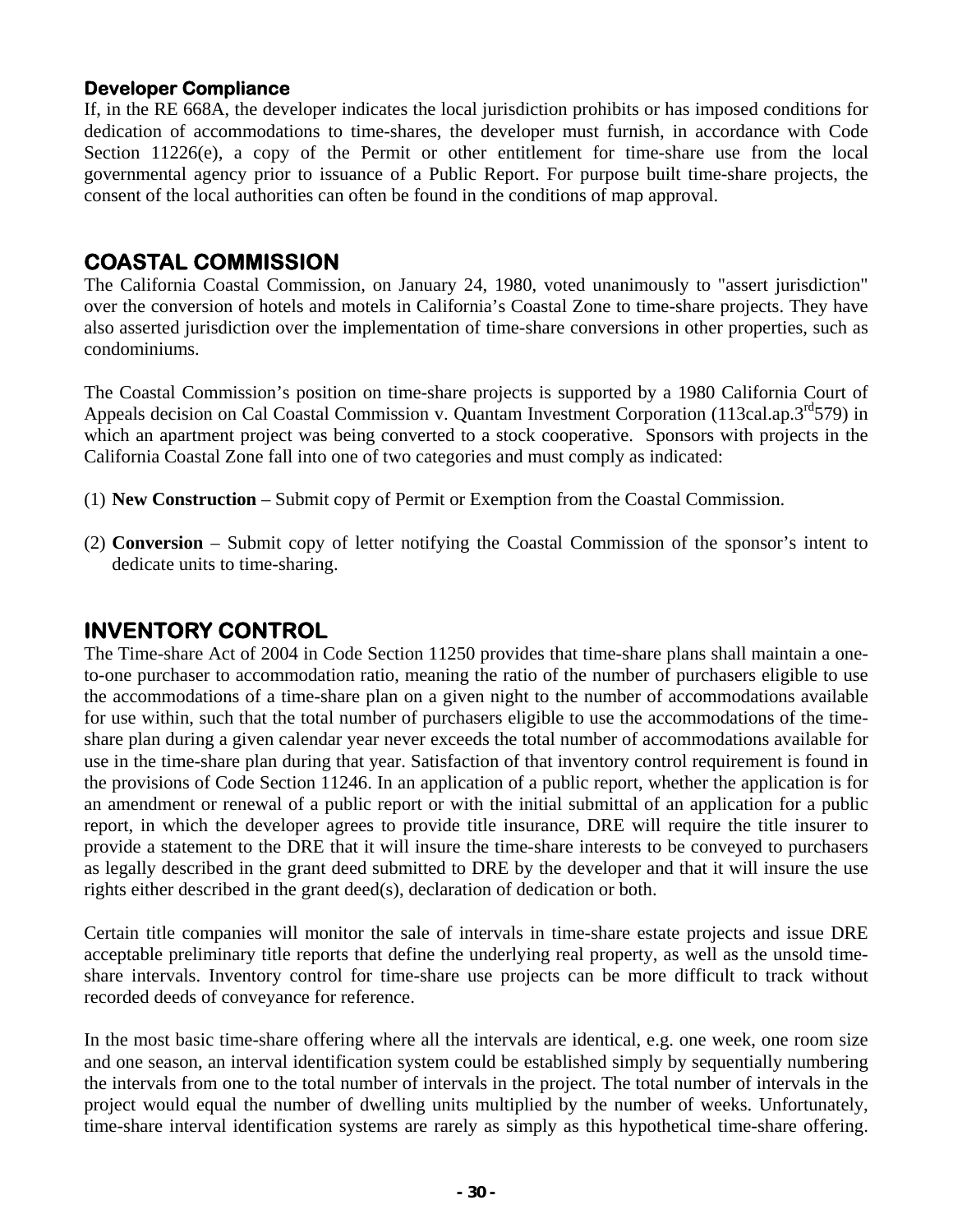Most time-share offerings include a variety of different interval types to satisfy different consumer demands.

If the time-share project will include more than one type of interval, such as room size, season, etc., the time-share declaration must clearly define the system of identifying each type of time-share interval to be sold. Typically, this is done by assigning each interval a unique number that is defined in the declaration and listed on the deed or contract given to the purchaser. This will enable the sales to be identified by interval number that can be used in monitoring sales within each type of interval, as well as the total interval sales number.

The developer may propose to control the sales of inventory by listing only the fractional undivided interests in the project on the deed or contract without using an interval number linked to the numbering system defined in the time-share declaration. In a project where different interval types or seasons are being sold, the fractional interest being conveyed for the use of a one bedroom unit may be the same as the fractional interest conveyed for a two or three bedroom unit. Similarly, the fractional interest appurtenant to a premium season may be the same as the fractional interest appurtenant to a low season interval. To allow proper sales monitoring and prevent over selling within a particular unit type or season, it is critical to distinguish between the unit types being sold with unique interval numbers. Often the interval identification number will be comprised of a series of numbers, such as the dwelling unit number, week number, and season designation number.

Inventory control in time-share estate project can be monitored by inspecting the recorded conveyance deeds in the public record, provided the proper interval identification system has been established in the time-share declaration, as discussed above, and properly noted in each deed of conveyance.

For time-share plans in which time-share estate interests will be offered for sale and the developer will not provide title insurance or time-share plans in which time-share use interests will be offered for sale, and time-share interests were sold prior to the issuance of the public report, DRE will require the developer to submit a certification by either a title company or a Certified Public Accountant that the inventory control system, described in Business & Professions Code Section 11226(c),(6), functions in accordance with the description set forth in that section. The certification must be dated not more than three months prior to the submittal of the public report application. Code Section 11246 requires the certification to be based on a random sampling of transactions performed within six months preceding the date of the application.

# **TITLE**

To satisfy the requirements of Section 11229(b)(2) of the Business and Professions Code, time-share Public Report applicants must provide evidence of the ability "...to deliver title or other interest contracted for". Typically, evidence of title for time-share projects is provided in the form of a preliminary title report with the DRE special note, as is provided with other types of subdivisions.

Time-share use offerings require title be protected in trust, as further discussed herein under *Trusts*.

In time-share estate offerings the purchaser receives a right of occupancy in a time-share project which is coupled with an estate in the real property. If the time-share project is divided into equal occupancy rights coupled with equal estates in real property, as in the basic hypothetical example given under *Inventory Control* herein, the purchasers use rights would always be accurately defined by his fractional fee interest in the property. In this example the title evidence required from a Public Report applicant need only to define the applicants undivided fractional fee interest in the real property, because the right of occupancy always equals the estate in real property. The same title evidence requirements would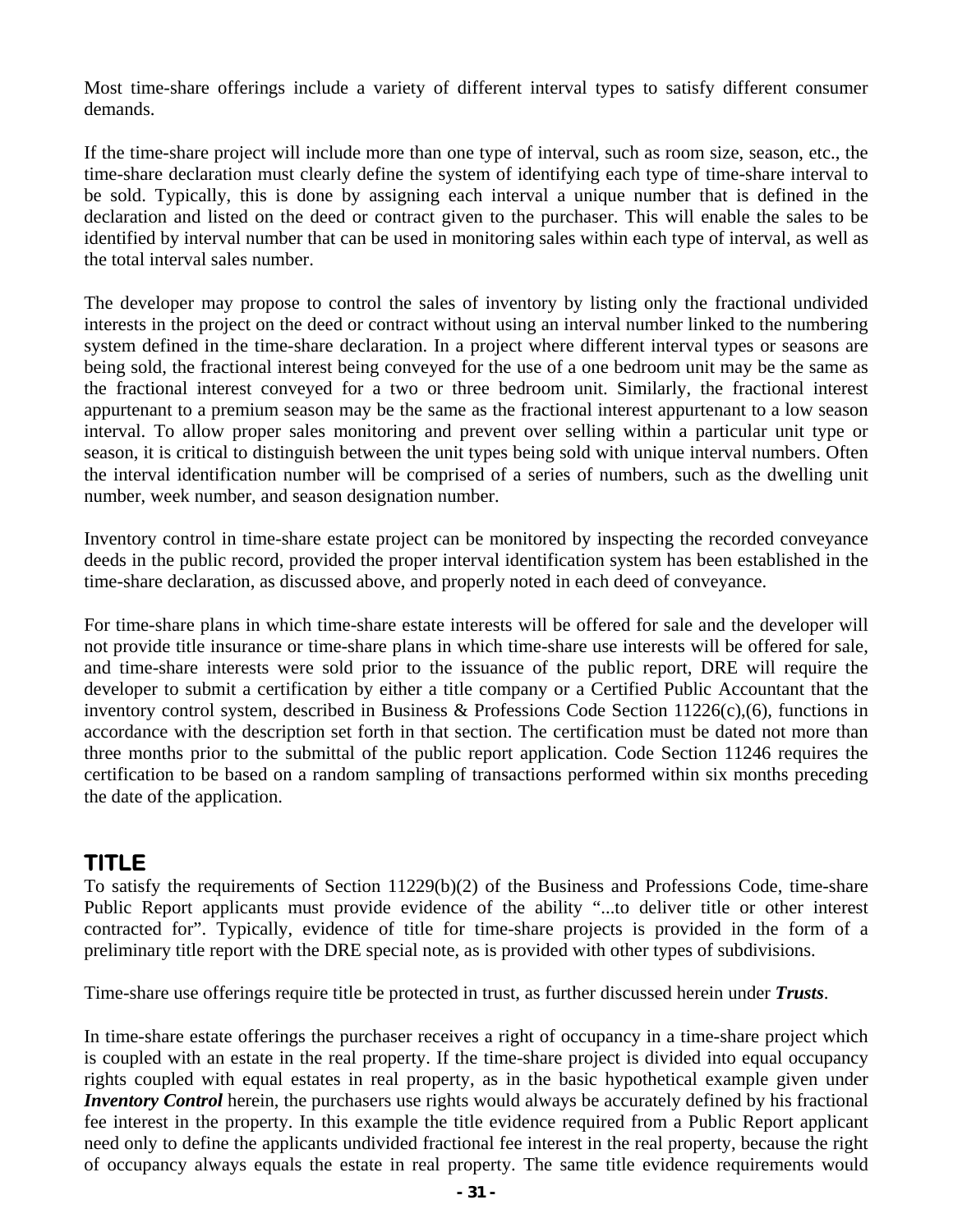apply to a points based time-share estate project wherein the purchasers use rights is defined by his undivided fractional fee interest in the property and the fractional fee interest is made up of the number of points purchased, divided by the total number of points in the project.

As explained under *Inventory Control*, time-share estate offerings are often divided into equal estates in real property coupled with unequal rights of occupancy. For example, the purchaser of a one bedroom low season unit may receive the same undivided fractional fee interest in the project as the purchaser of a three bedroom premium season unit. Therefore, it is critical that the title evidence requirement for this type of time-share estate offering include, in addition to the fractional fee interest in the project, an exact definition of all the use rights that are coupled with the fee estate in real property. The title insurance company will provide an additional exhibit to the title report that list the intervals owned by the applicant, provided the interval identification and inventory control system has been adequately defined in the time-share declaration.

# **MULTI-SITE TIME-SHARE PLANS**

Multi-site time-share plans are defined in Business and Professions Code Section 11212(z)(2) as either:

(A) A "specific time-share interest," which is the right to use accommodations at a specific time-share property, together with use rights in accommodations at one or more other component sites created by or acquired through the time-share plan's reservation system.

(B) A "non-specific time-share interest," which is the right to use accommodations at more than one component site created by or acquired through the time-share plan's reservation system, but including no specific right to use any particular accommodations.

"Specific time-share interest" multi-site time-share plans and "non-specific time-share interest" plans are treated differently in how DRE processes public report applications.

### **"Specific Time-Share Interest" Multi-Site Time-Share Plan Applications**

At the time the initial application is made, a RE 668A must be completed and for only the component site in which the purchaser has a priority right reserve use and occupancy of accommodations at a specific component site on a priority basis. The developer is not required to submit an application for any of the other component sites in the time-share plan.

### **Mandatory Reservation Systems – "Specific Time-Share Interest" Multi-Site Time-Share Plans**

This type of time-share plan is affiliated by means of a contract or membership agreement through a mandatory reservation system with other time-share projects or resorts and time-share purchasers of interests in the specific component site receive, on a priority basis, the use or occupancy of accommodations at that site and it is subject to all the regulatory requirements of a single site time-share plan.

The reservation system documents that are established for the purpose of administering reservations among owners of interests for the component time-share projects or resorts affiliated through the contract or membership agreement are not subject to DRE regulation. However, there must be provisions in those documents for disaffiliation from the reservation system affiliation agreement and for limitation on costs assessed to time-share owners in the specific component site.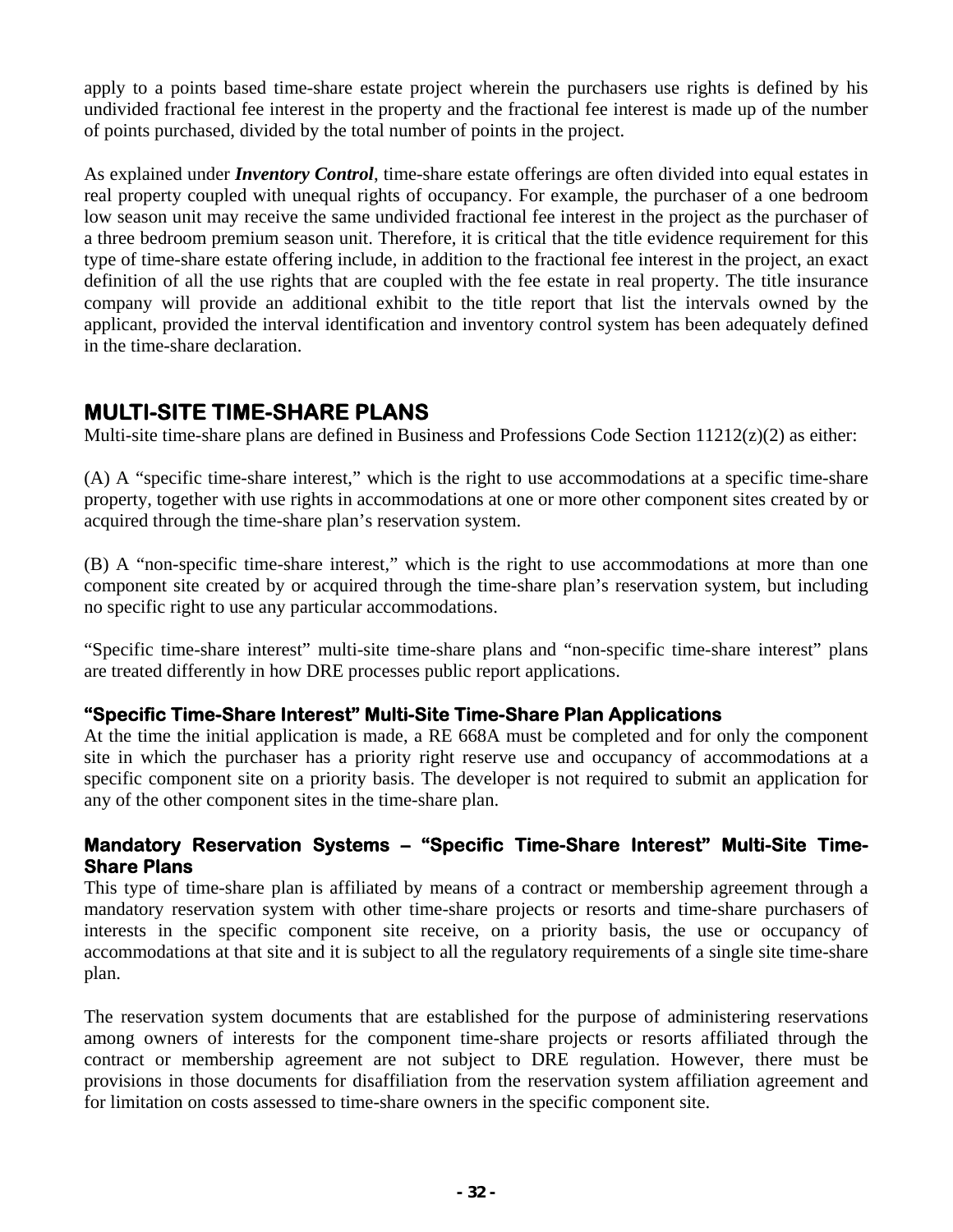Regulations Section 2805.9 expands the definition of "the right to use accommodations at a specific time-share property" used in Section  $11212(z)(2)(A)$  to mean a priority right of not less than sixty days to reserve accommodations at the specific time-share property without competing with owners of timeshare interests at other time-share properties that are part of the time-share plan. The document(s) for reserving accommodations at the specific time-share property must include a provision requiring a time period of not less than sixty days during which owners in the specific time-share property may make a reservation prior to the time period in which other persons may make reservations at that site.

#### **Public Reports-"Specific Time-Share Interest" Multi-Site Time-Share Plans**

The public report must include all disclosures required for single-site time-share plans as enumerated in Code Section 11234(a) in addition to disclosures described in Code Section 11234(b) designed expressly for "specific time-share interest" in multi-site time-share plans. Code Section 11234(b) include requirements for specific disclosures about each of the component sites, the management entity for the reservations system, the fees payable to the operator of the reservation system by purchasers, among other required disclosures. The developer may include these disclosures in the body of the report or attached to the report as exhibits.

Code Section 11226(g) consists of two matters which require developer certification. The developer is required in the RE 668A to certify that purchasers have contractual or membership rights to use accommodations at all component sites and that, if those component sites are subject to blanket encumbrances, the blanket encumbrances will be subordinate to those rights (Code Section  $11226(g)(1)$ . The developer must also certify that a certificate of occupancy has been issued with respect to the accommodations at each affiliated site or that adequate provisions exist for completion of all promised improvements for component site accommodations. Under Code Section  $11226(g)(2)$ , for any accommodations for which adequate provisions for completion do not exist, the public report must disclose, in conspicuous type, that the accommodations may not be built, provided that a developer's failure to build the accommodations shall not relieve the developer of any obligations created by the certification made pursuant to this code section

The disclosure in the Public Report concerning this kind of project should be clear that there are no assurances regarding the ability to reserve accommodations in the component resorts and that there are no assurances that the mandatory reservation system will continue to exist.

#### **"Non Specific Time-Share Interest" Multi-Site Time-Share Plan Applications**

RE 668B is required for a *non-specific time-share interests* in a *multi-site time-share plan* as defined in B&P Code Section  $11212(z)(2)(B)$ .

A separate RE 668B must be completed and fee paid for each location of a multi-site plan that includes a non-specific time-share interest and which is not currently covered by a California public report.

The RE 668A is not applicable to this type of Time-share Plan. Because the documents for the reservations system and organizational documents for the operation of this type of time-share plan and documents to be utilized for the purchase and marketing of individual interests will be applicable to all component sites, those documents should be submitted with one of the initial RE 668Bs. The file that includes that application will be designated the "Primary" Application, which is similar to a Master File. All other applications for component sites are referred to as "Secondary" applications. The instructions for completing a Primary and Secondary application is included in the instructions and the body of the RE 668B.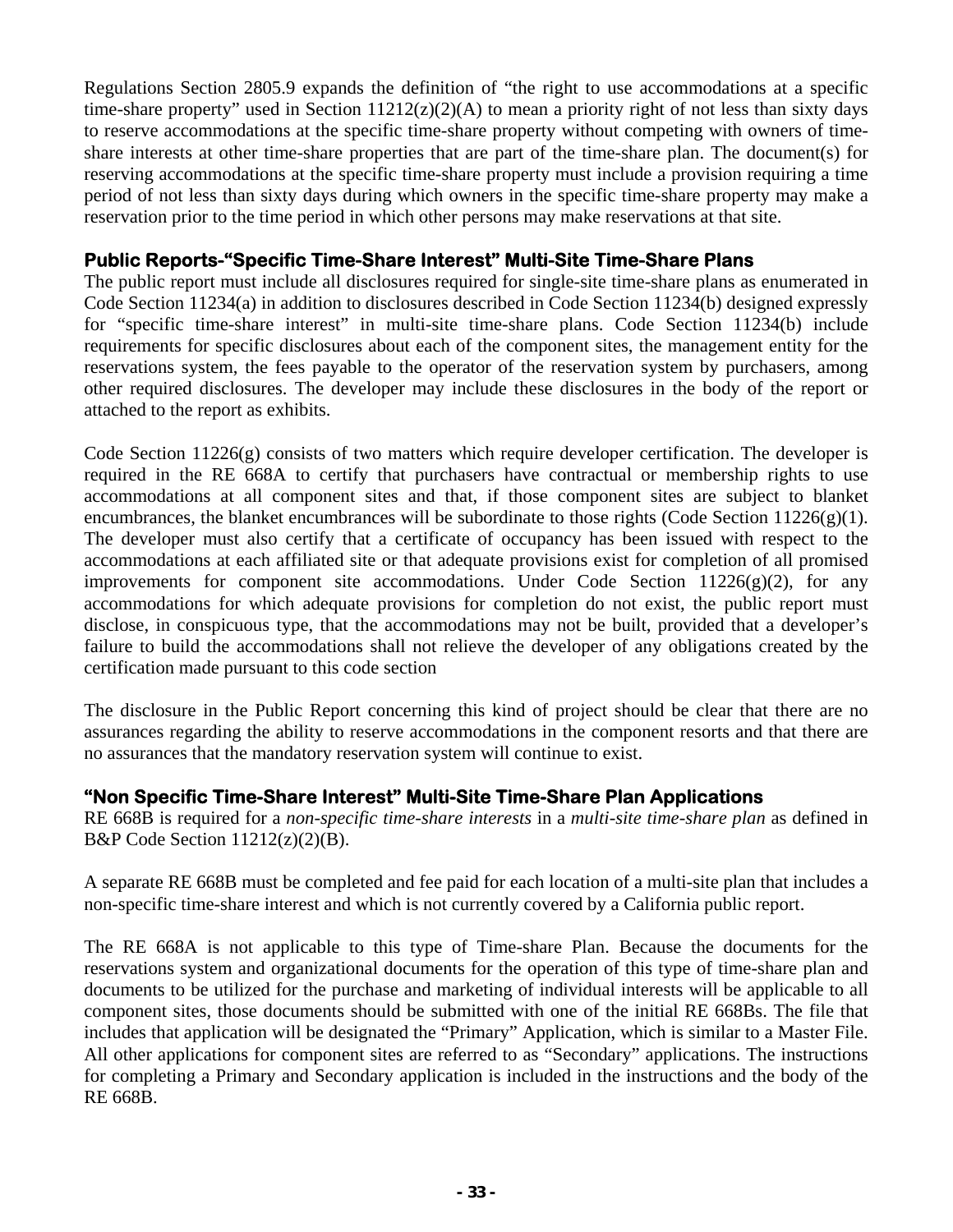### **How a "Specific Time-Share Interest" and "Non-Specific Time-Share Interest" Multi-Site Time-Share Plans Work**

Purchasers of time-share interests in a multi-site time-share plan may be conveyed either a time-share estate or a time-share use. Multi-site time-share plans in which time-share estate interests are conveyed are rare. If the interest conveyed is a time-share estate, the purchaser would receive a deeded interest in one of the component sites. For purposes of his or her rights to use and occupy dwelling units in the multi-site time-share plan, the deeded interest conveyed to that purchaser would have no meaning. That purchaser would not have any superior right to use and occupy dwelling units in the site in which he or she received a deeded interest over and above other owners of interests in the multi-site time-share plan.

"Non Specific Time-Share Interest" multi-site time-share plans more commonly involve the sale of right-to-use interest wherein the terms of the purchase and conveyance are included in the purchase agreement. The purchase agreement will describe the basic nature of the reservation right the purchaser receives. The purchase agreement might state the purchaser has the right to use any unit of a certain type every year or only during a certain time of year. The purchase agreement also may involve the assignment of points, which is another way to determine the value of the reservation rights purchased. The more points one purchases, the greater flexibility that purchaser has in making reservations to use dwelling units in the component sites. Refer to *Time-Share Points Programs* for more information on this topic.

The component sites may include entire subdivisions, selected individual dwelling units in pre-existing time-share projects or in other types of subdivisions or it may be merely involve a few fractional interests in an existing time-share project unrelated to the multi-site time-share project.

There is usually bifurcated management for time-share plans. An "administrative" management agreement, which is a contract between the managing agent and the owners' association for the multisite time-share plan, administers the reservation system and performs other duties as established in that contract for the purpose of operating the multi-site time-share plan. Then there is the "on-site" manager, which performs maintenance and operational duties with respect to the individual component sites. On occasion, the management agreement may encompass both administrative and on-site management duties. Any management agreement must be reviewed by the Subdivisions Deputy for compliance with Code Section 11267.

#### **Review of Governing Documents**

Each component site's governing documents should be reviewed carefully for compliance with Code Sections 11233 and 11234 as well as Article 3 and Article 4 of Chapter 2 the Vacation Ownership and Time-Share Act of 2004 Often, multi-site time-share plan governing documents for out-of-state subdivisions are drafted to meet the situs state's laws and regulations because the project originates in another state. If the component site is located in California and is burdened by an underlying common interest subdivision, a completed RE 648 must be submitted by the sponsor.

If there are provisions of governing documents for either the time-share project documents or the component site common interest subdivision documents that do not meet California regulatory requirements, the developer should provide either authoritative legal support for those provisions (such as copies of the situs state's statutes or regulations that require the provisions) or other justification for the contrary provisions. It may be helpful under certain circumstances to request that the SRP submit copies of the situs states' statutes to confirm whether certain provisions are mandated.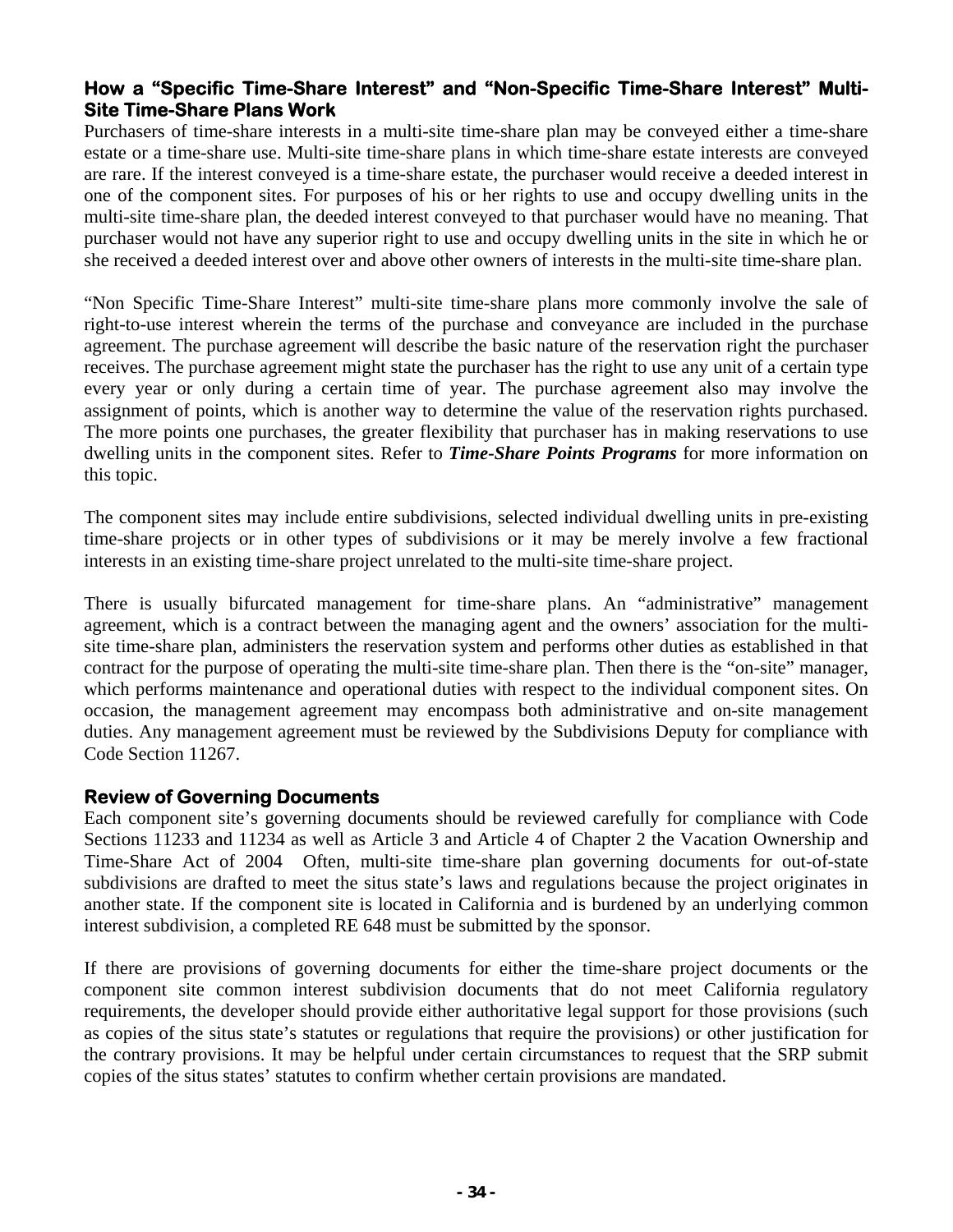It is important that the Deputy take notice of the provisions under Code Sections 11251 and under certain subdivisions of Article 4, Management and Governance, Code Sections 11265 through 11275, allowing governing and managements documents not to include specific provisions of those Code Sections if the laws of the situs state conflict with those specific provisions. They include Section 11265(Assessment requirements), Section 11267 (Provisions for management agreements), 11272 (Information, including financial statements, to be given to time-share interests owners) and Section 11273 (Records to be made available to time-share interest owners).

#### **Documents for Out-of-State Component Sites**

Because out-of-state subdivision requirements do not often include subdivision requirements comparable to the Subdivision Map Act of California, and because the situs state may have limited regulations regarding such subdivisions, the Department may be the only regulatory agency with any subdivision review duties involving some component sites. See *Subdivision Map Act* earlier in this manual for a discussion on out-of-state subdivision maps.

There are out-of-state jurisdictions that do not have title systems similar to that of California. In those cases, preliminary title reports comparable to California's title report may not be available. Another form of title report may be submitted or an attorney's opinion of title may be provided. These "alternative" forms of assurance of title should be examined closely for validity and completeness. If the Deputy is not certain of the validity or the substance of the title document it should be referred to the Legal Section for review.

If the component site is in a foreign country, the title document should be referred to the Legal Section for review. If the language of that country is not English, both the copies of the original documents for the subdivision and English translations of those documents should be provided. These documents might include governing documents and any other documents having to do with the subdivision. The title documents should be referred to the Legal Section for review. If the Deputy is satisfied as to the validity of the English translations, the Deputy may review the documents without the assistance of Legal counsel. If the Deputy has any questions regarding the validity or meaning of the documents, those questions should be referred to the Legal Section.

# **EXCHANGE PROGRAMS – SECTION 11216**

exchange program as specified in Section 11216. Pursuant to Section 11216 an exchange program is not a part of a time-share plan offering and, except as provided in this section and Section 11238, shall not be subject to either the Vacation Timeshare Ownership Act or the regulations of the commissioner. The Developer is required to make specific disclosures about the

The Department developed the following exchange program note, as listed in the Timeshare Plan Disclosures (Part 1) – RE622I, which is to be included in Public Reports on all time-share projects that are affiliated with exchange programs:

"This time-share project may be affiliated with one or more exchange programs whereby timeshare owners may voluntarily exchange the right to use and occupy accommodations and facilities in this project with accommodations in other projects. Exchange programs are not subject to Department of Real Estate laws and regulations. Therefore, the Department of Real Estate has not evaluated any exchange program(s) included in this offering. There is no guarantee that this project will remain affiliated with any particular exchange program. Since exchange programs are unregulated, the Department recommends prospective purchasers use discretion in evaluating exchange programs offered in conjunction with time-share offerings."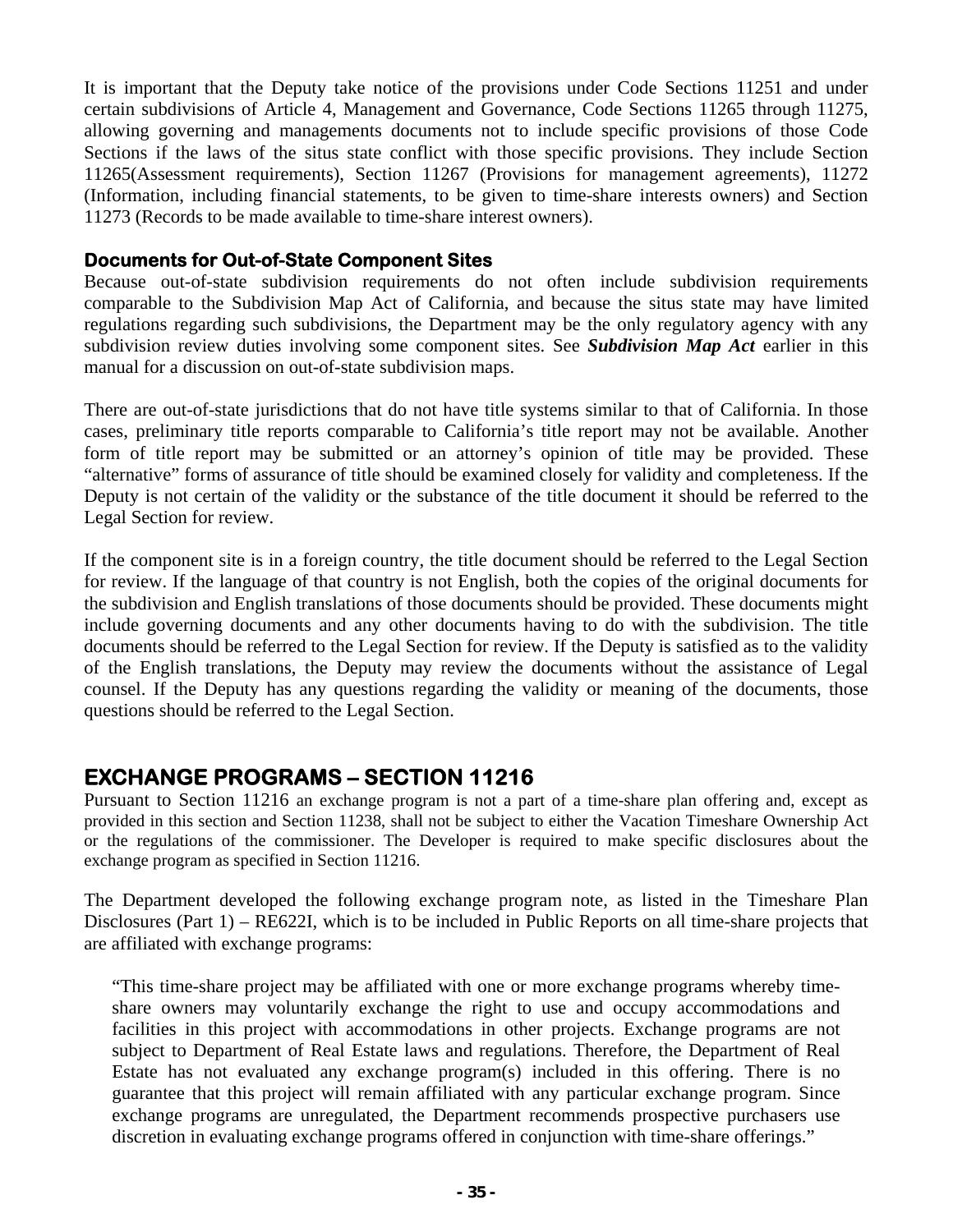# **EXIT, SAMPLER, OR SHORT TERM PRODUCTS**

Time-share developers may choose to offer to prospective purchasers, who do not initially purchase a time-share interest, an opportunity to purchase a short term right to use the time-share project with the understanding that all payments can be credited towards the future purchase of a time-share interval. These types of marketing programs are often referred to as *exit programs*, *sampler programs*, or *short term programs*.

A short-term product is defined in Section 11212(v) as the right to use accommodations on a one-time or recurring basis for a period or periods not to exceed 30 days per stay and for a term of 3 years or less, and that includes an agreement that all or a portion of the proceeds paid by the purchaser for the shortterm product will be applied or credited against the price of the future purchase of a time-share interest and that the price will be locked-in at that time.

Code Section 11235 establishes the specific regulatory requirements for short-term products. They include the requirement that there be in the purchase contract for a short-term product, a disclosure that the purchaser has the right to rescind the contract within 7 days following the date the contract was first made, or a later date as provided for in the contract. The developer is also required to disclose to the purchaser, clearly and conspicuously, in writing, specific information about the short-term product described in that code section. The developer may impound purchase money in escrow until the rescission period ends, post a bond to secure the return of purchase monies in an amount determined by the commissioner or make alternative arrangements satisfactory to the commissioner to secure the obligation to return purchase money funds.

# **POINTS-BASED TIME-SHARE PLANS – SECTIONS 11233 AND 11250**

Point systems are structures for flexible use whereby the value of the use right of a time-share interest owner is expressed in terms of points rather than in increments of time.

The product sold to a purchaser may consist of a time-share estate or time-share use not coupled with an estate in real property. The value of the reservation right is entirely a function of the number of points the purchaser receives at the time of purchase. The number of points conveyed to a purchaser is typically shown in the purchase agreement. Sometimes, they may be denoted in the Grant Deed, if the offering is an estate offering. Regardless of the number of points purchased, that number does not change unless the time-share owner purchases more points at a later time.

Point valuations for each unit-type, season or portion of the year, and each resort, if the offering is a multi-site time-share project, should be established in the recorded Declaration for the project. Section 11250 requires the timeshare plan maintain a one-to-one purchaser to accommodation ratio. The Deputy should inquire about how point values are calculated, whether additional points may be purchased in the future and how those additional points may be purchased. The Deputy should be certain that the number of points to be offered for sale is consistent with the total number of points assigned by the developer to the property as shown in the Declaration. The Deputy should also ascertain whether the number of points assigned by the developer to each element of the offering (type of unit, time of year, resort, etc.) works logically in the context of the total offering.

The developer is required by Section 11233 to provide the following information and assurances on timeshare point systems:

(a) Whether additional points may be acquired by purchase or otherwise, in the future and the manner in which future purchases of points may be made.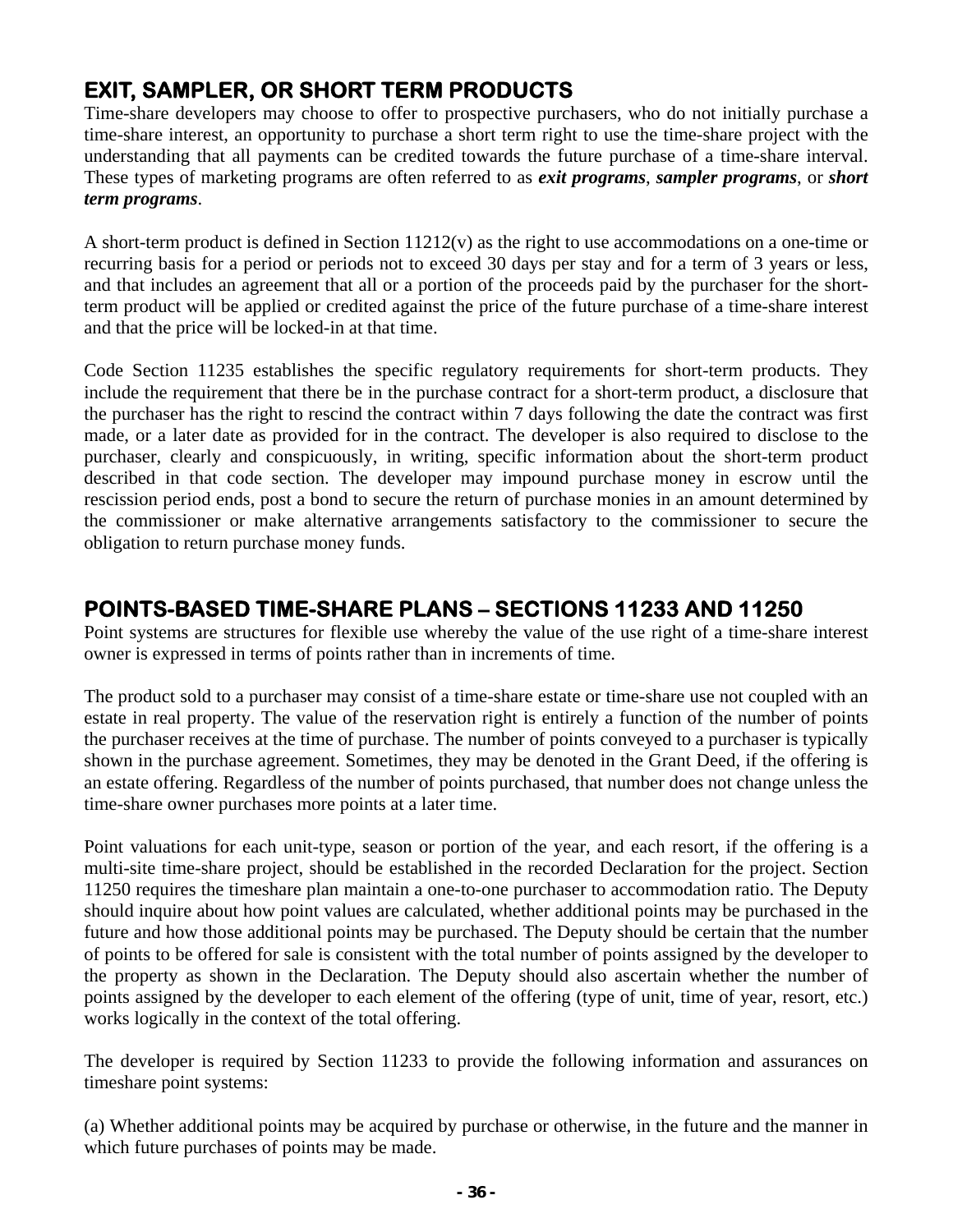(b) The transferability of points to other persons, other years or other time-share plans.

(c) A copy of the then-current point value use directory, along with rules and procedures for changes by the developer or the association in the manner in which point values may be used.

(1) No change exceeding 10 percent per annum in the manner in which point values may be used may be made without the assent of at least 25 percent of the voting power of the association other than the developer.

(2) No time-share interest owner shall be prevented from using a time-share plan as a result of changes in the manner in which point values may be used.

(3) In the event point values are changed or adjusted, no time-share owner shall be prevented from using his or her home resort in the same manner as was provided for under the original purchase contract.

- (d) Any limitations or restrictions upon the use of point values.
- (e) A description of an inventory control system that will ensure compliance with Section 11250.

The Deputy should require the submittal of a detailed statement from escrow depository also explaining its inventory control procedures.

# **INCIDENTAL BENEFITS**

Incidental Benefits are defined in Section 11212(m) of the Business and Professions Code as an accommodation, product, service, discount, or other benefit, other than an exchange program, which is offered prior to the end of the rescission period set forth in Code Section 11238, the continuing availability of which is limited to a term of not more than 3 years, subject to renewal or extension. The term shall not include the use of the accommodation, product, service, discount, or other benefit on a free or discounted one-time basis.

Under Code Section 11237, if a purchaser of a time-share interest in a time-share plan is offered the opportunity to acquire an incidental benefit in connection with the sale of a time-share interest, the developer shall provide the purchaser with a disclosure statement containing all of the following information:

(1) A general description of the incidental benefit, including the terms and conditions governing the use of the incidental benefit.

(2) A statement that the continued availability of the incidental benefit is not necessary for the use and enjoyment of the purchaser's use of any accommodation of the time-share plan.

(3) A statement that the purchaser's use of or participation in the incidental benefit is completely voluntary, and payment of any fee or other cost associated with the incidental benefit is required only upon that use or participation.

(4) A listing of the fees, if any, that the purchaser will be required to pay to use the incidental benefit.

(5) A statement that no costs of acquisition, operation, maintenance, or repair of the incidental benefit shall be passed on to purchasers of time-share interests in the time-share plan as a common expense of the time-share plan.

A developer shall include in its initial application for registration, a description of any incidental benefits which may be used by the developer. The developer may, but shall not be required to describe the incidental benefits in the public report for the time-share plan.